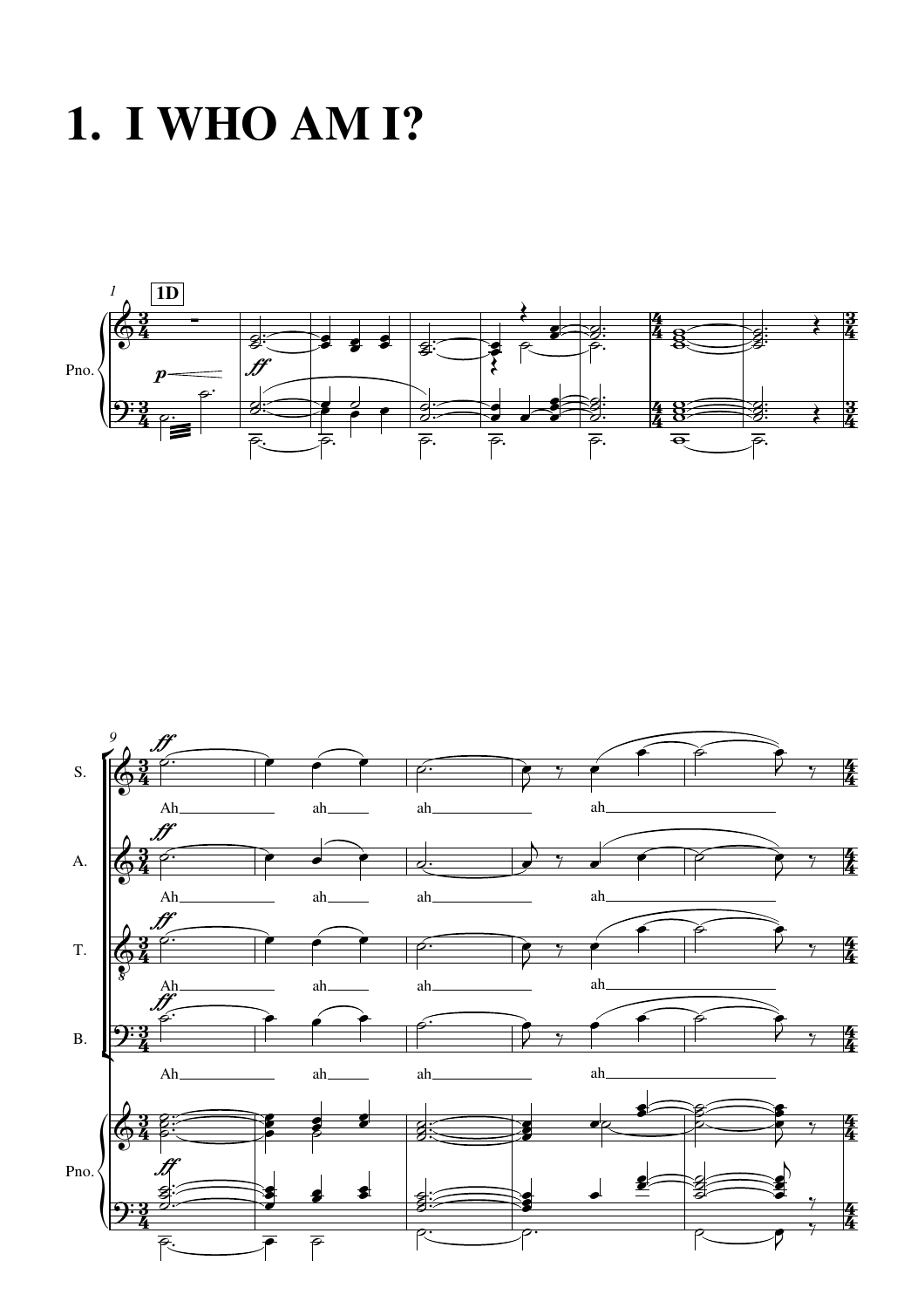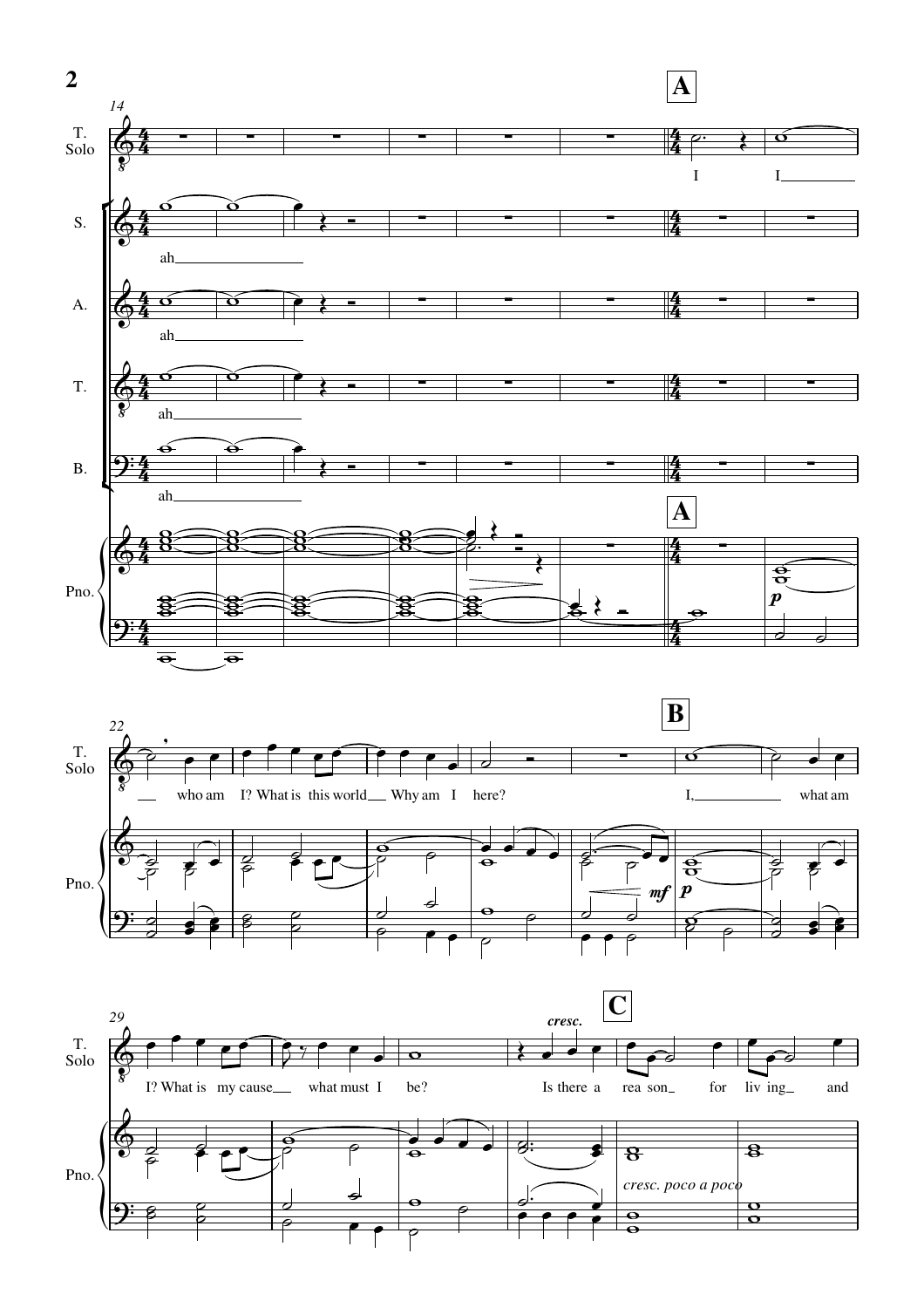

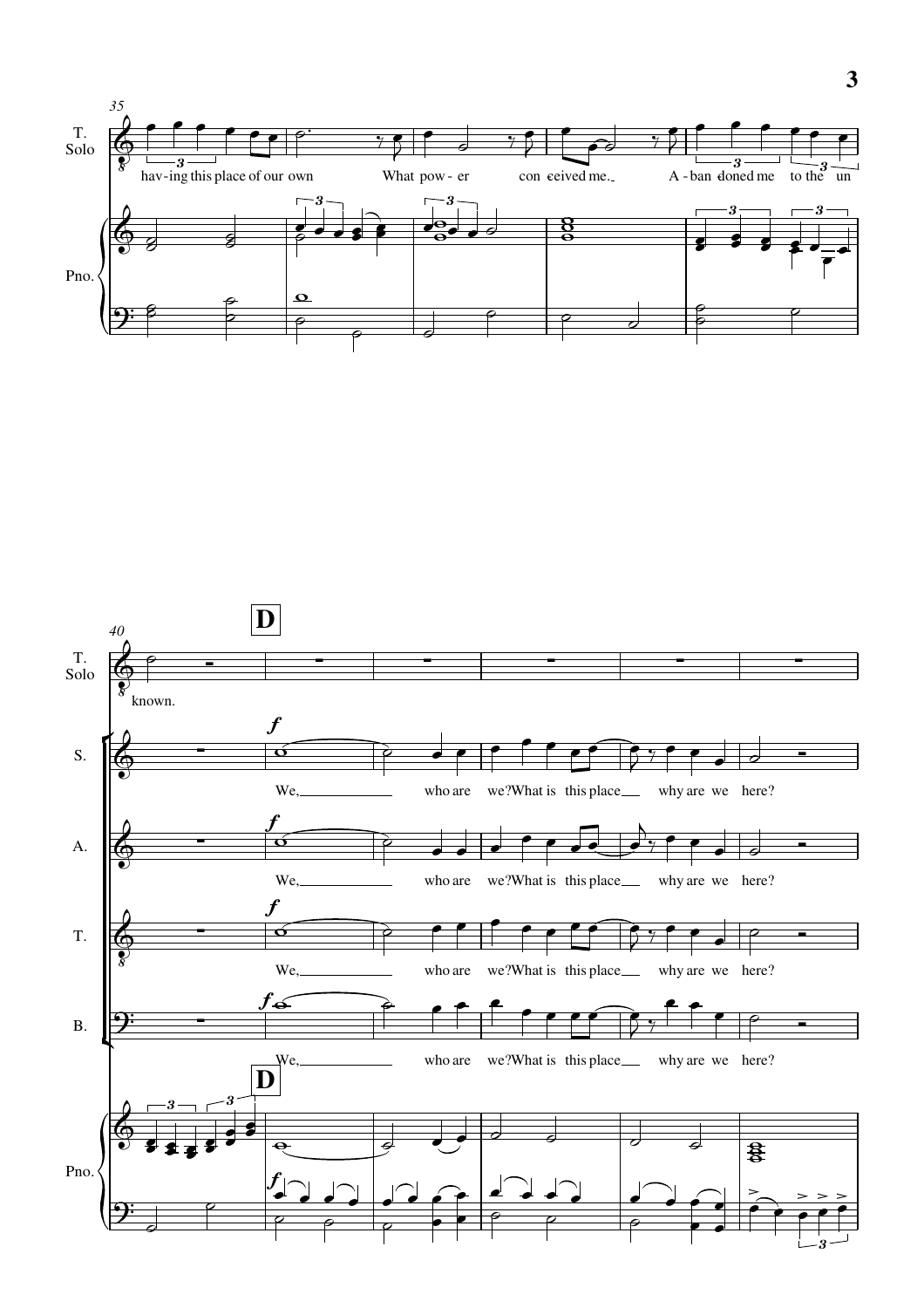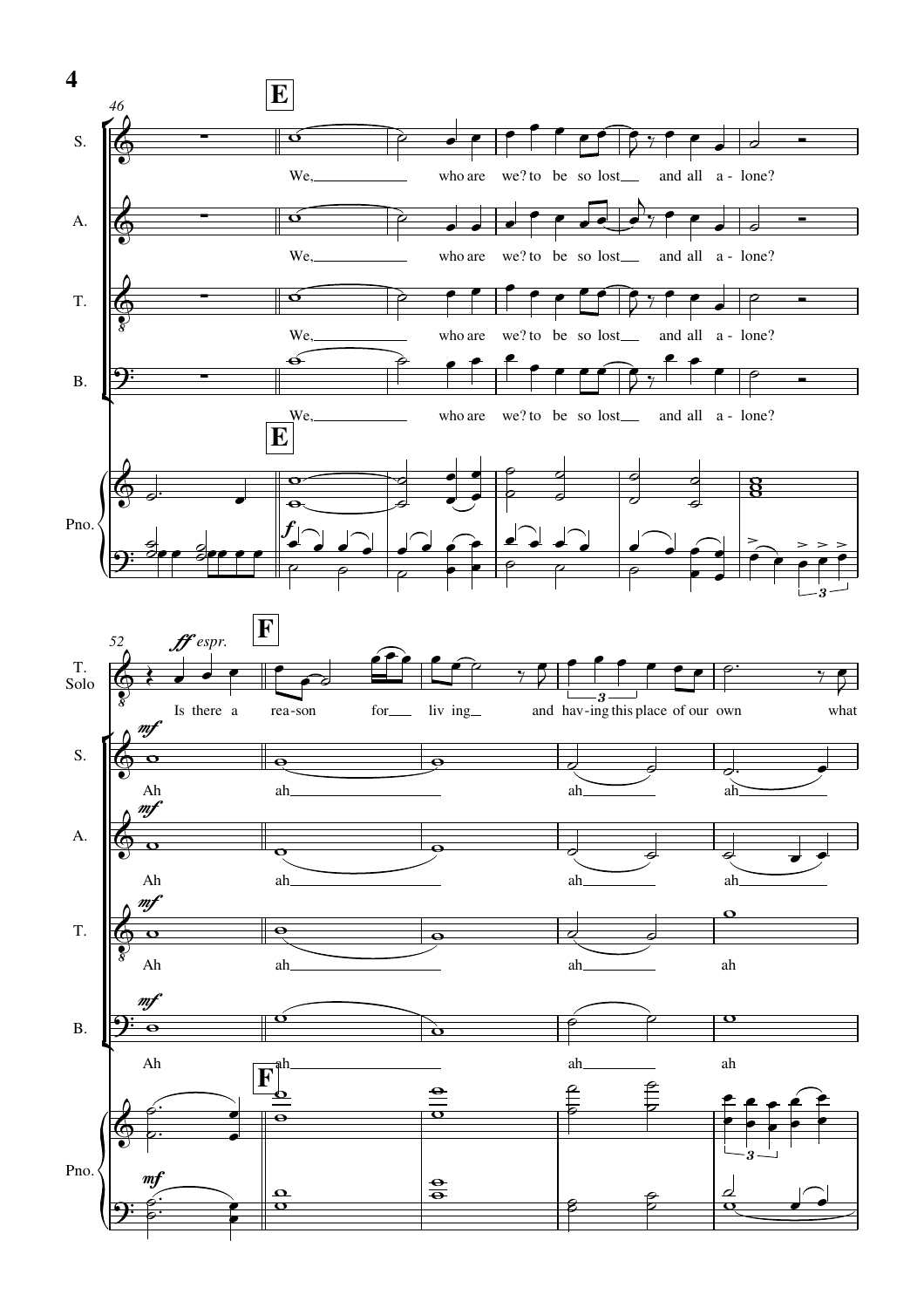



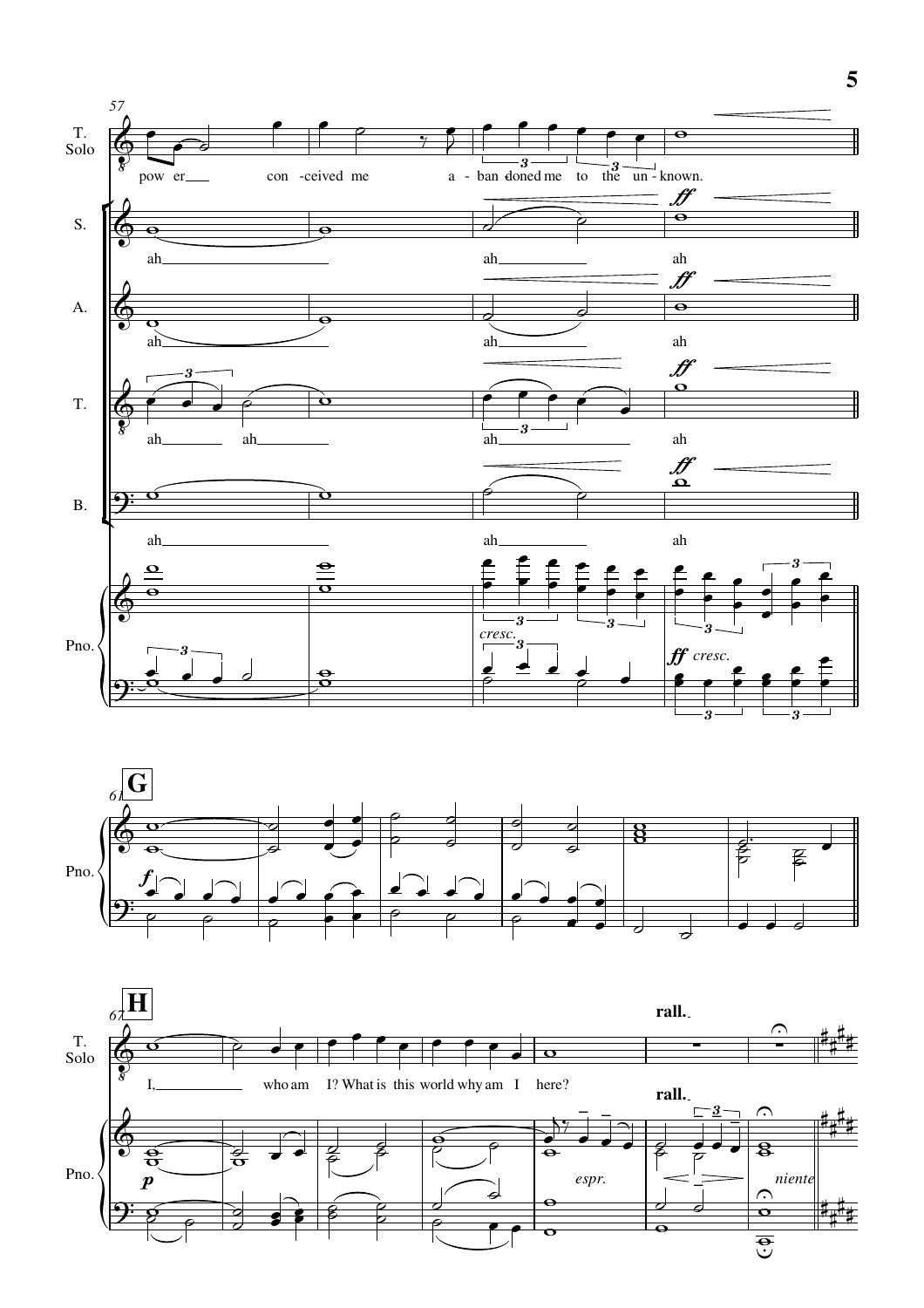## **2. WORLD 6**





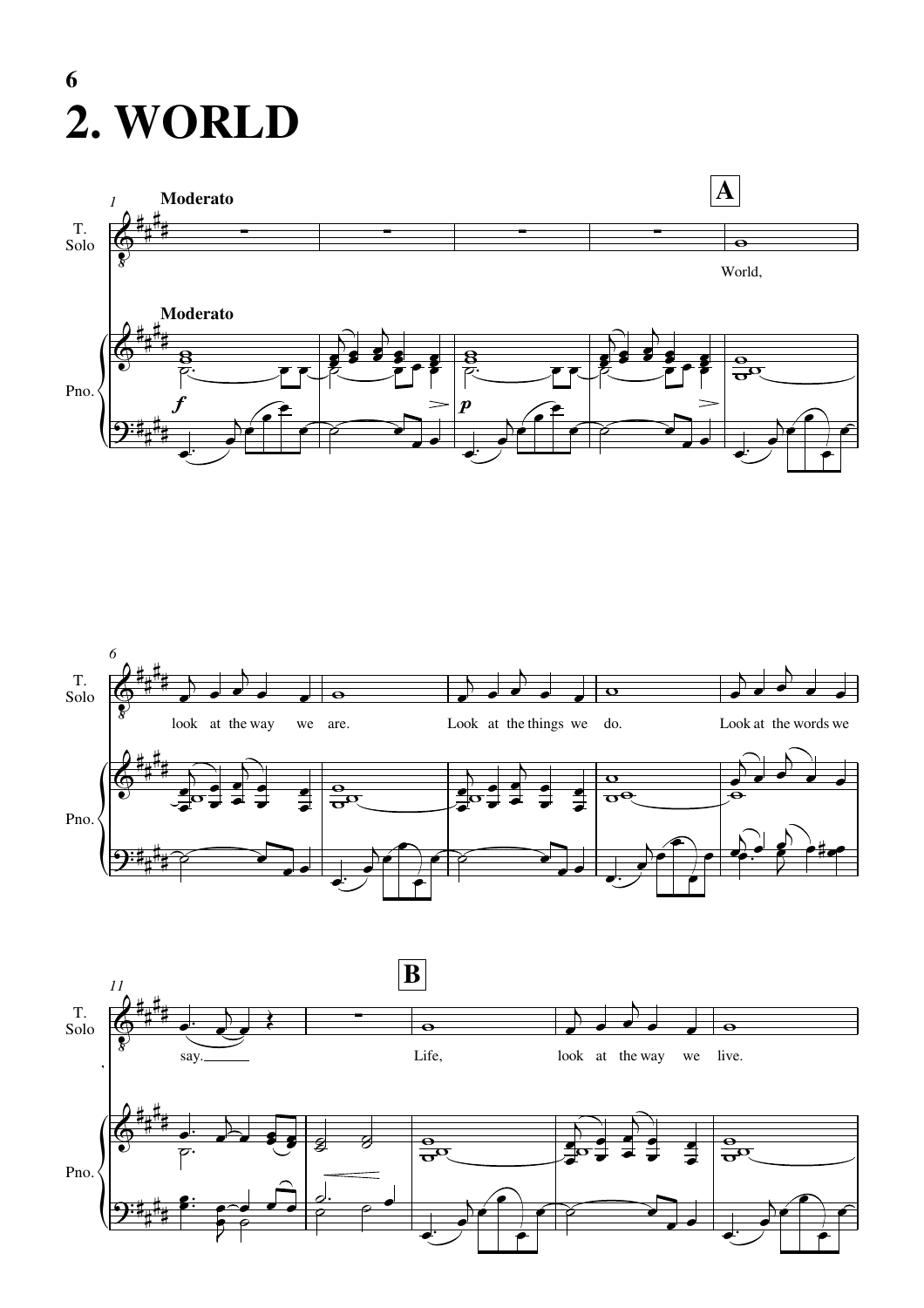

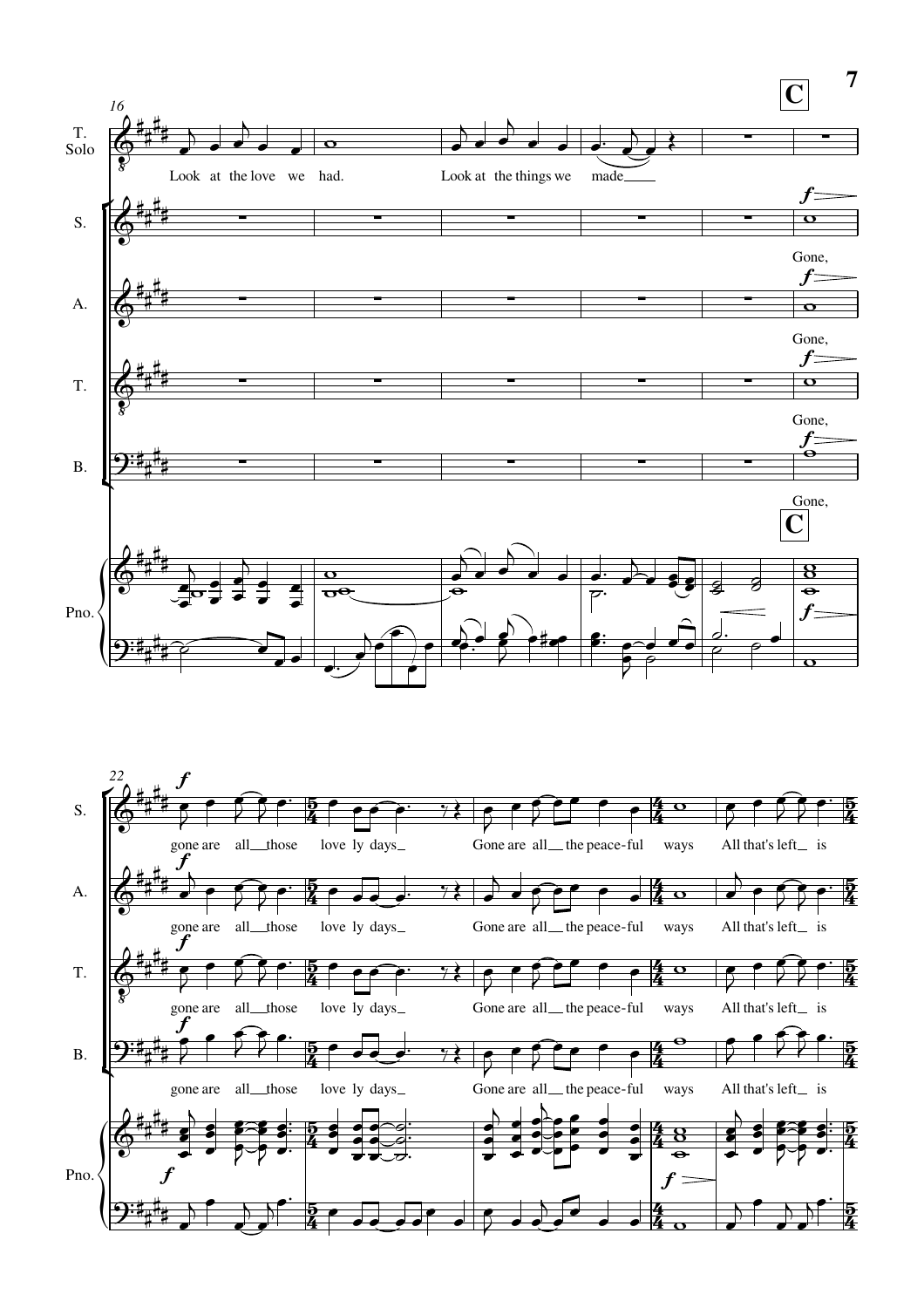

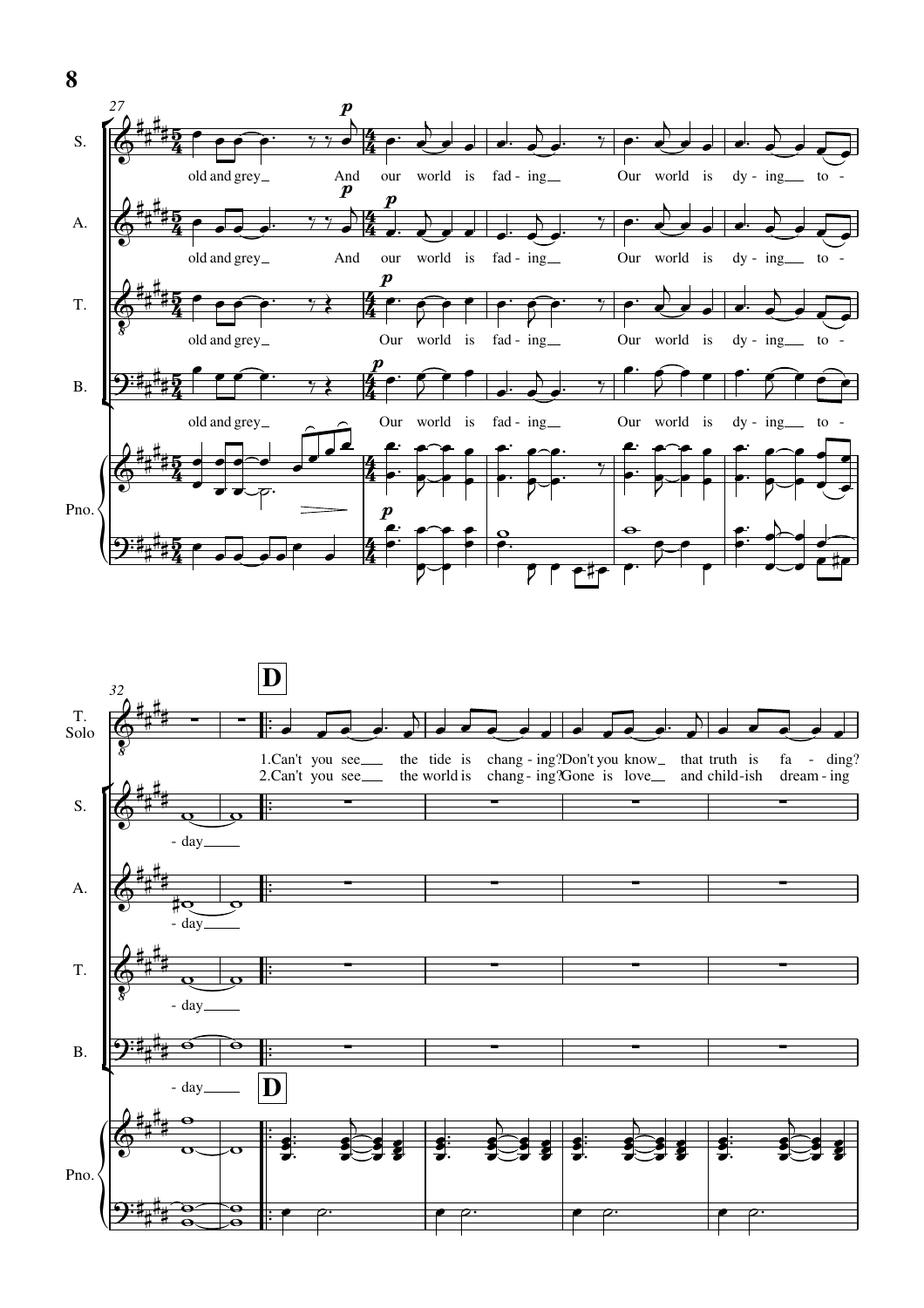





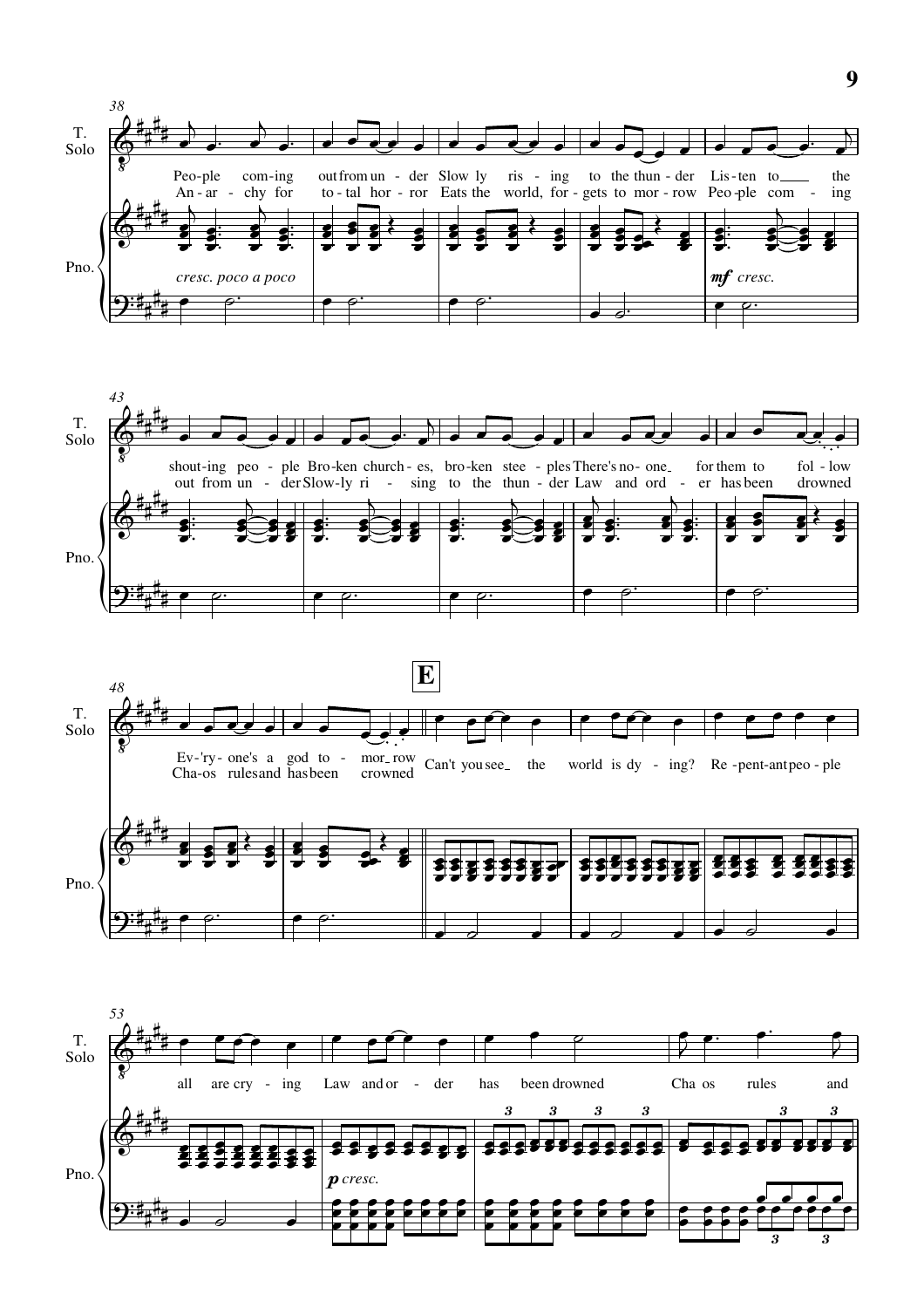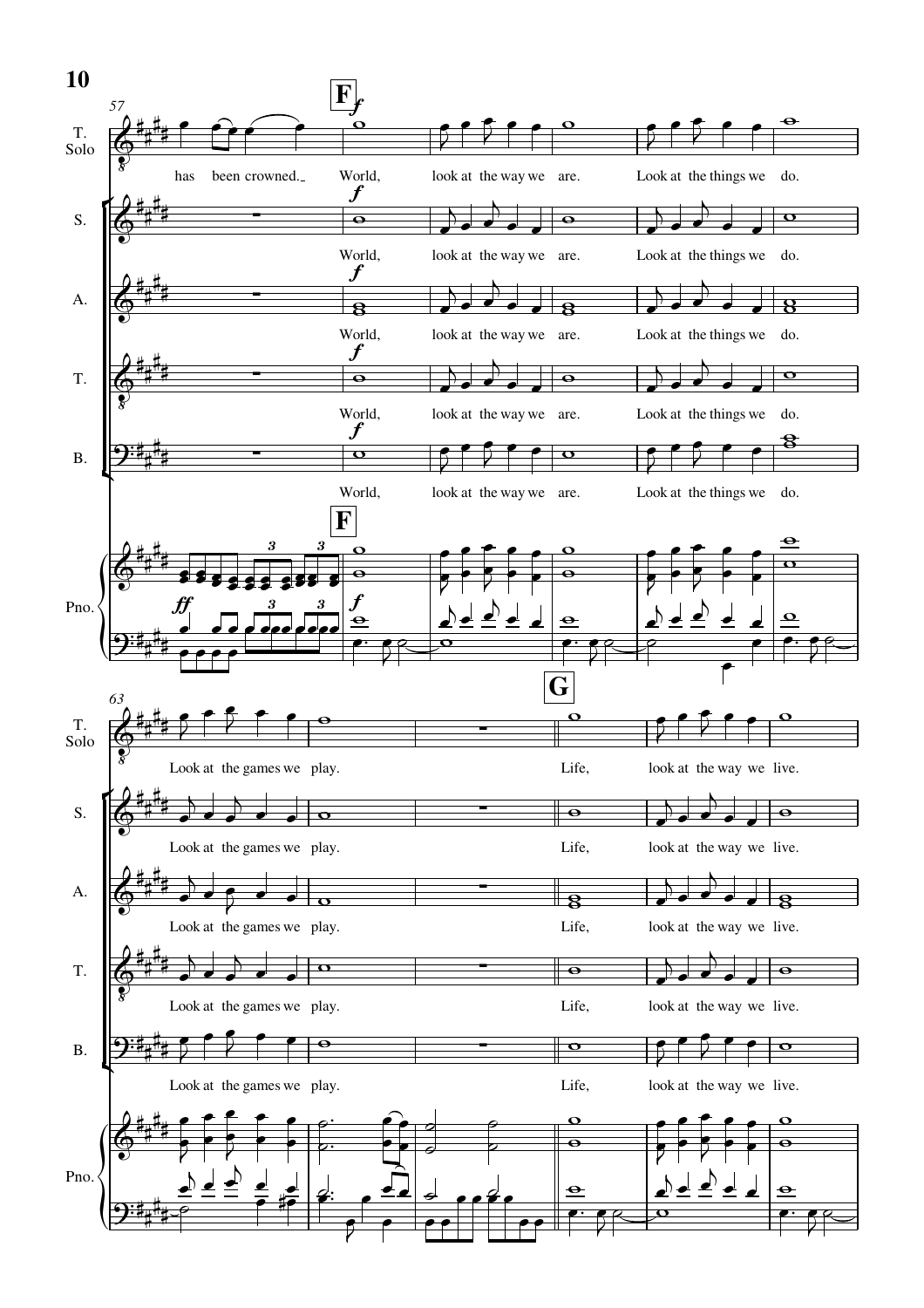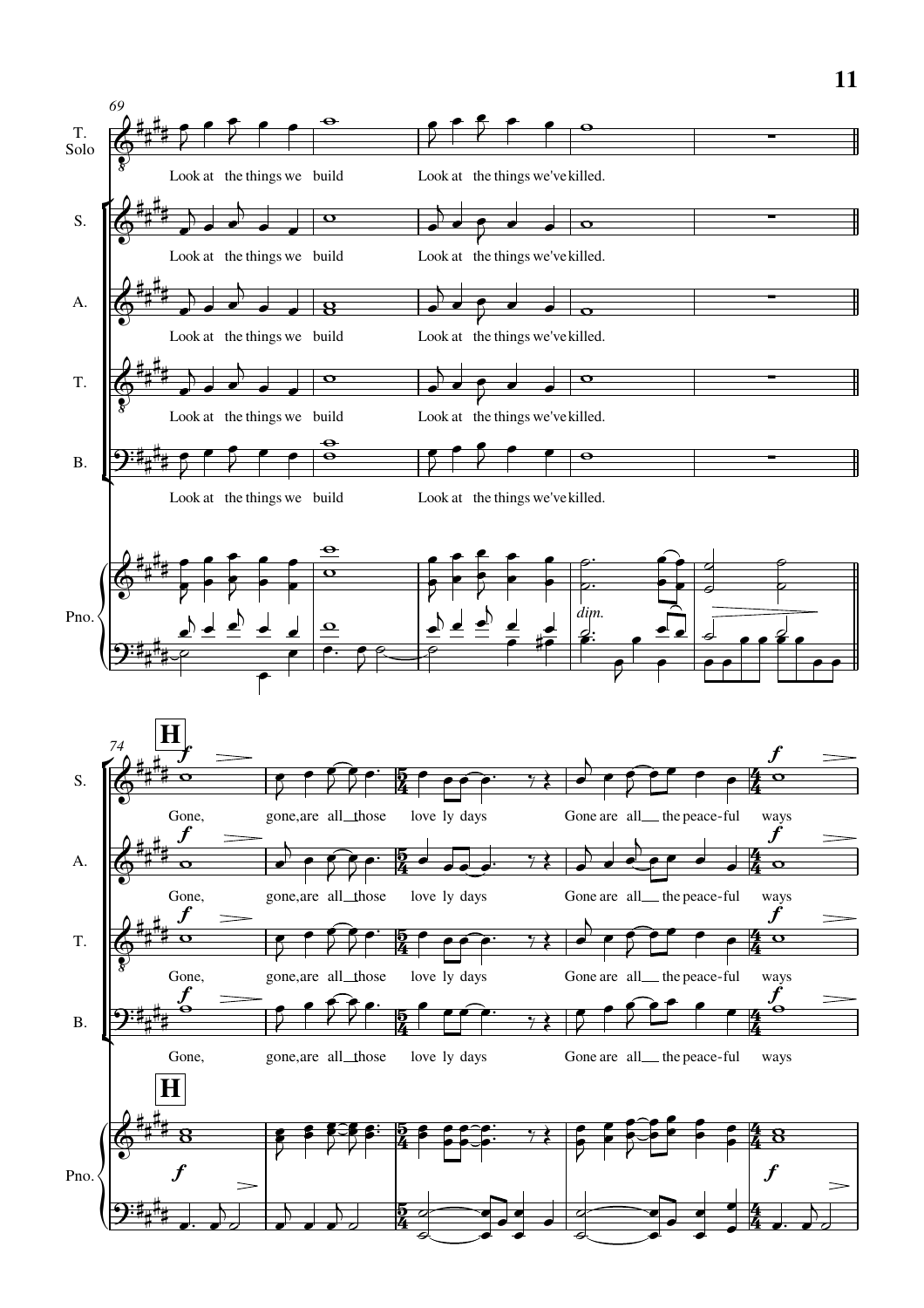

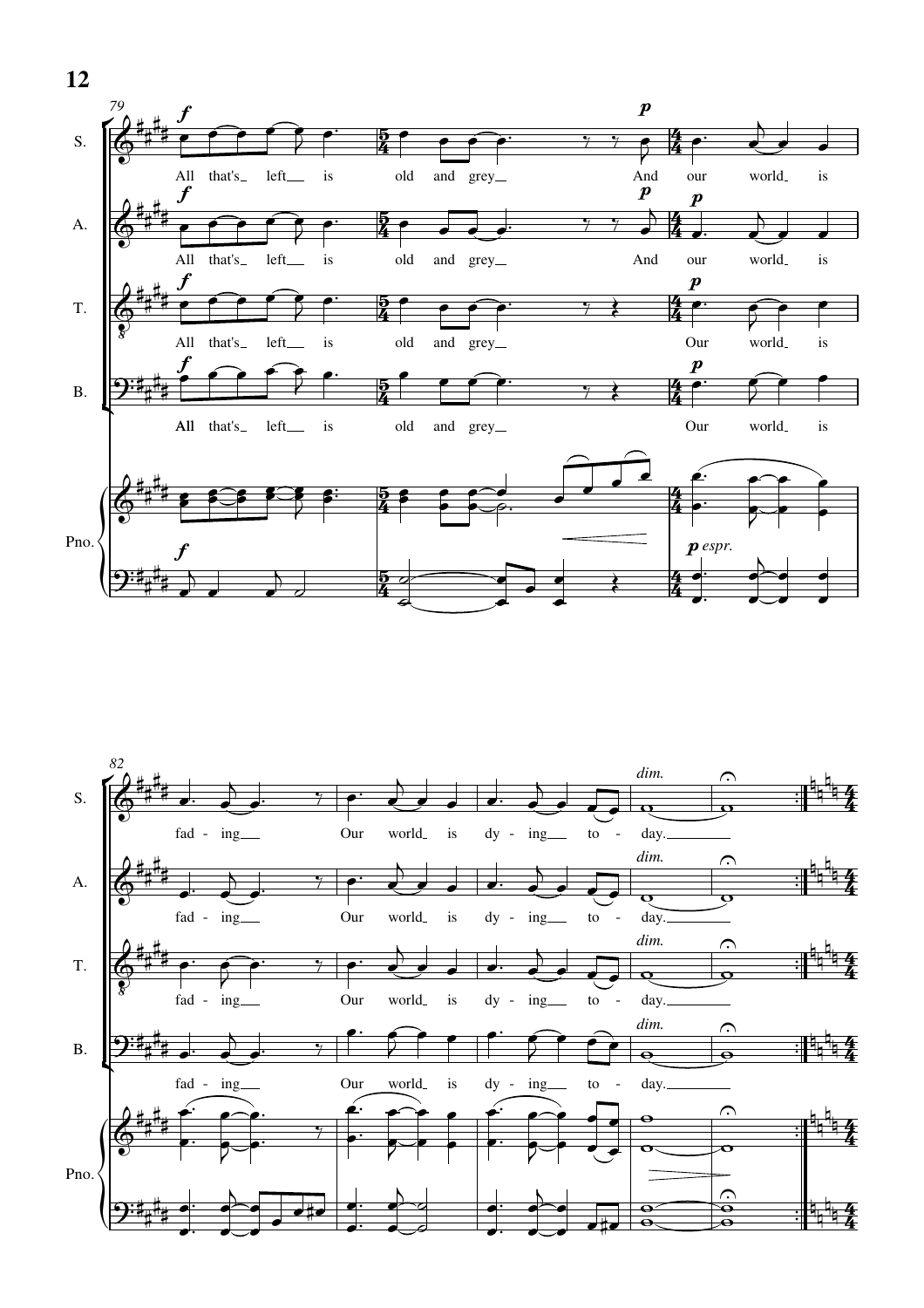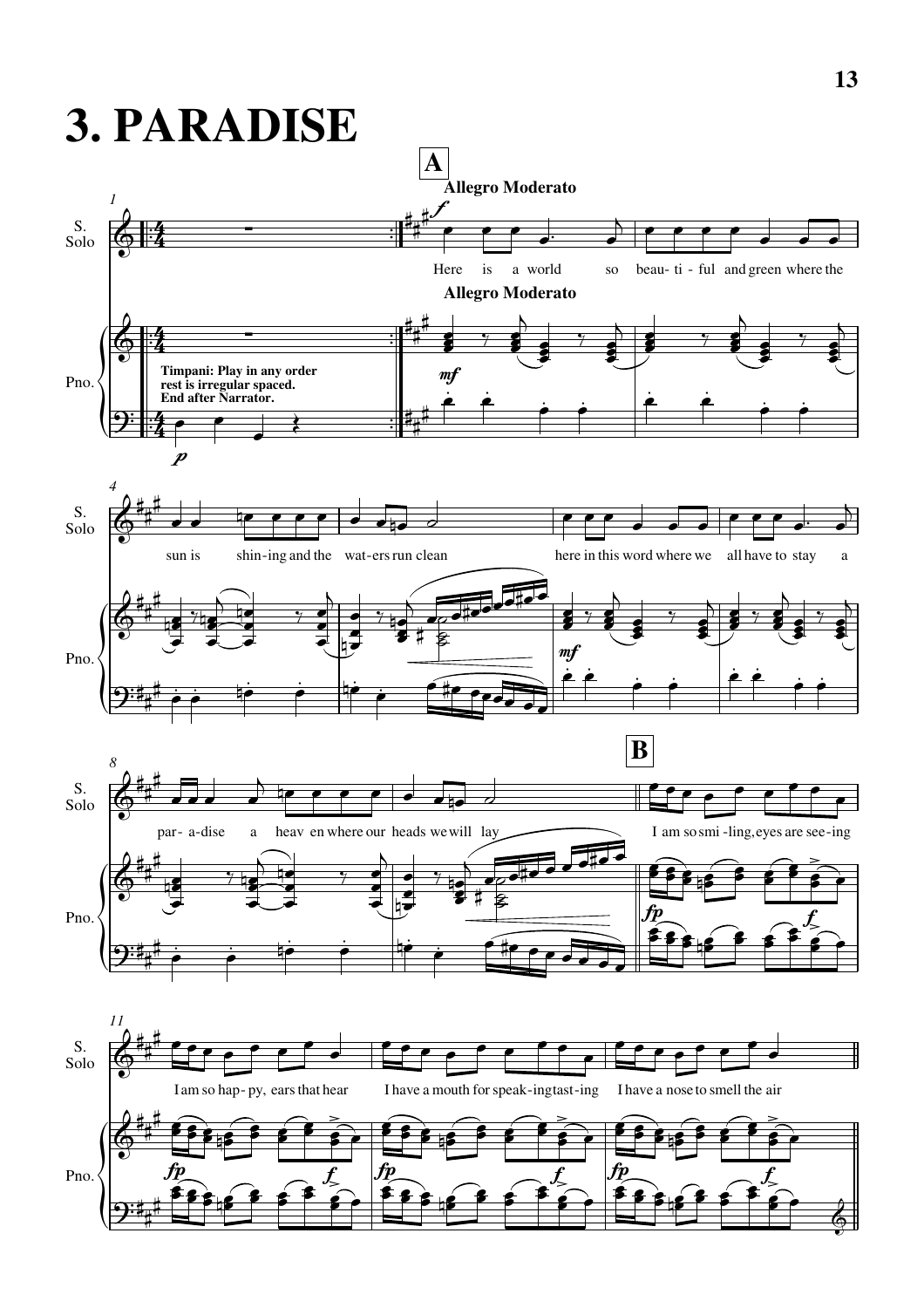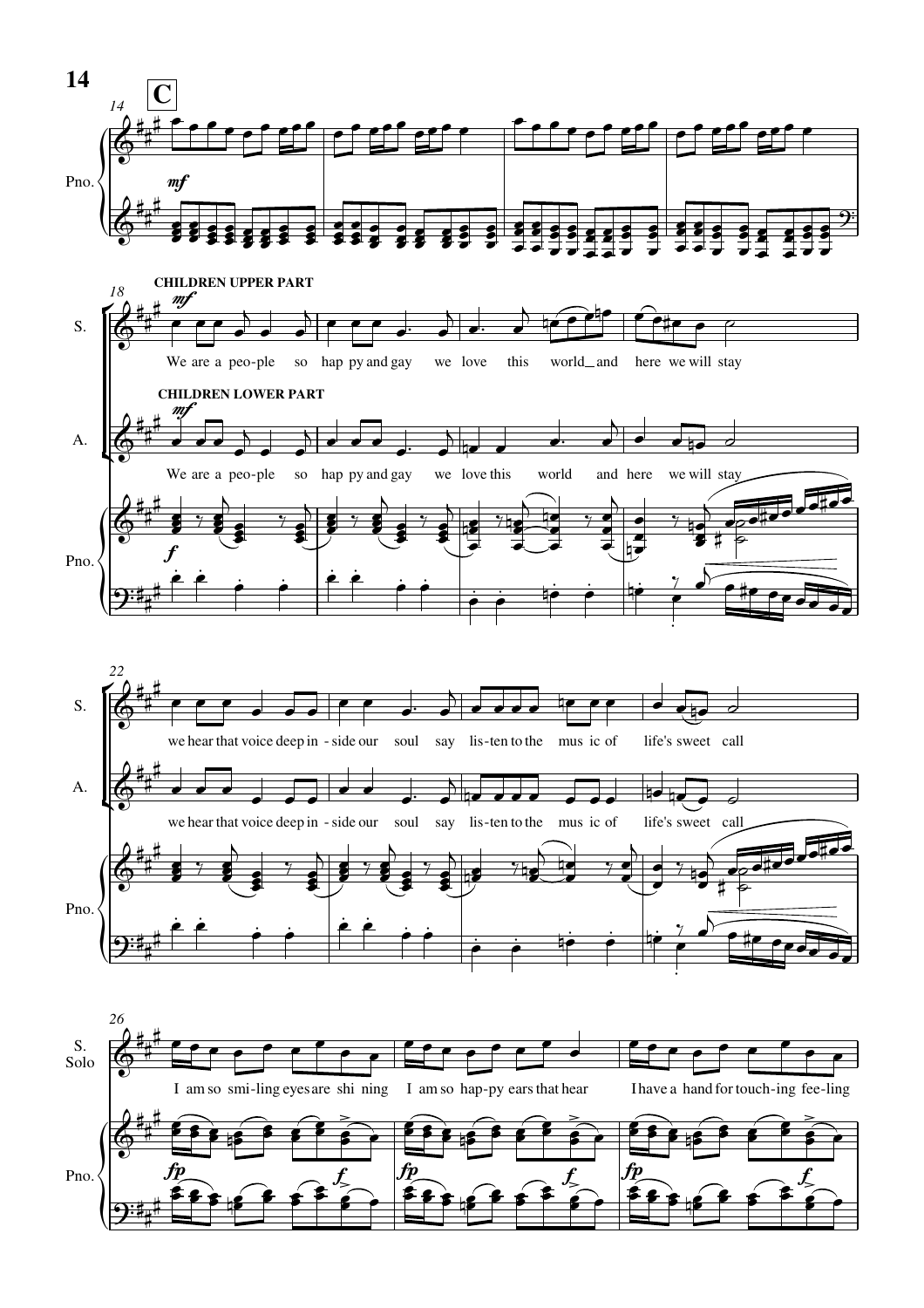





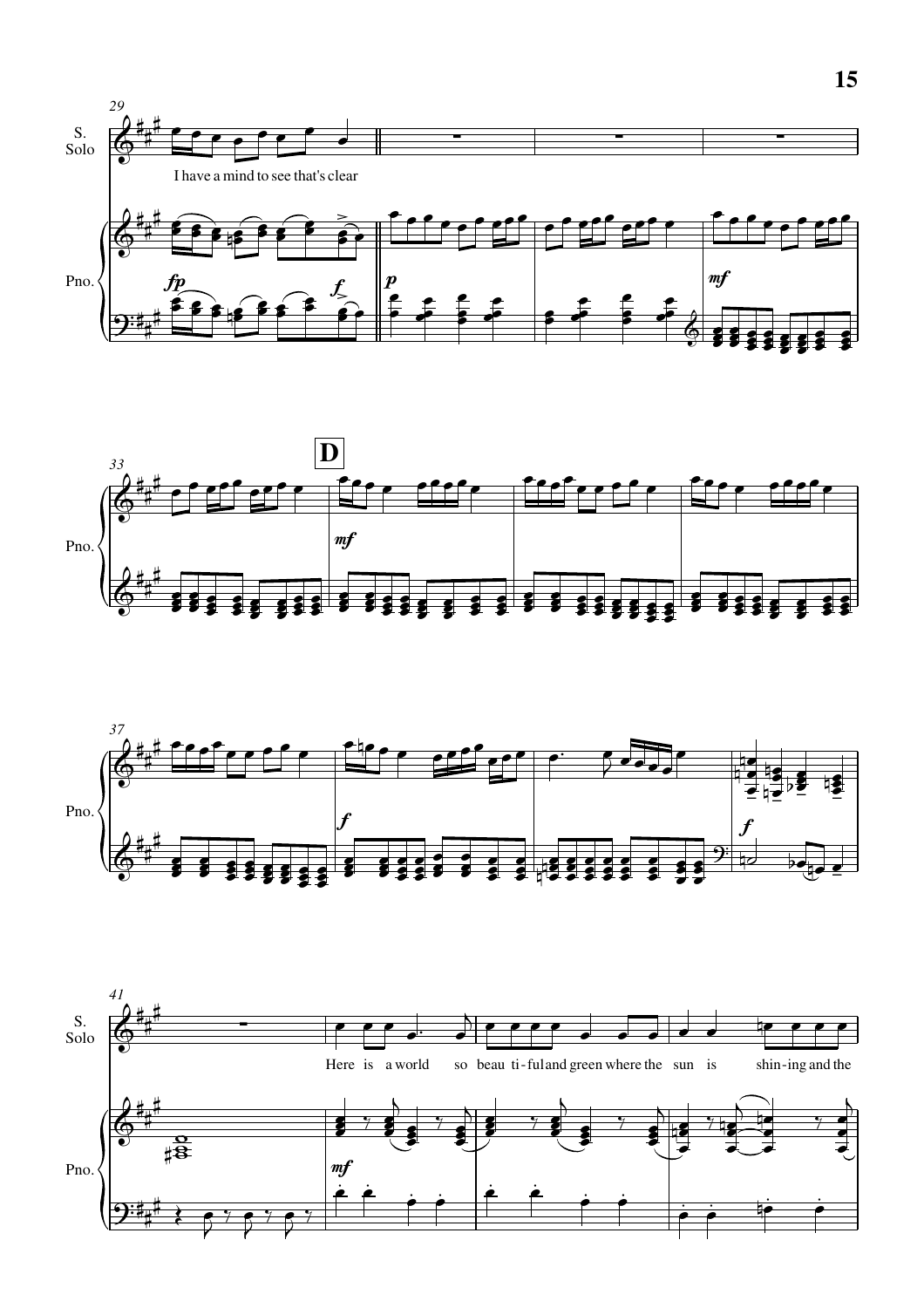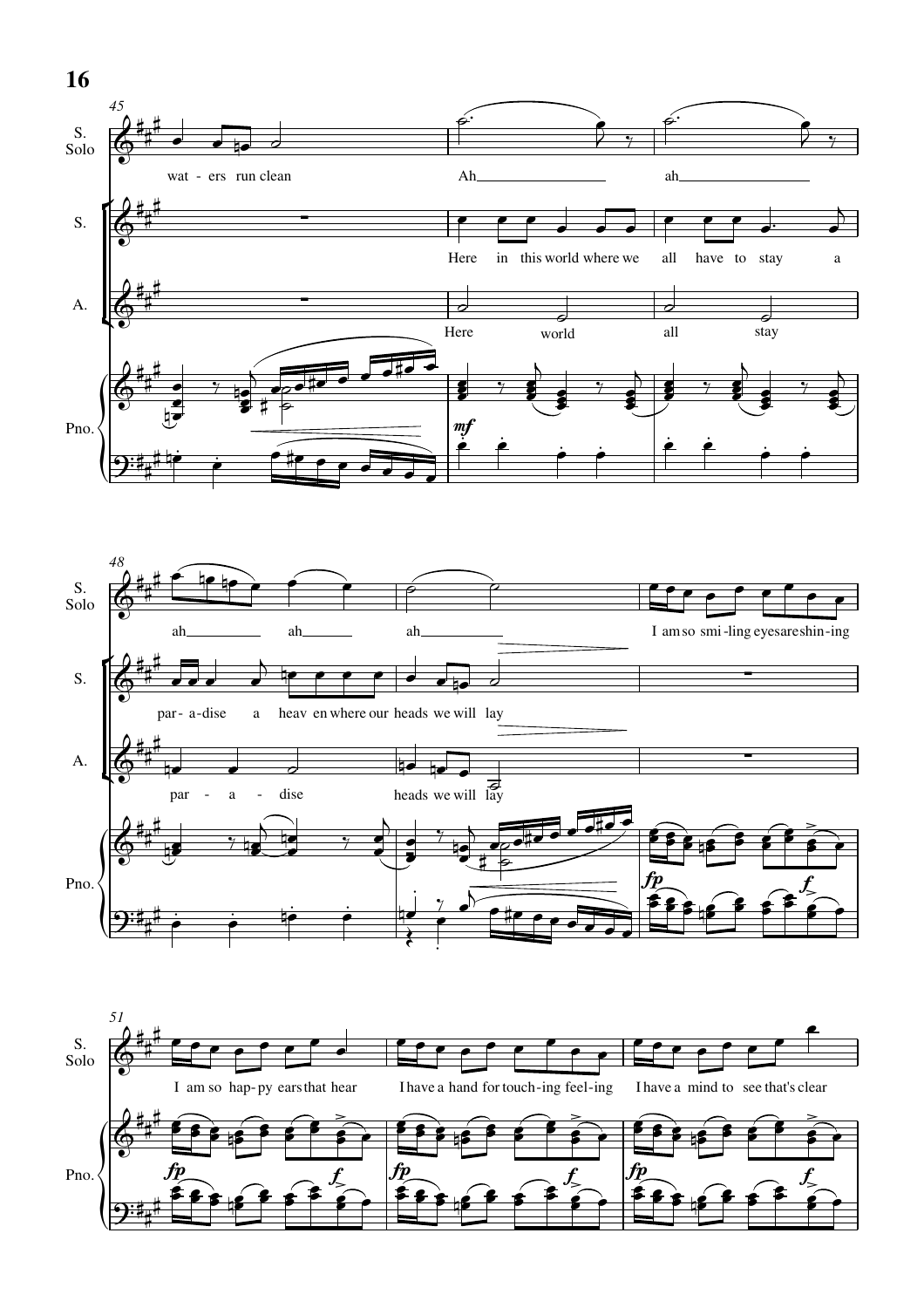



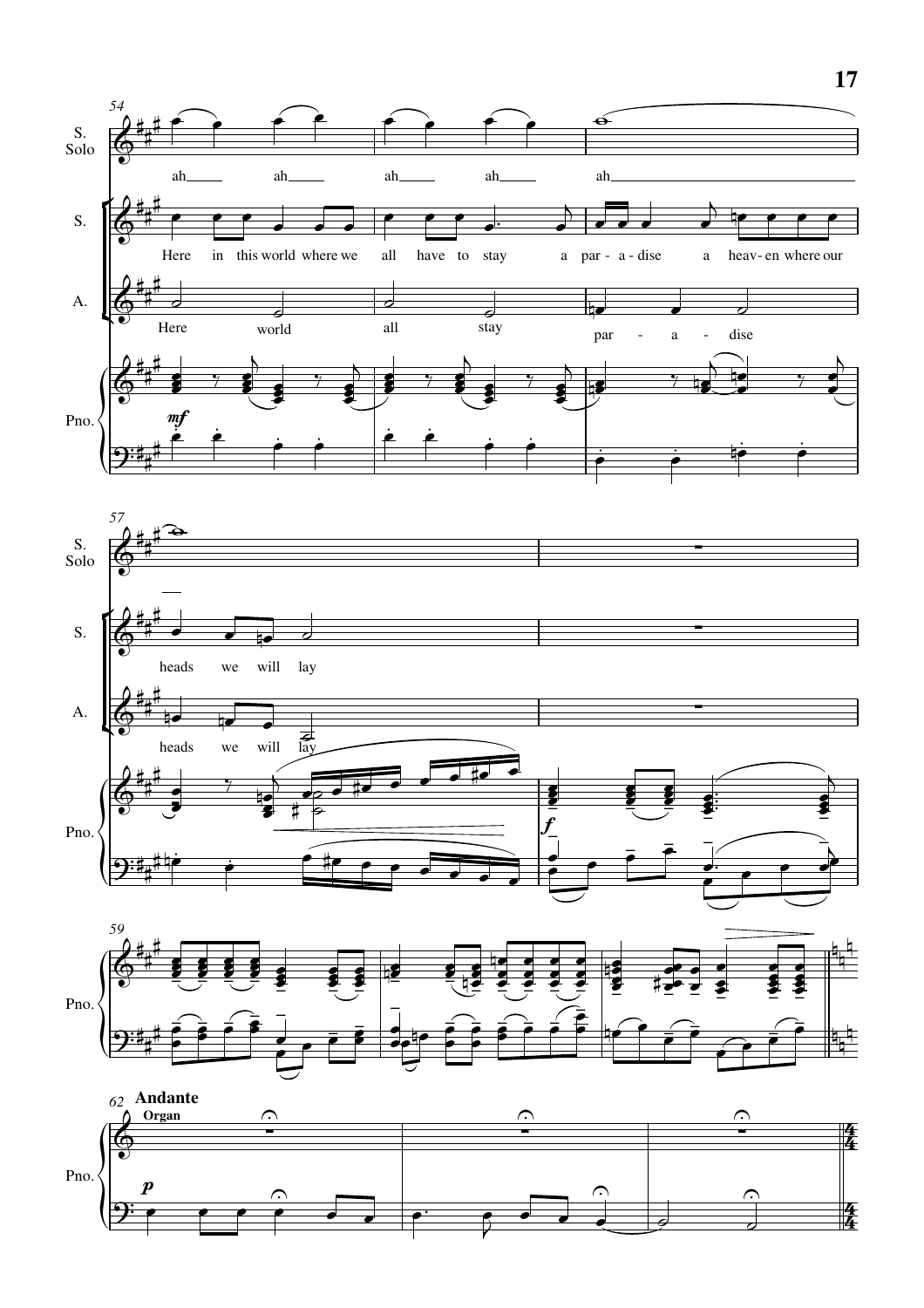**4. INVENTIONS**

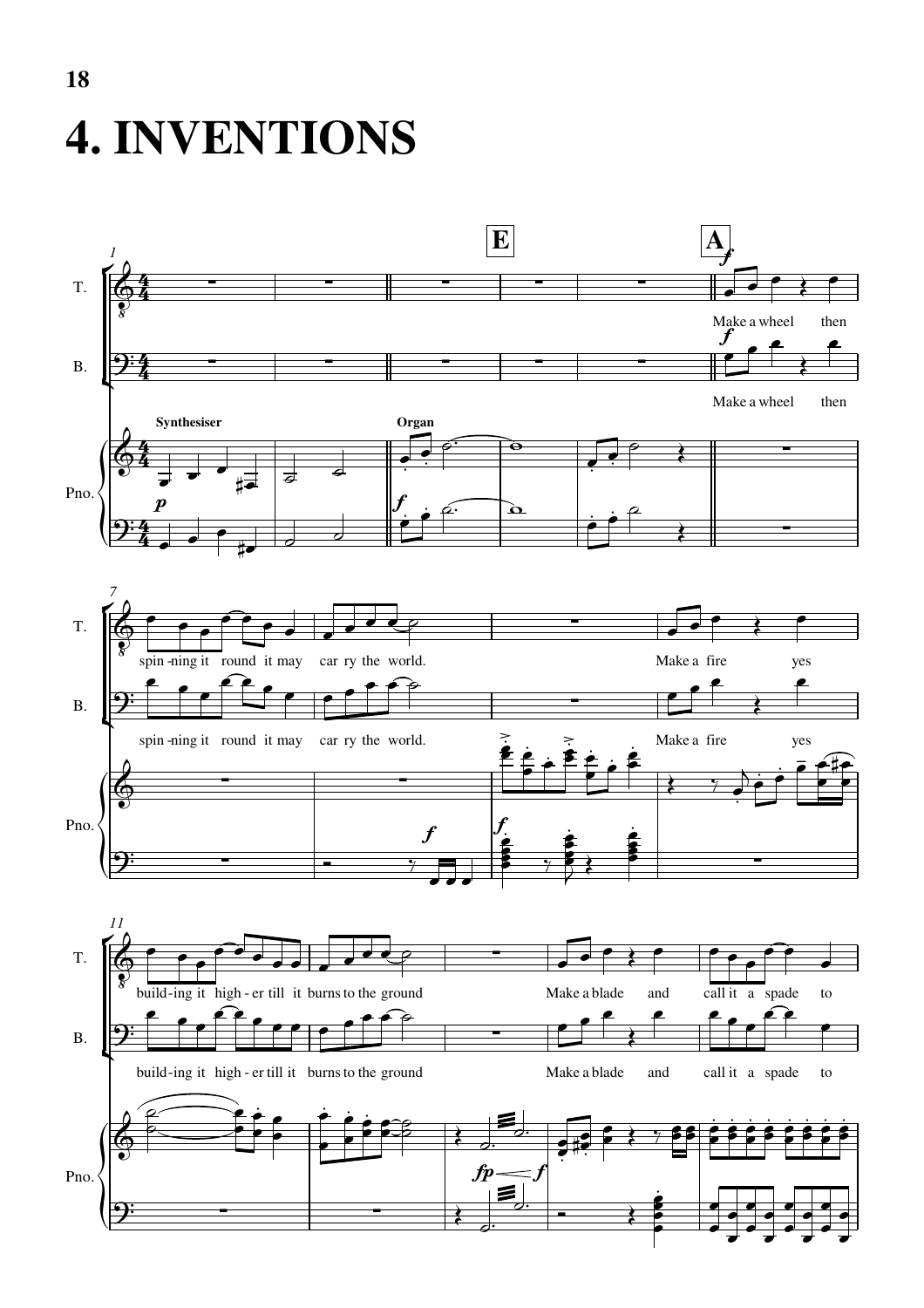

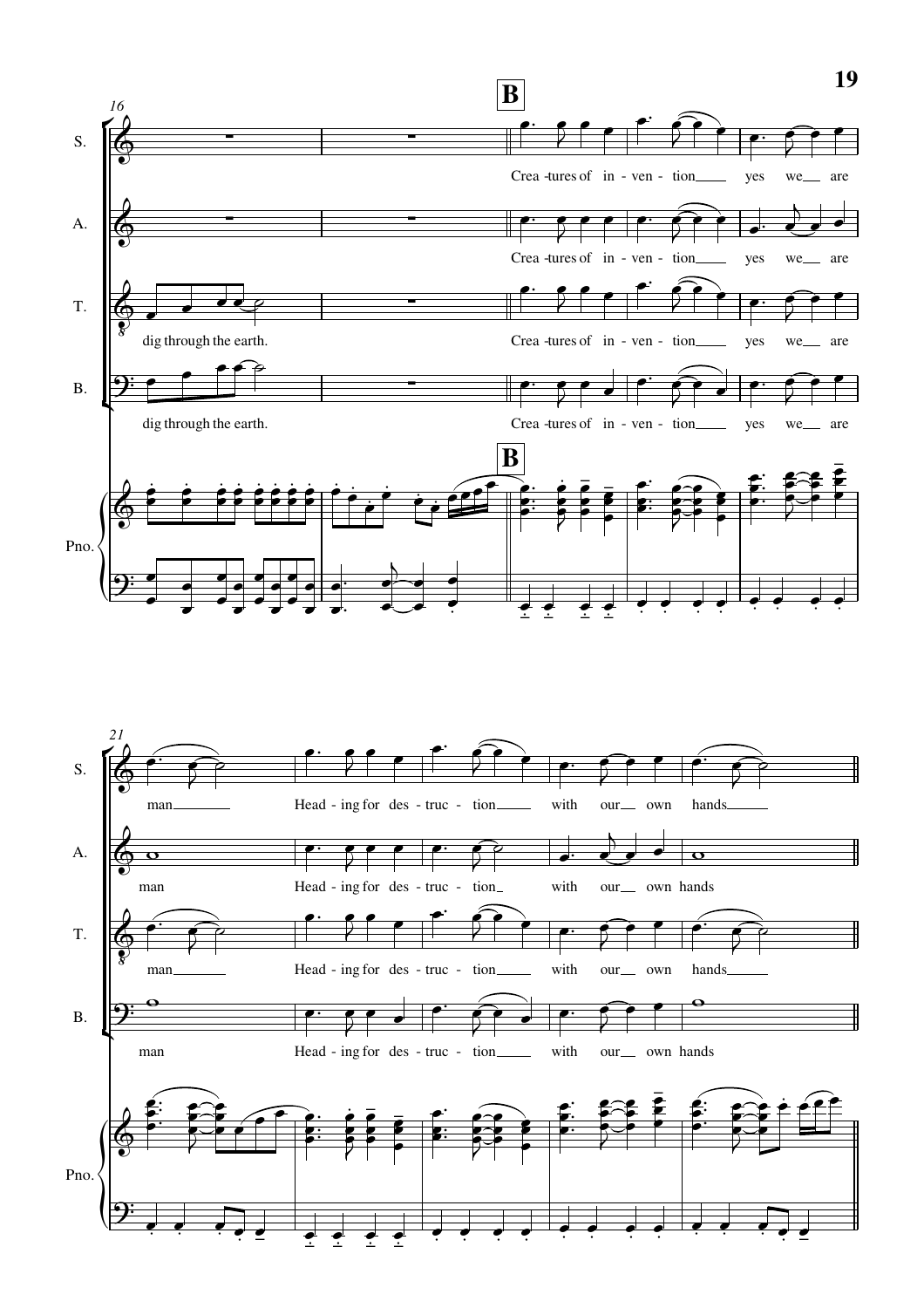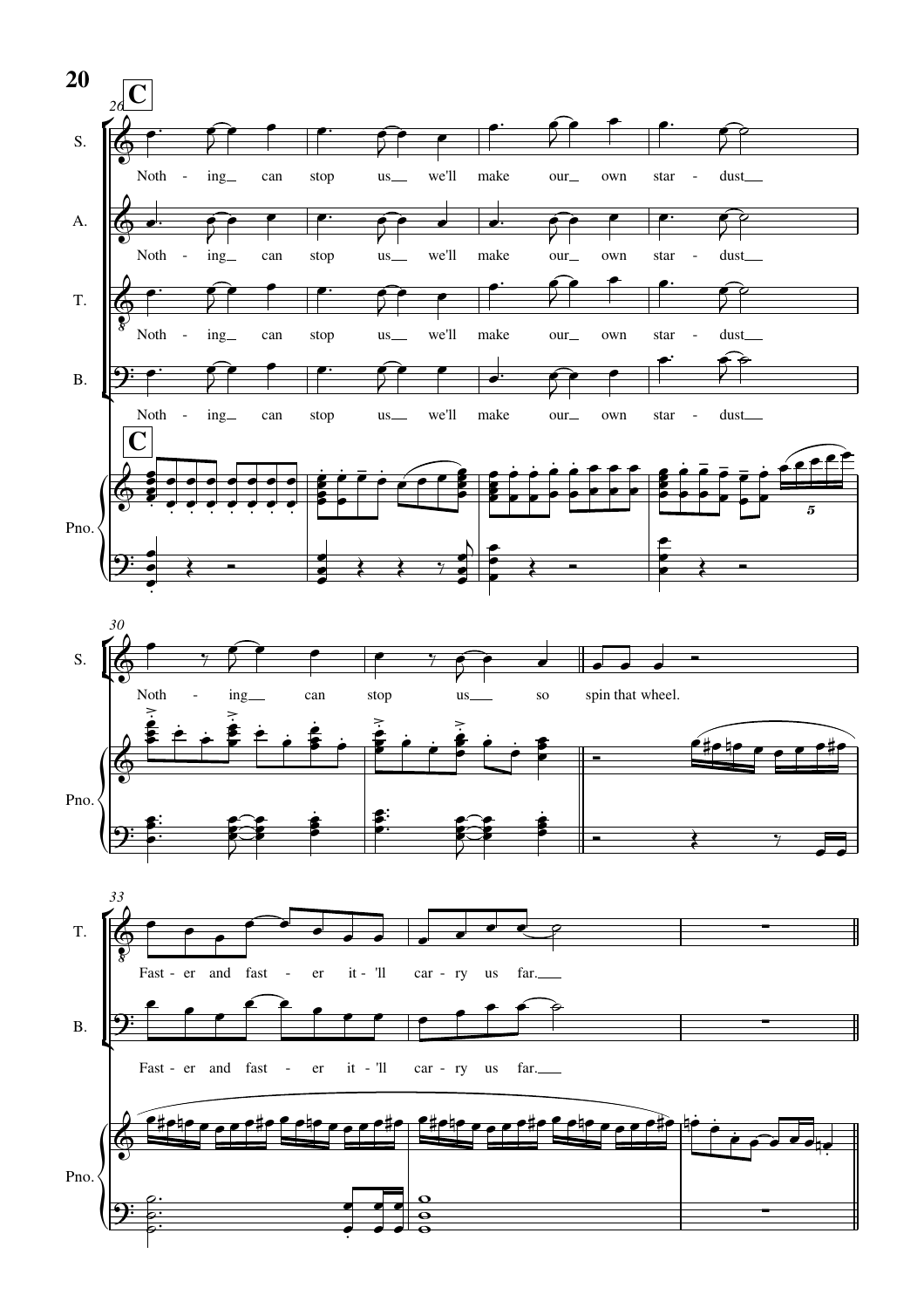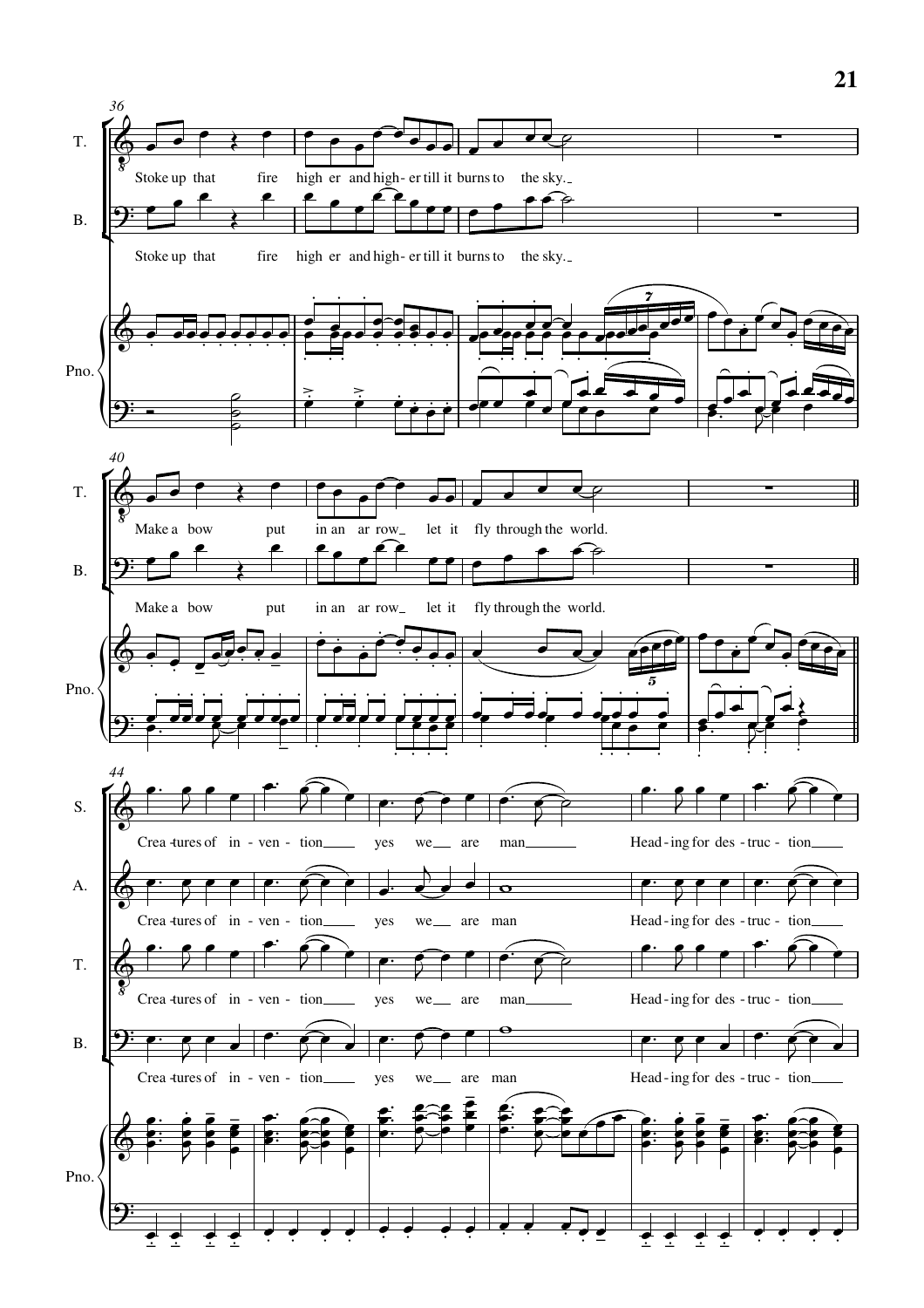



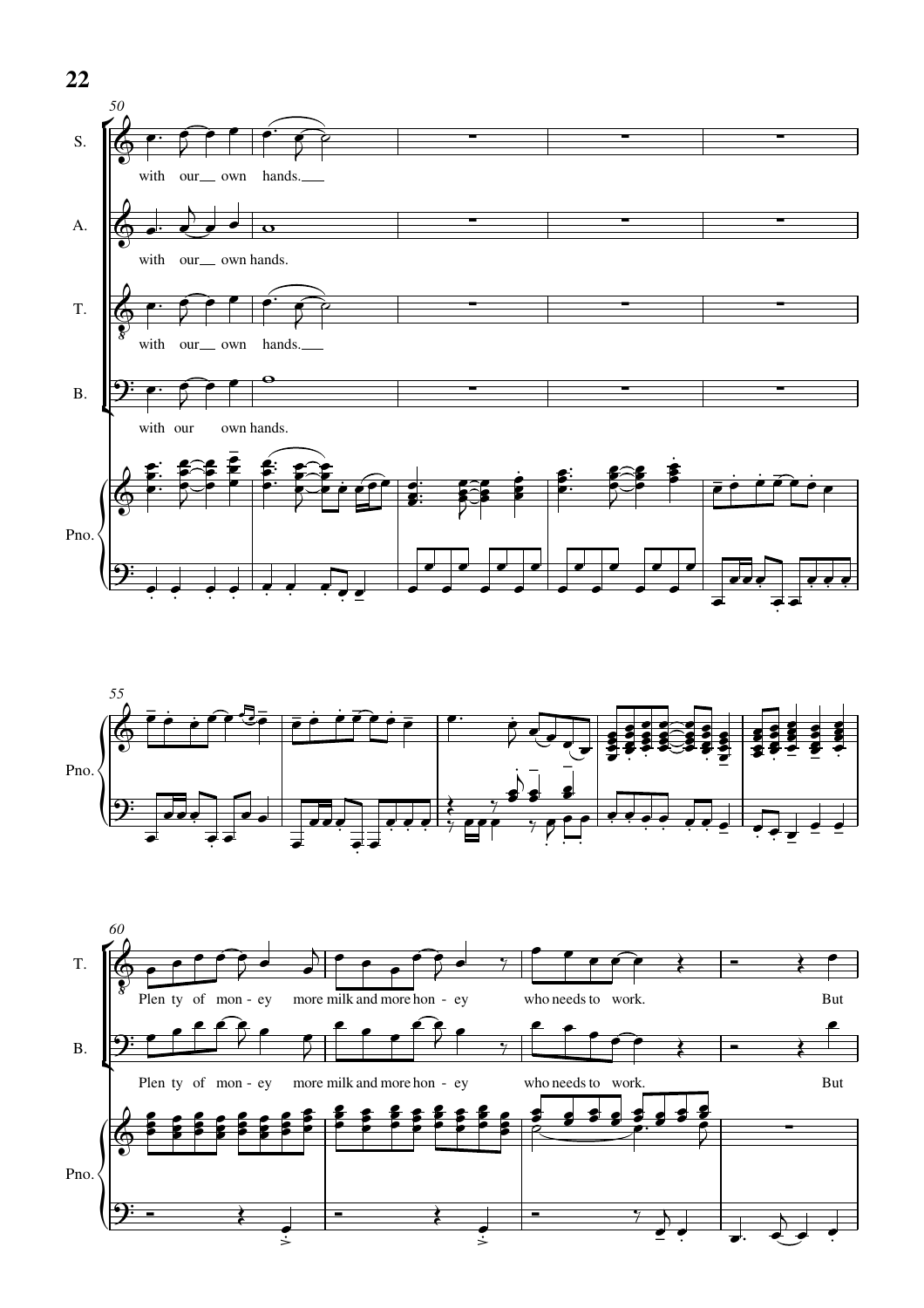

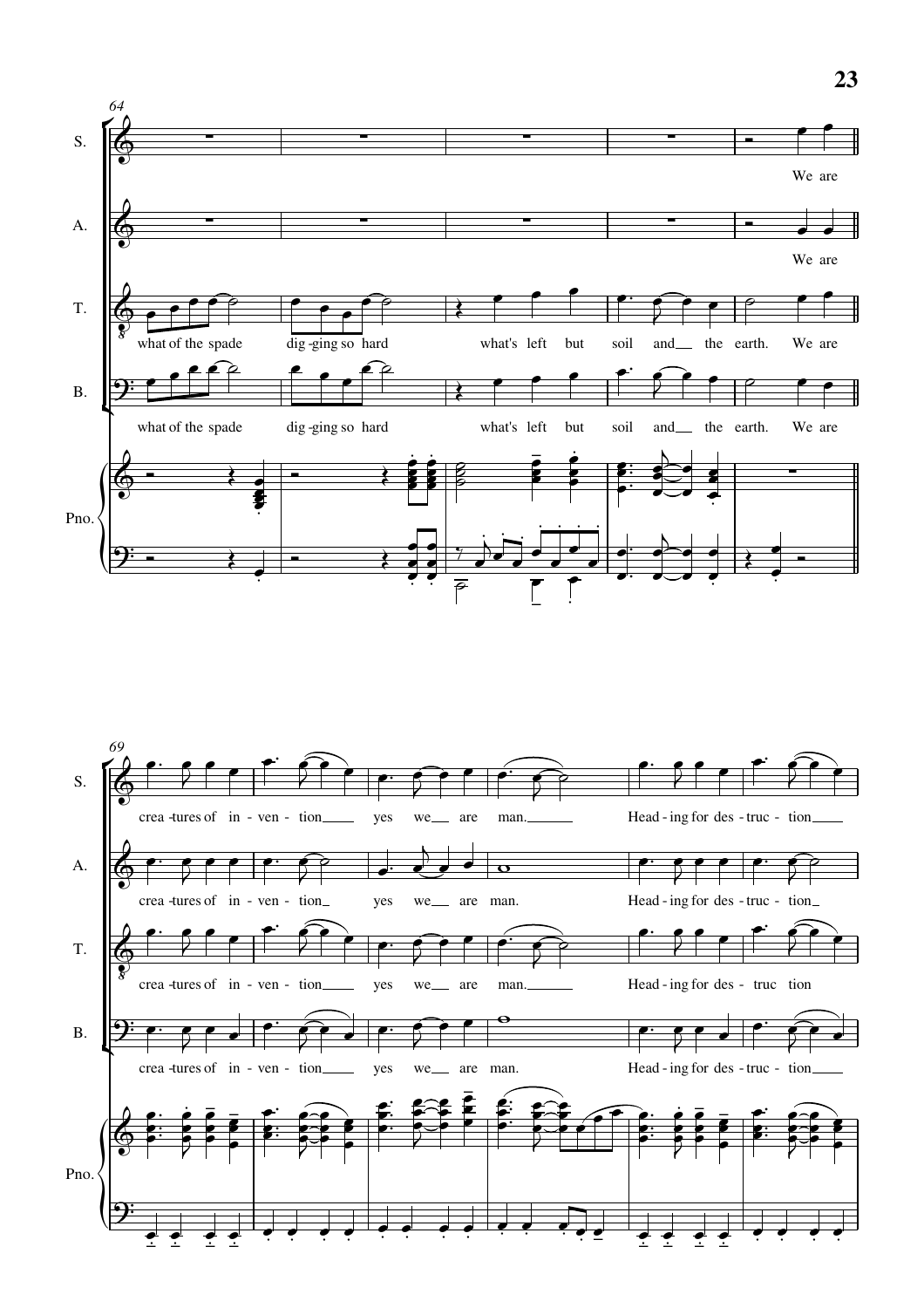

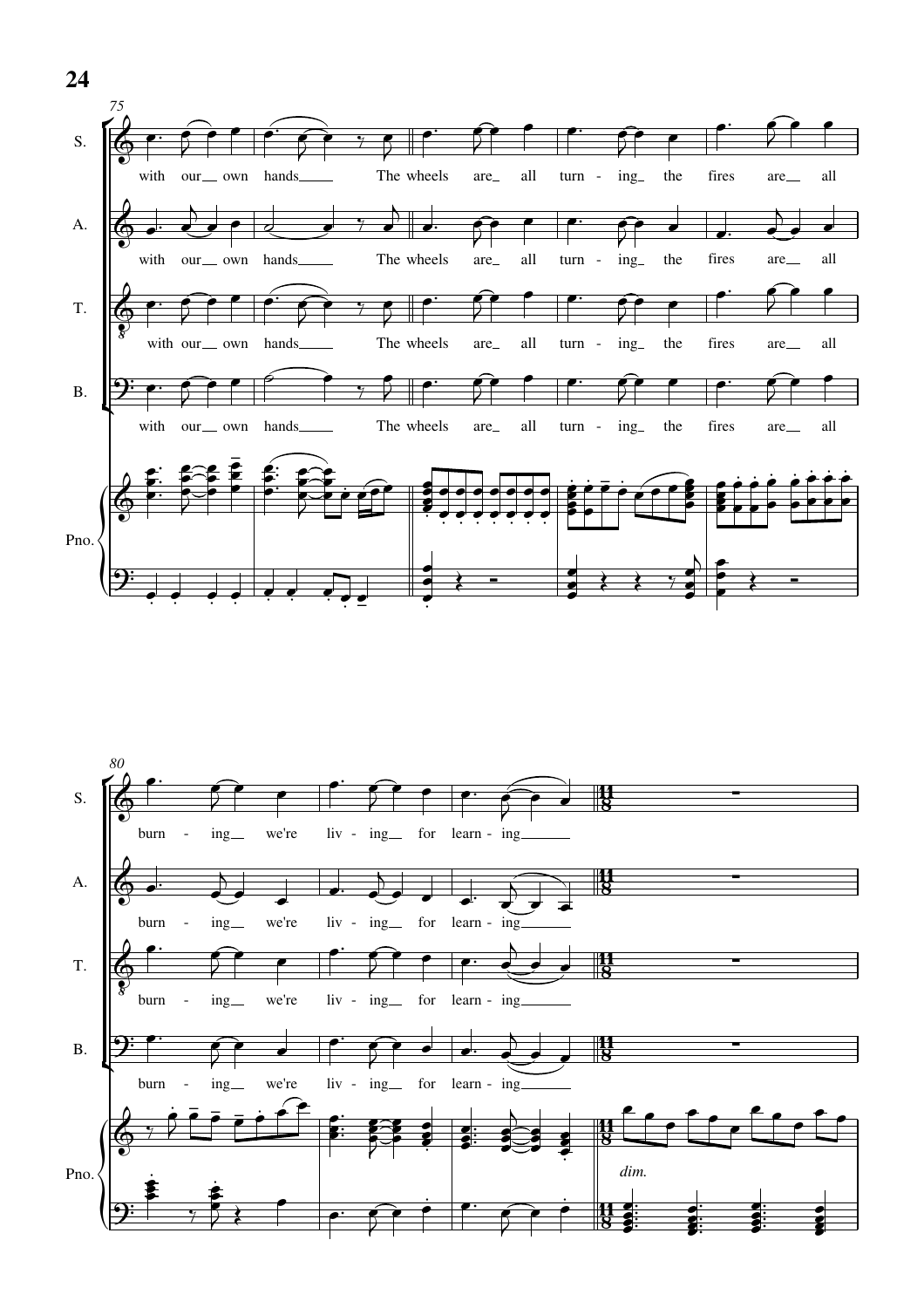





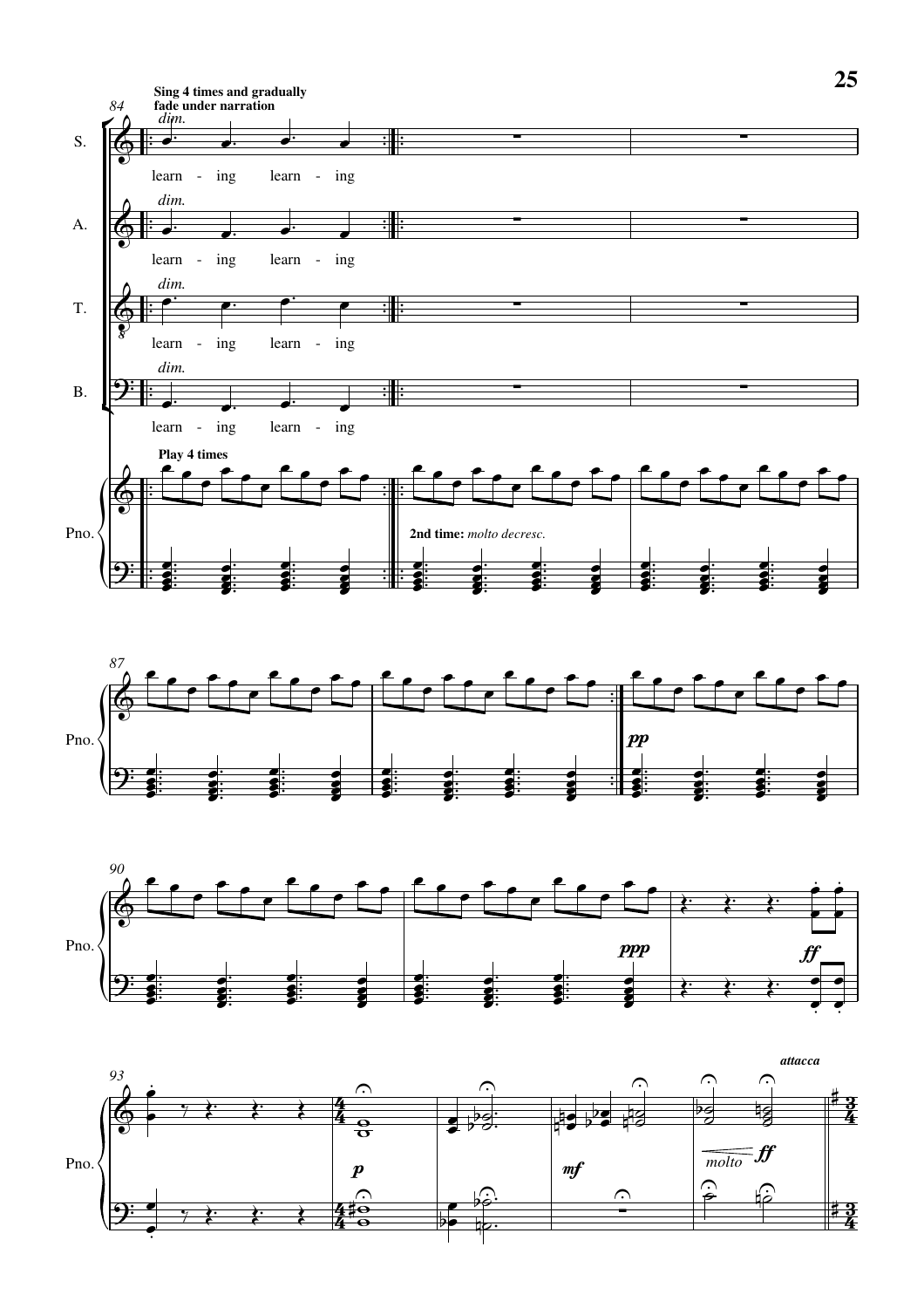## **5. DREAMER**

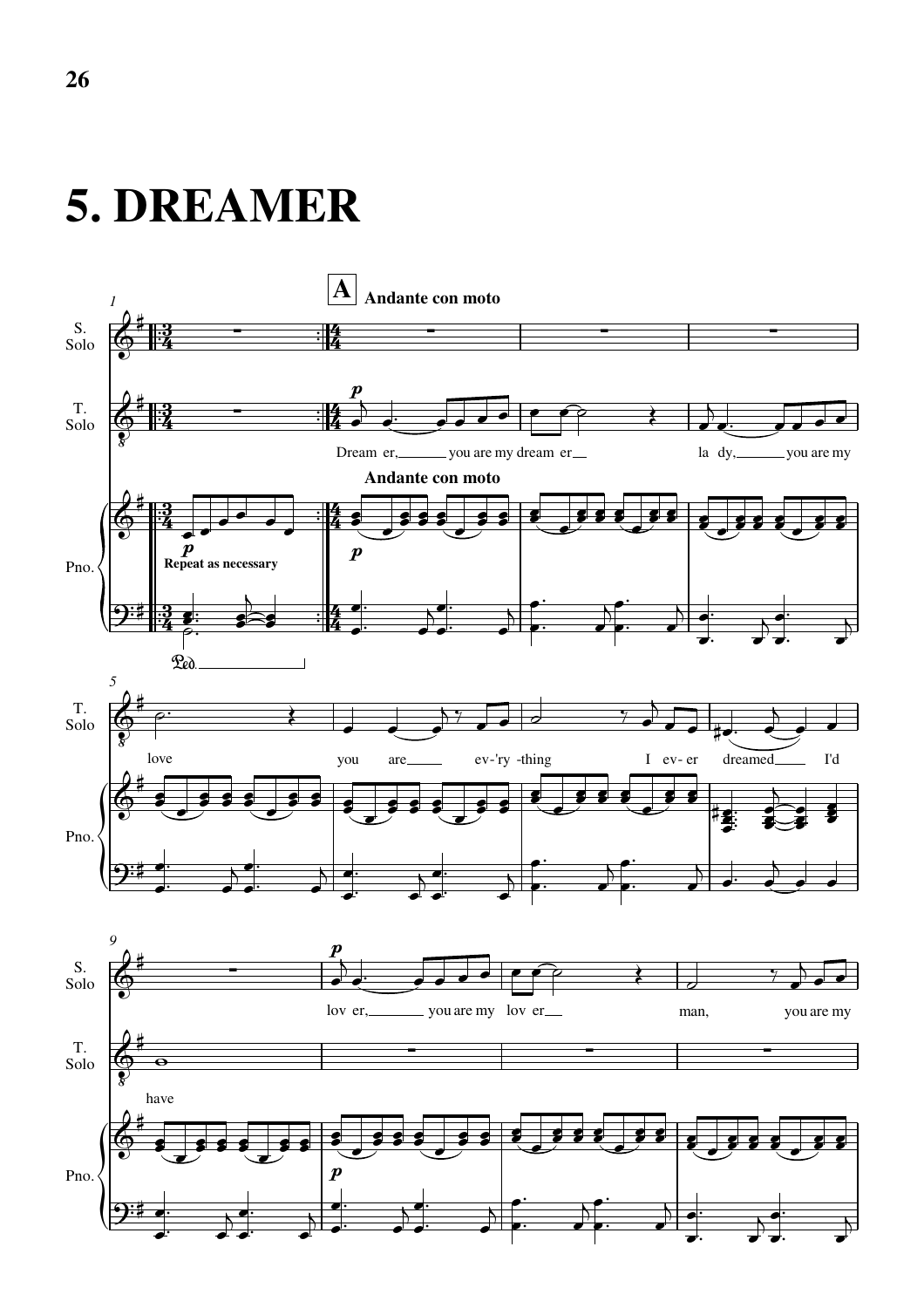



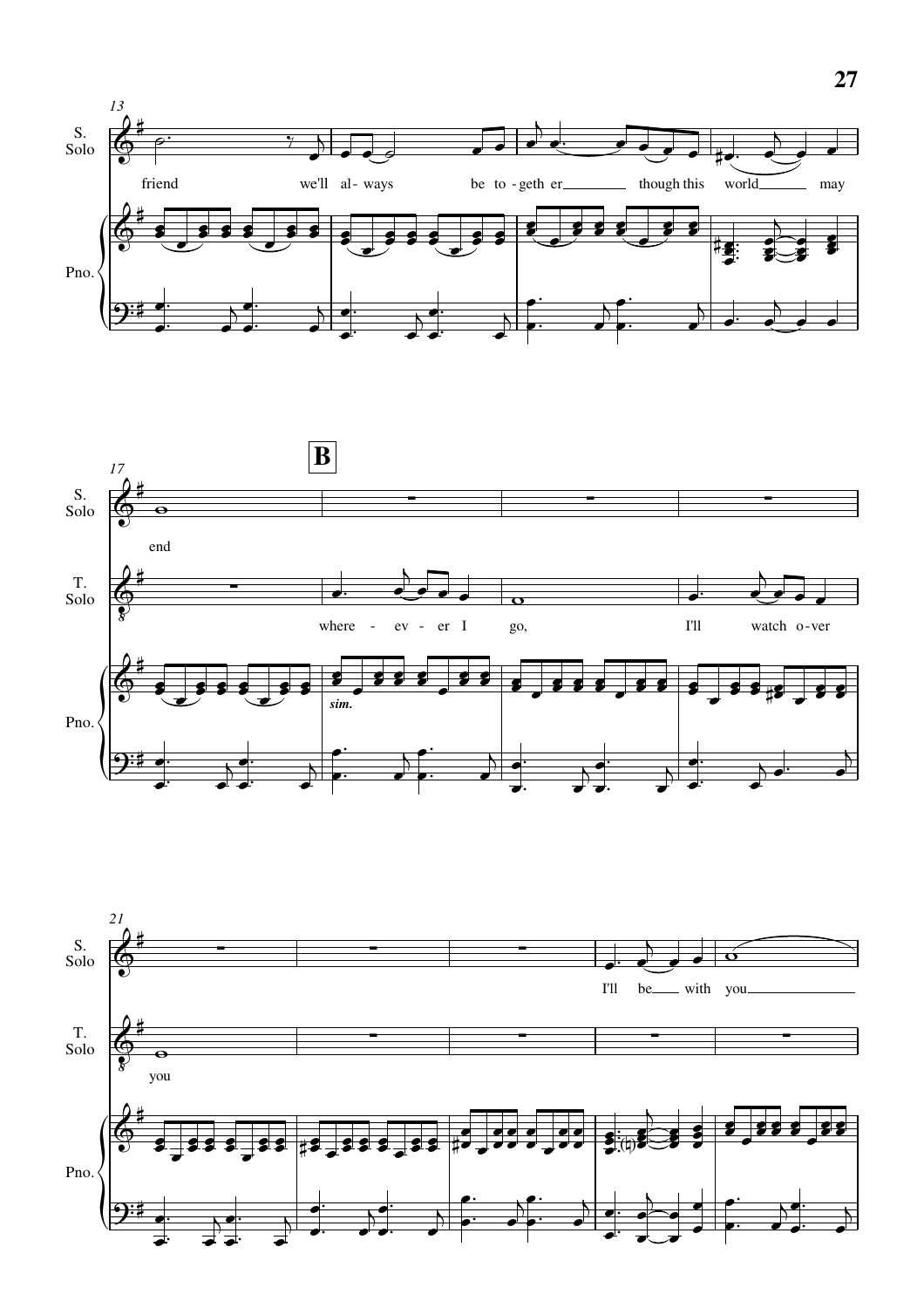





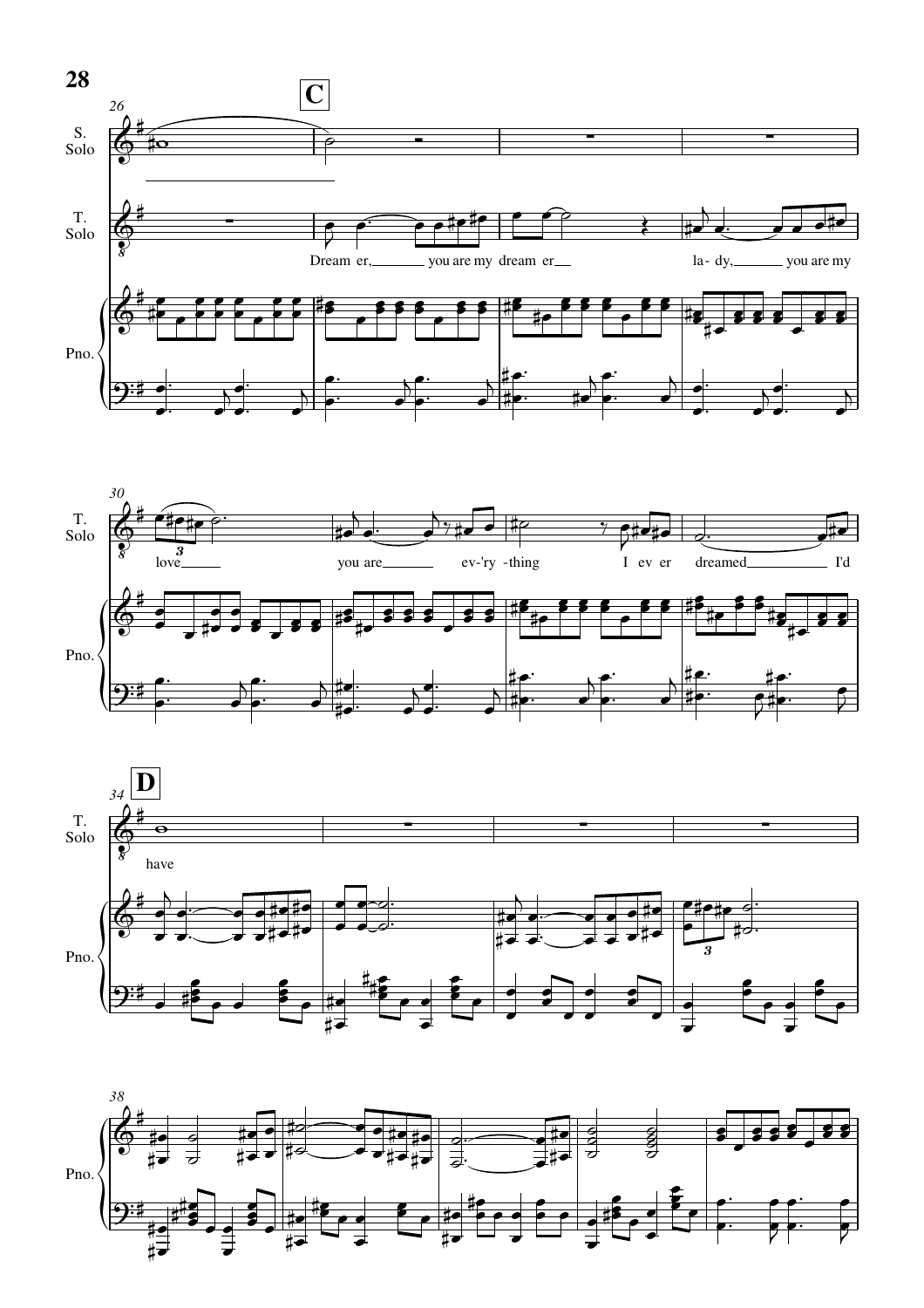





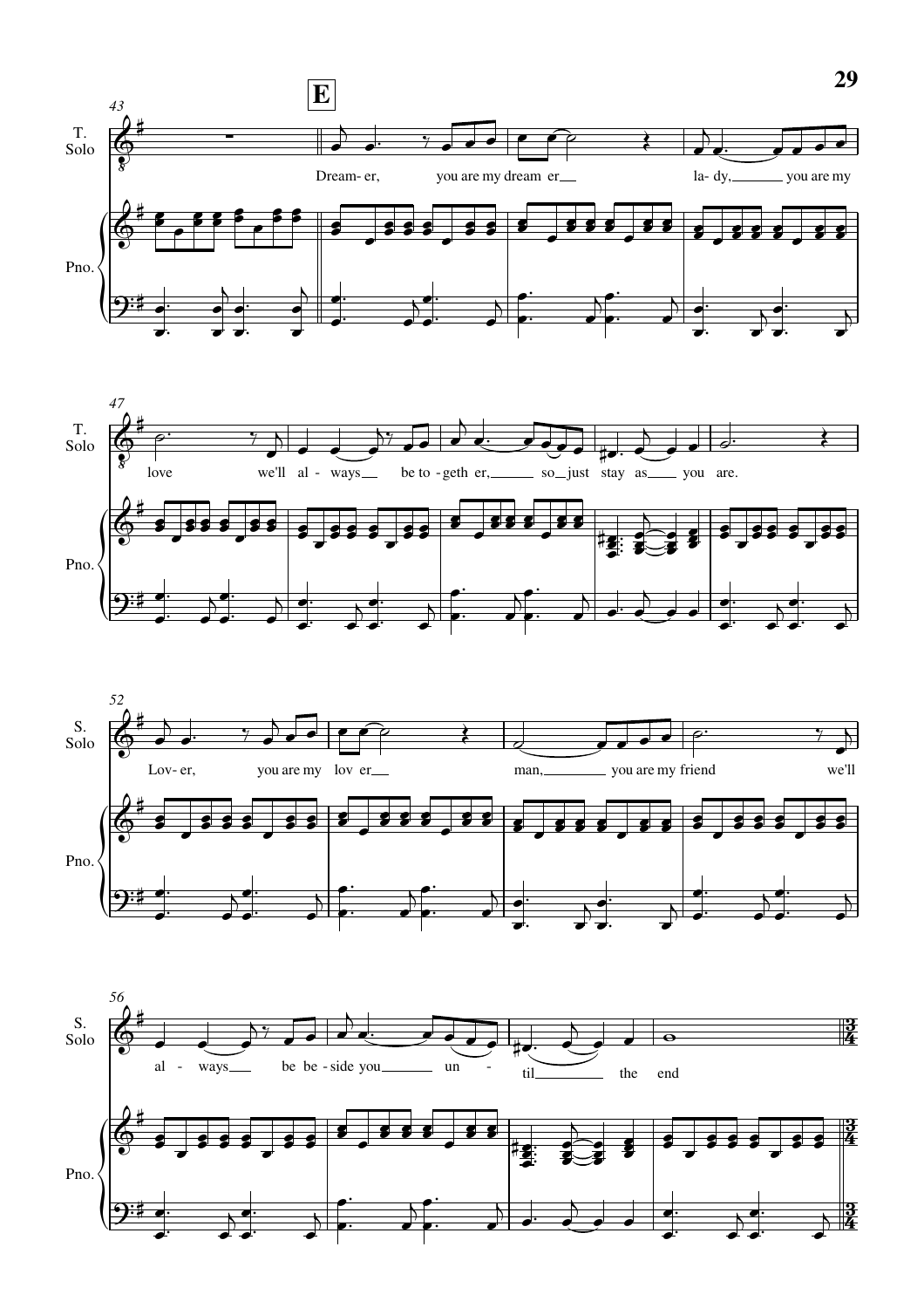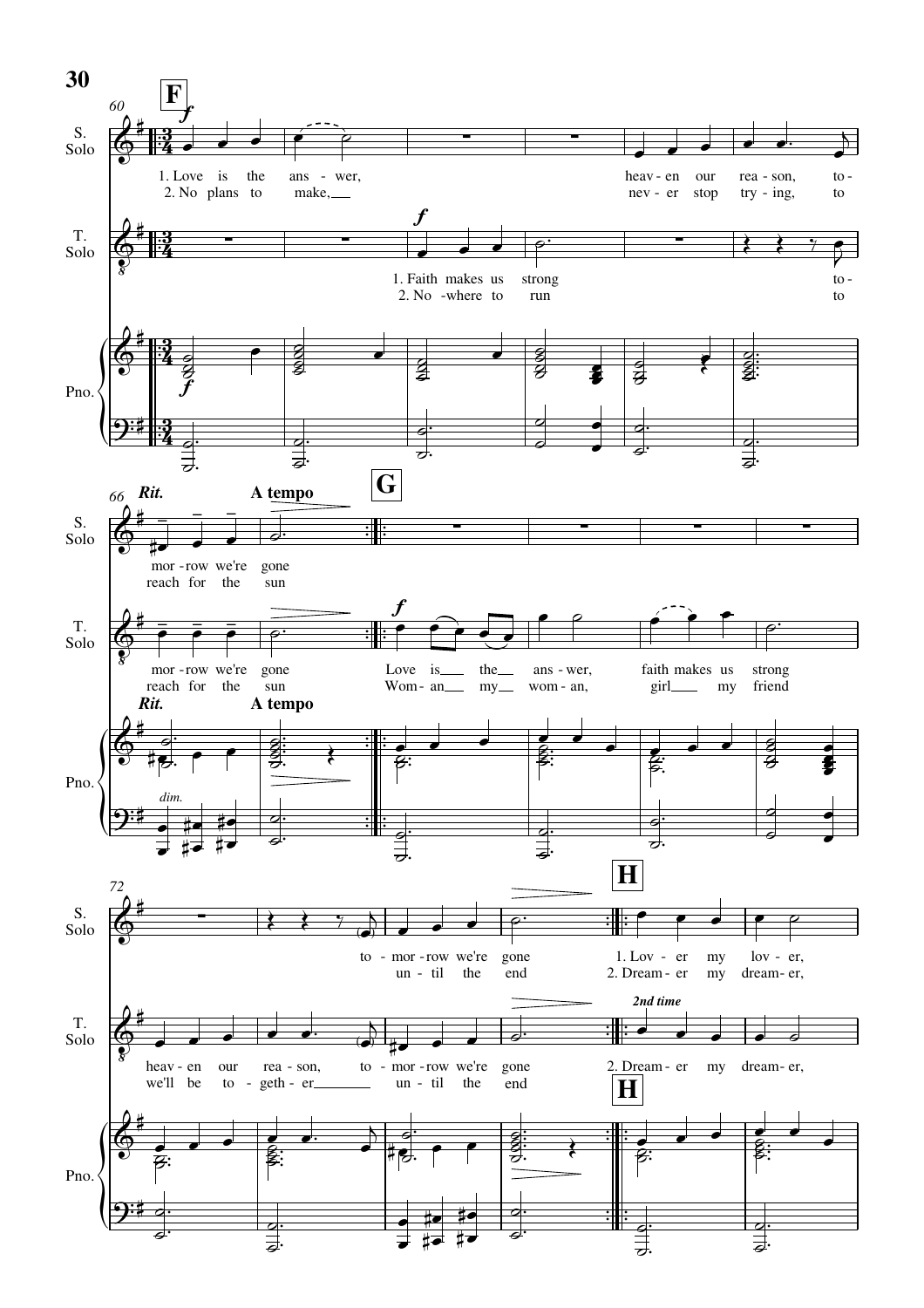



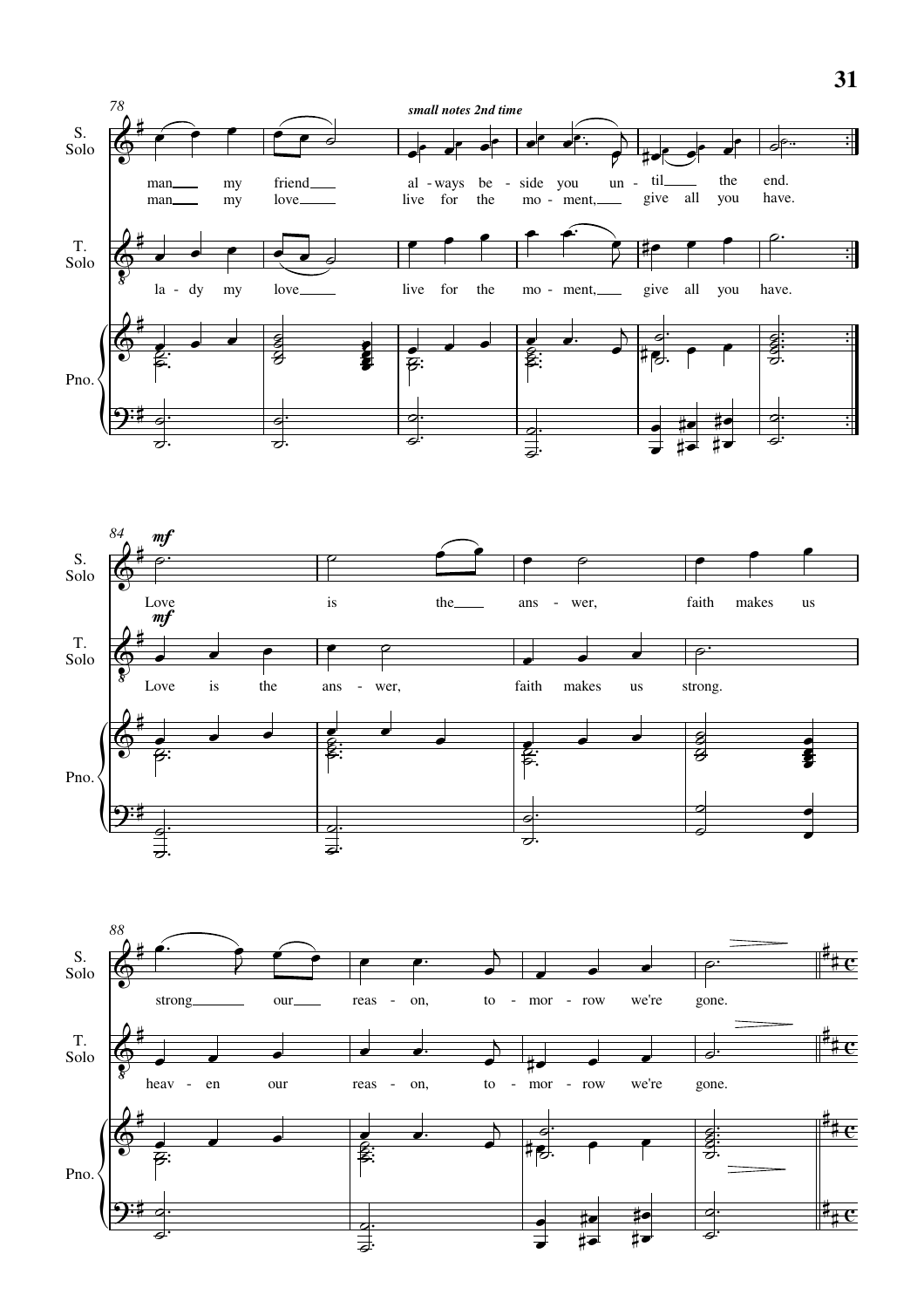## **6. WAR**

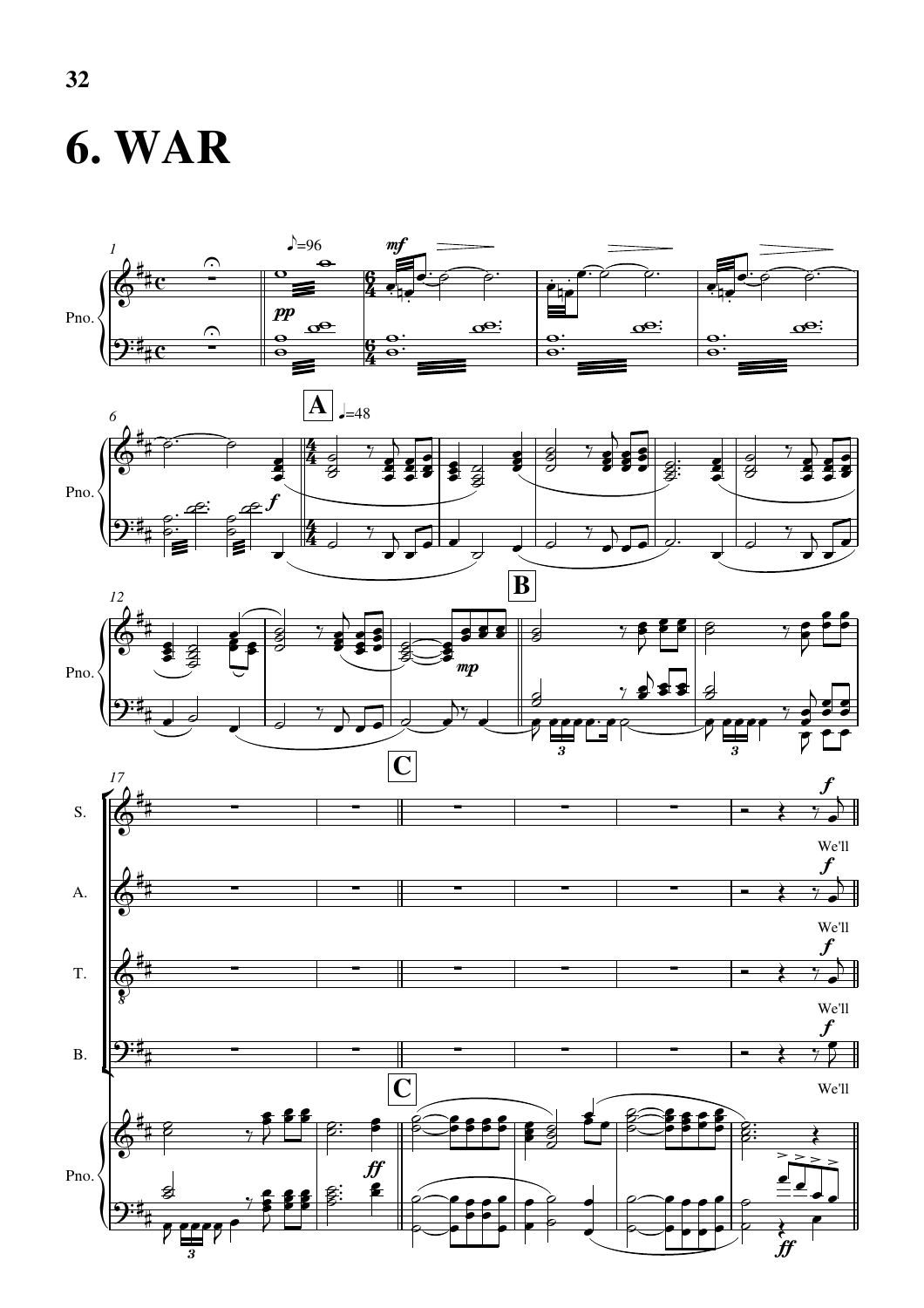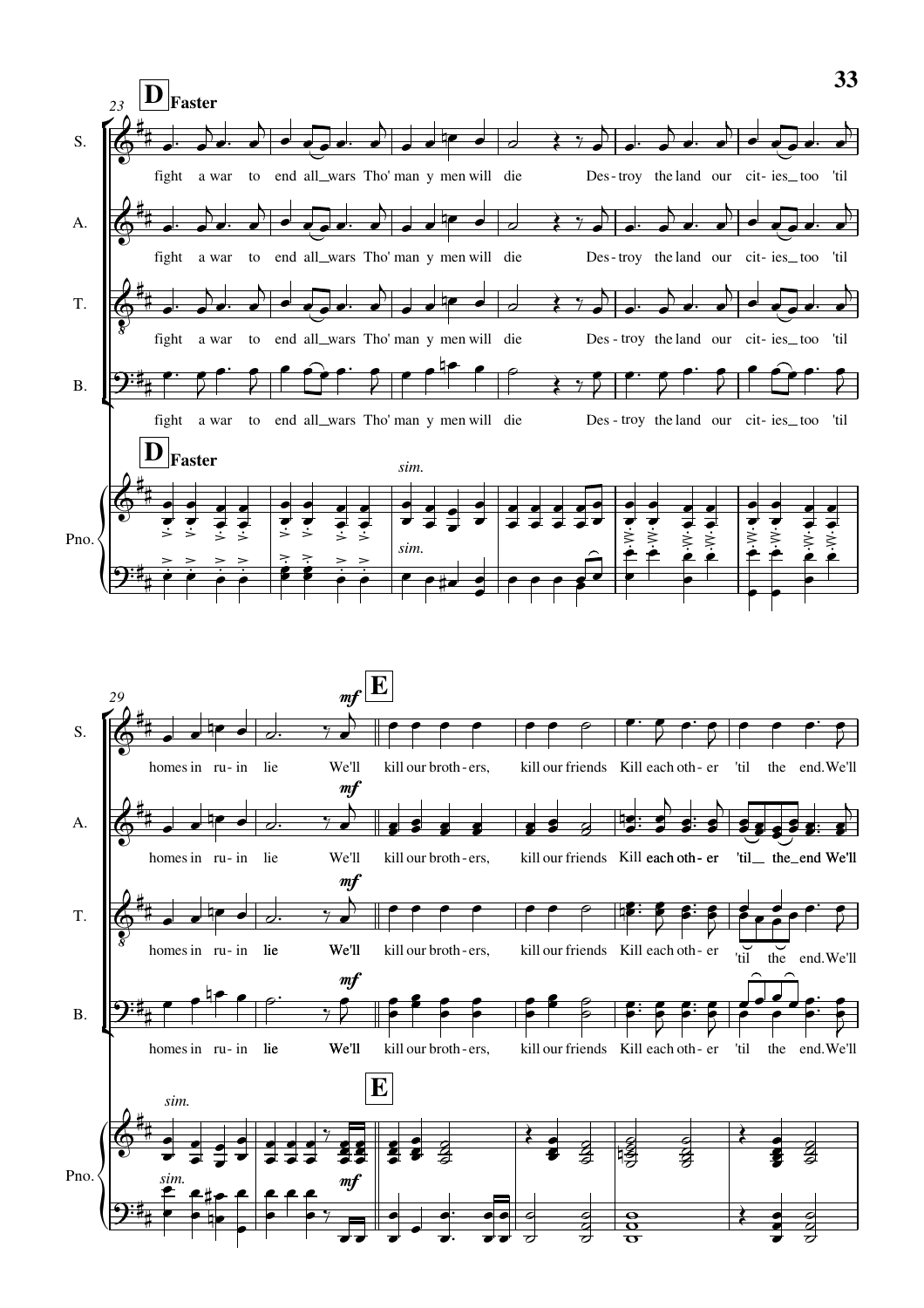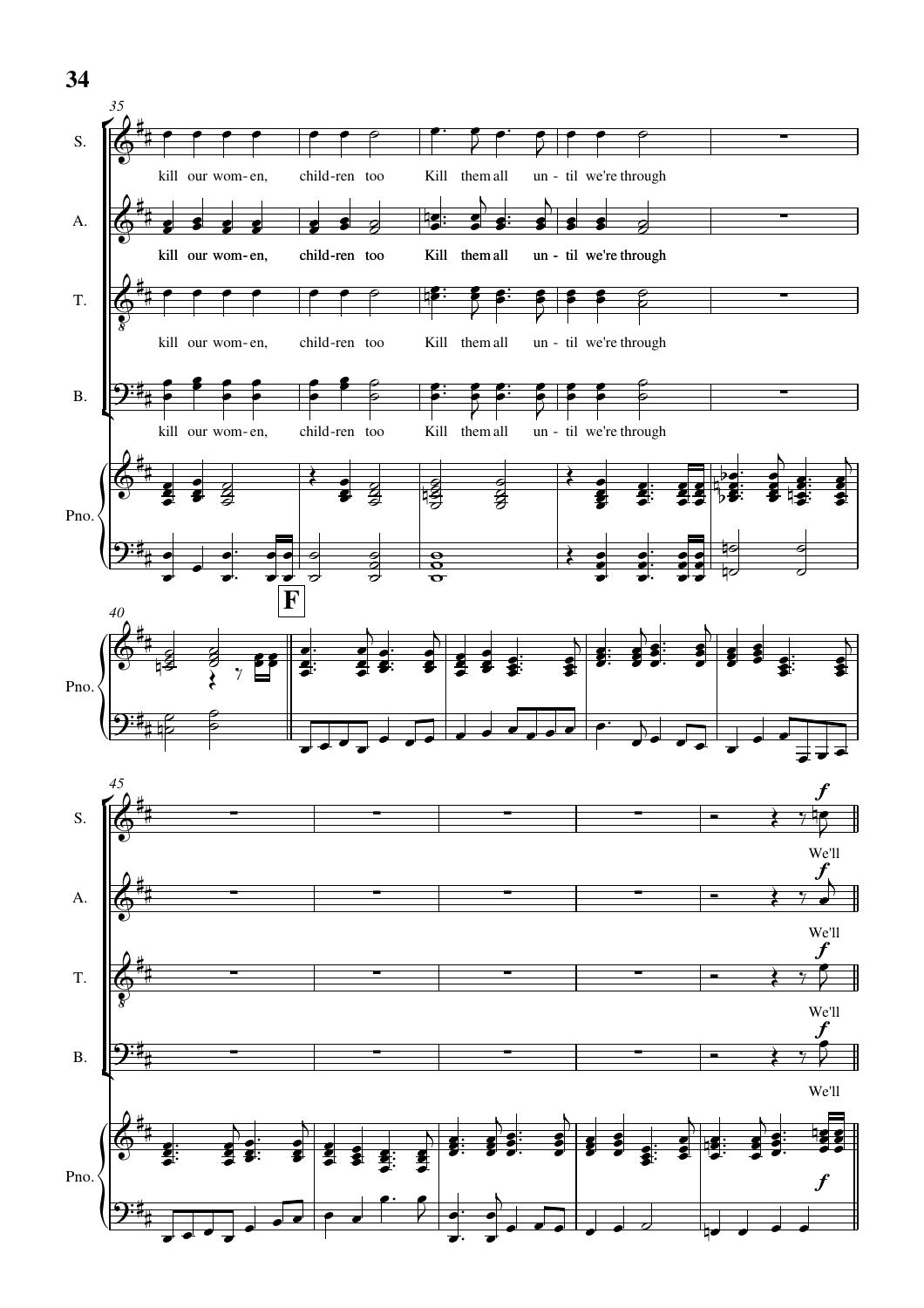

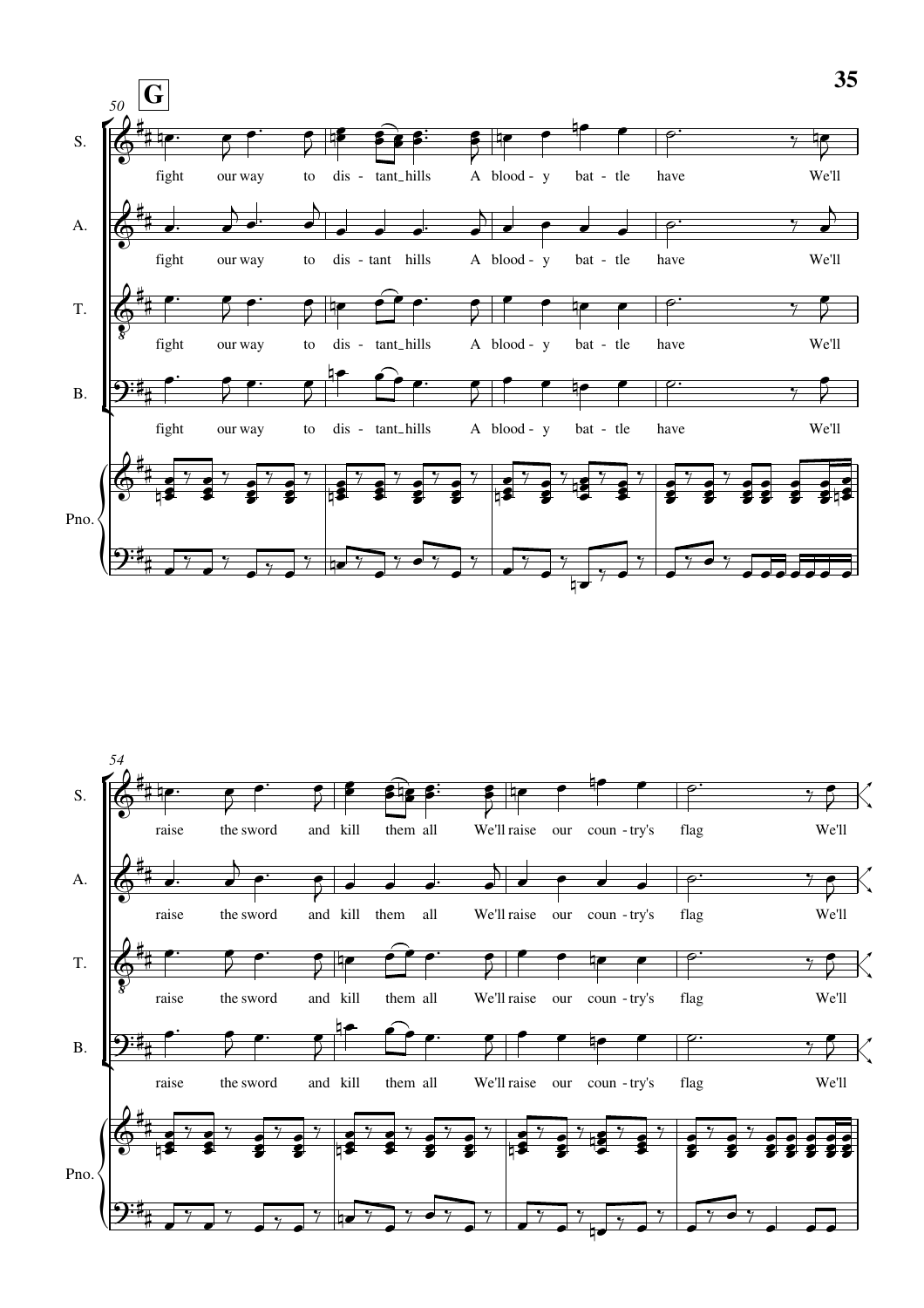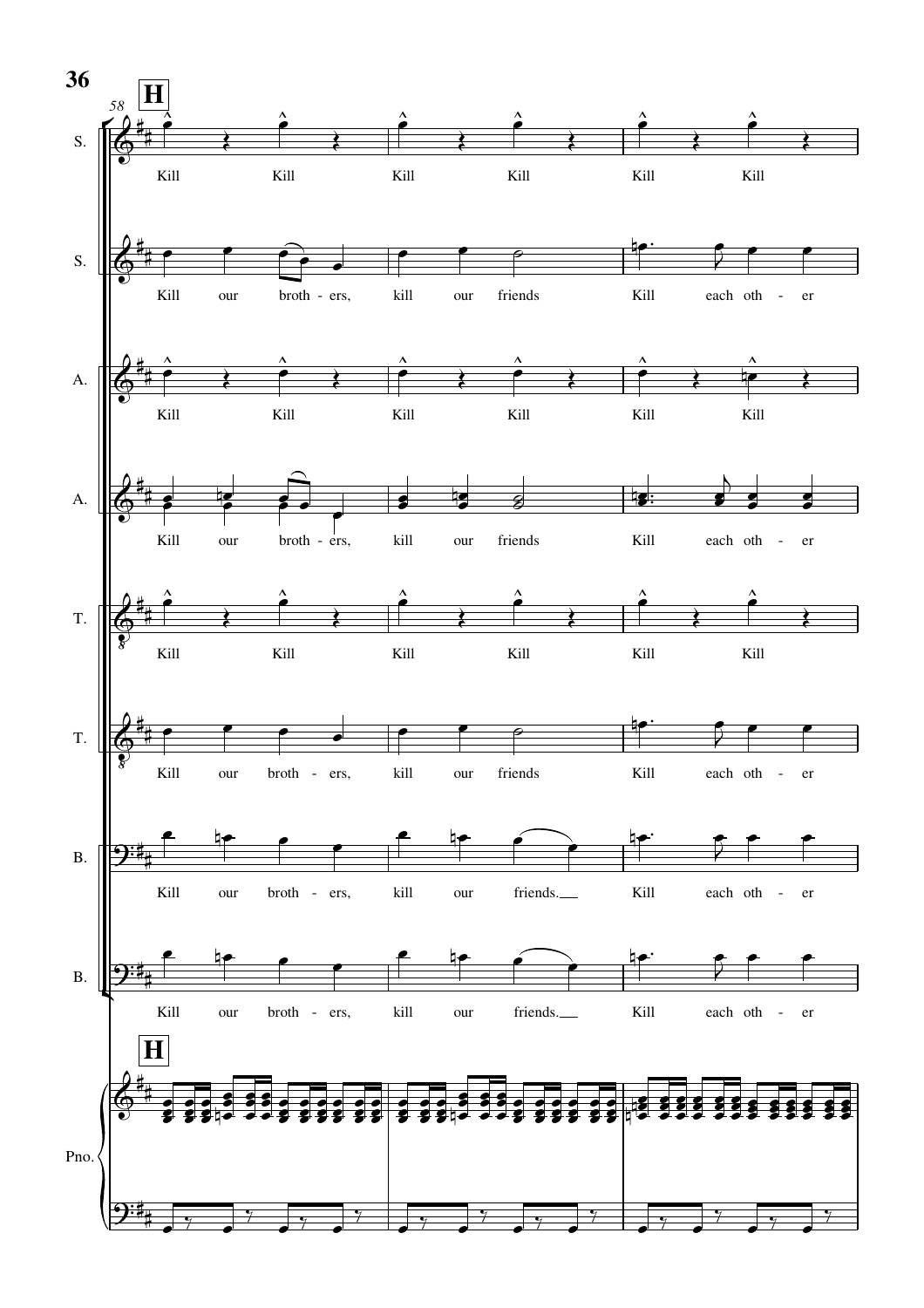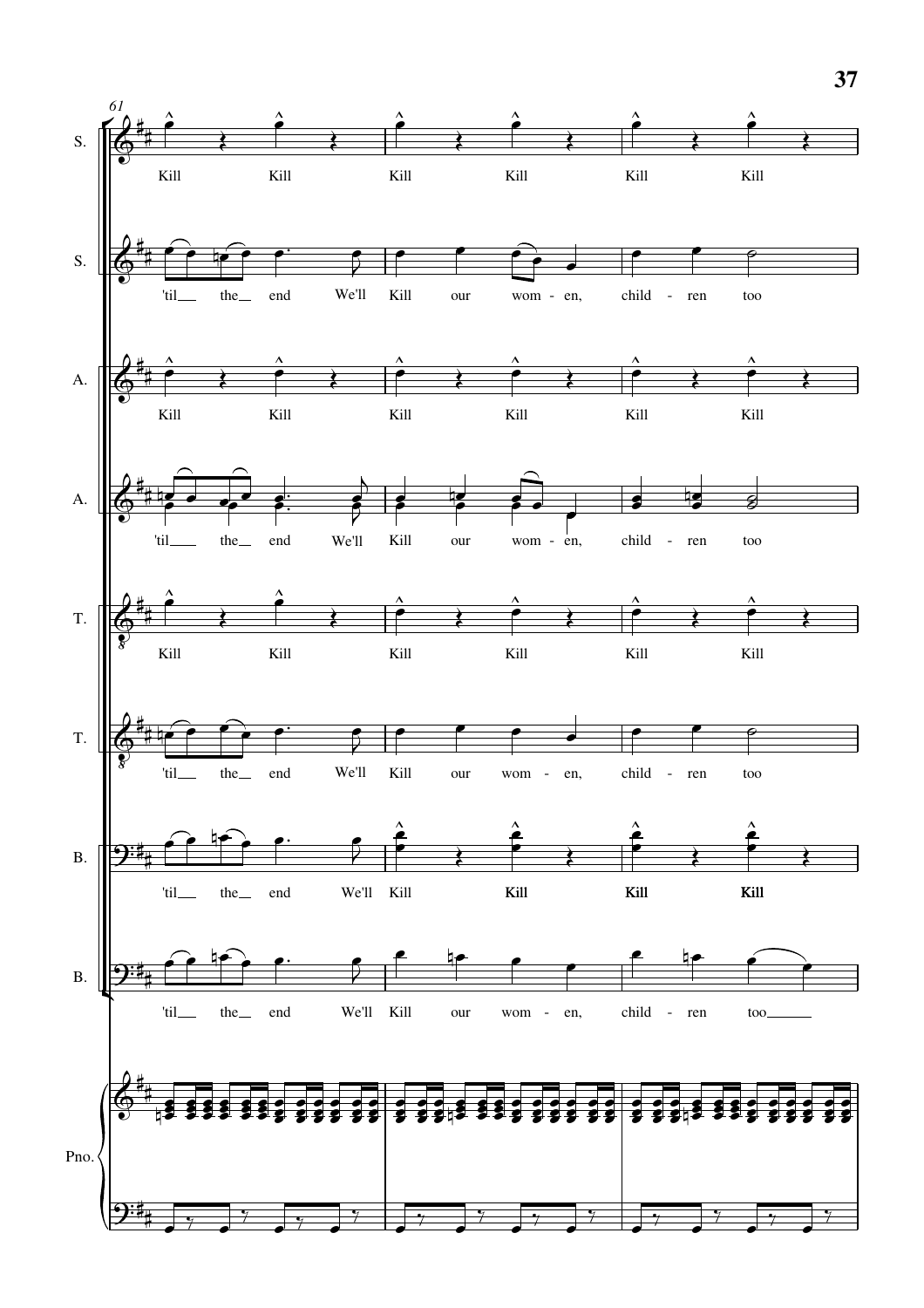

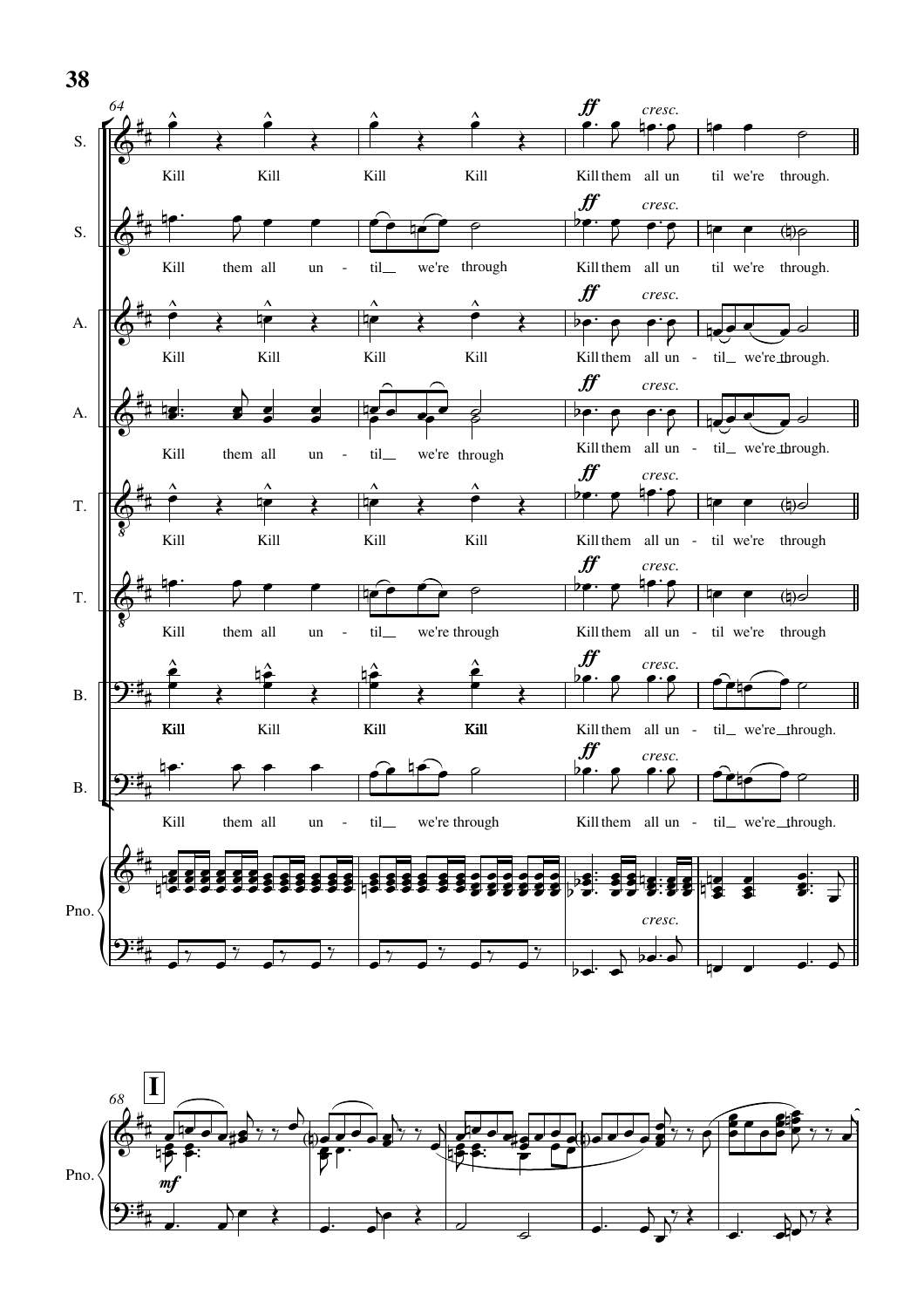

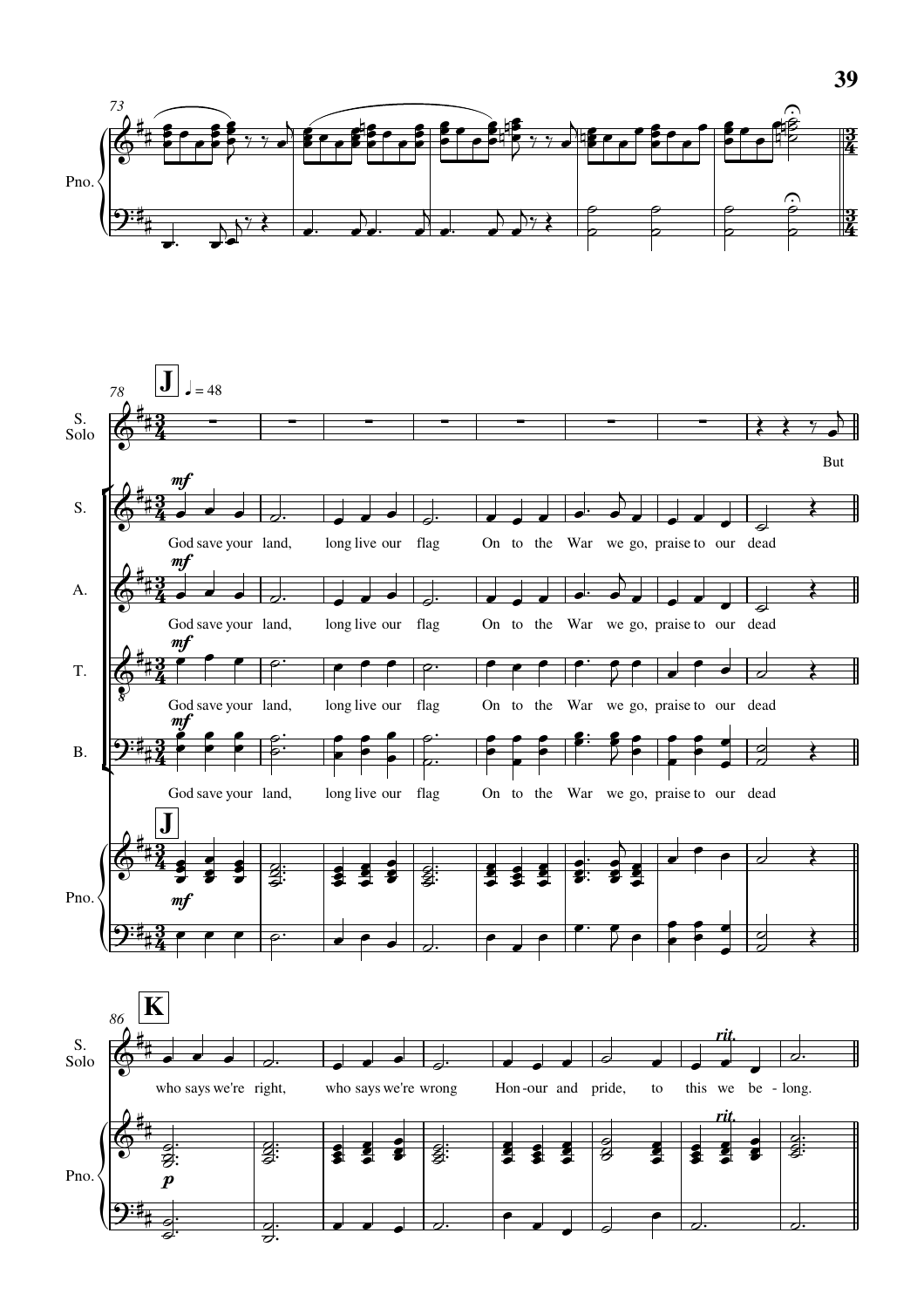

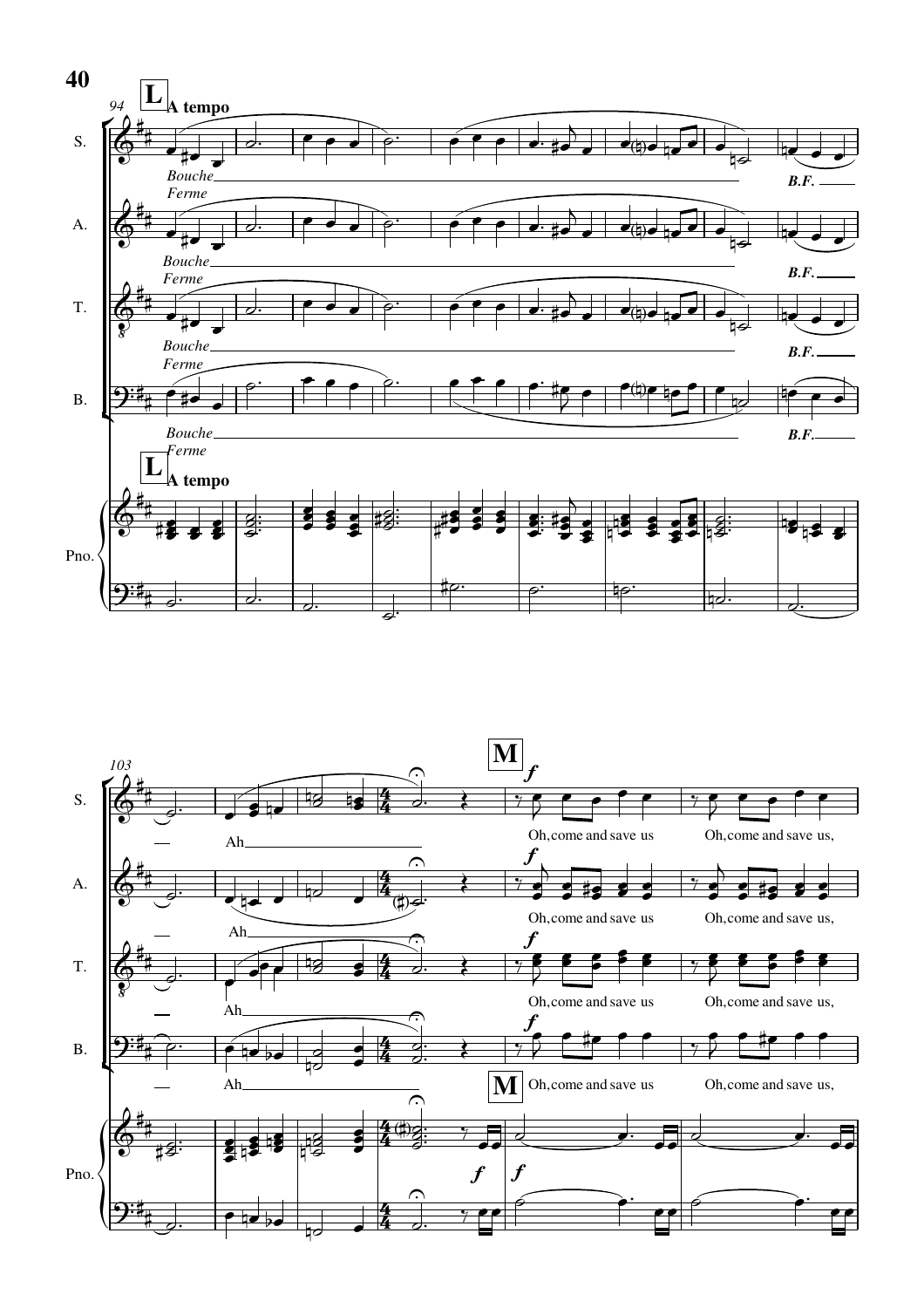

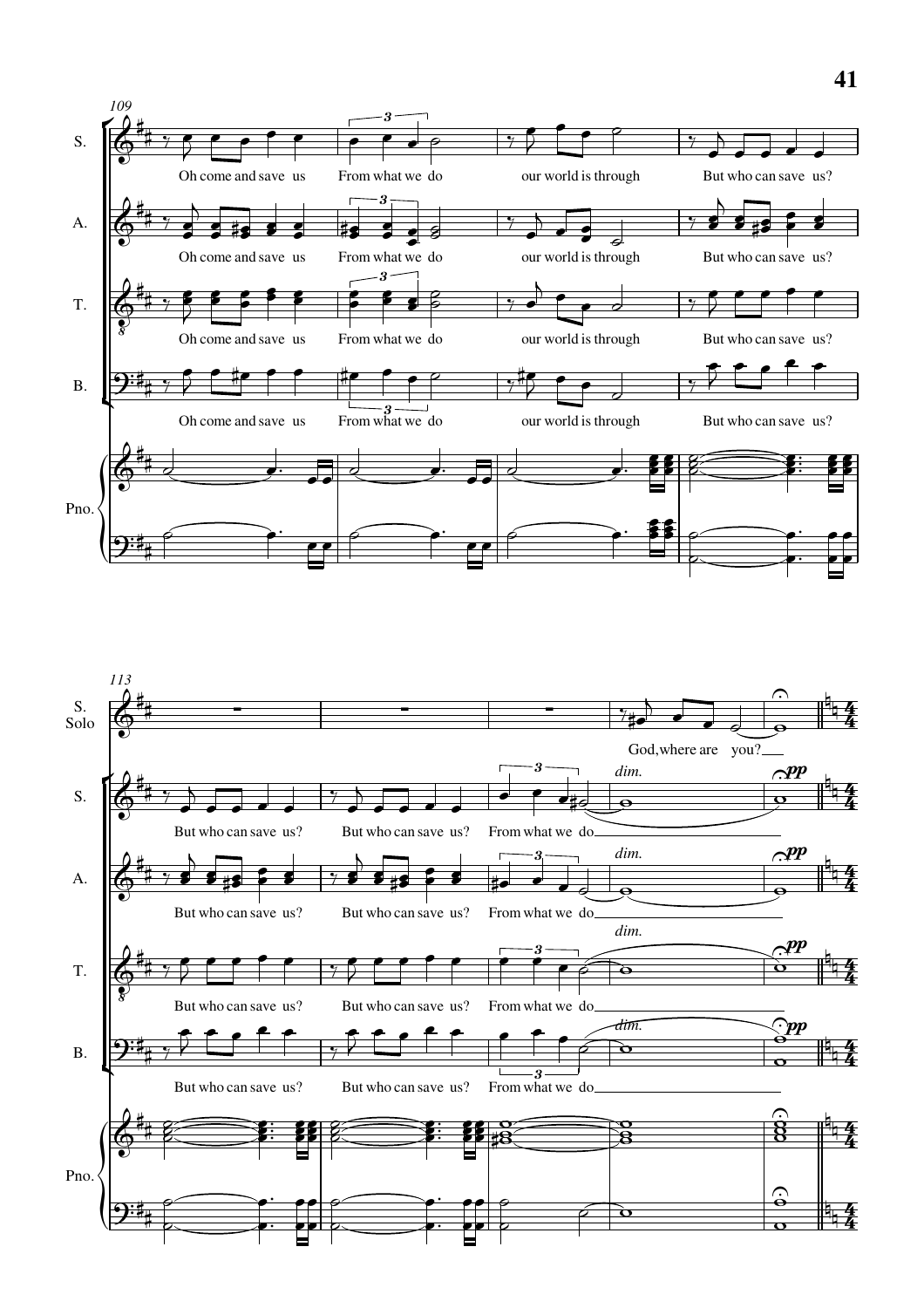# **7. FATHER IN THE SKY**



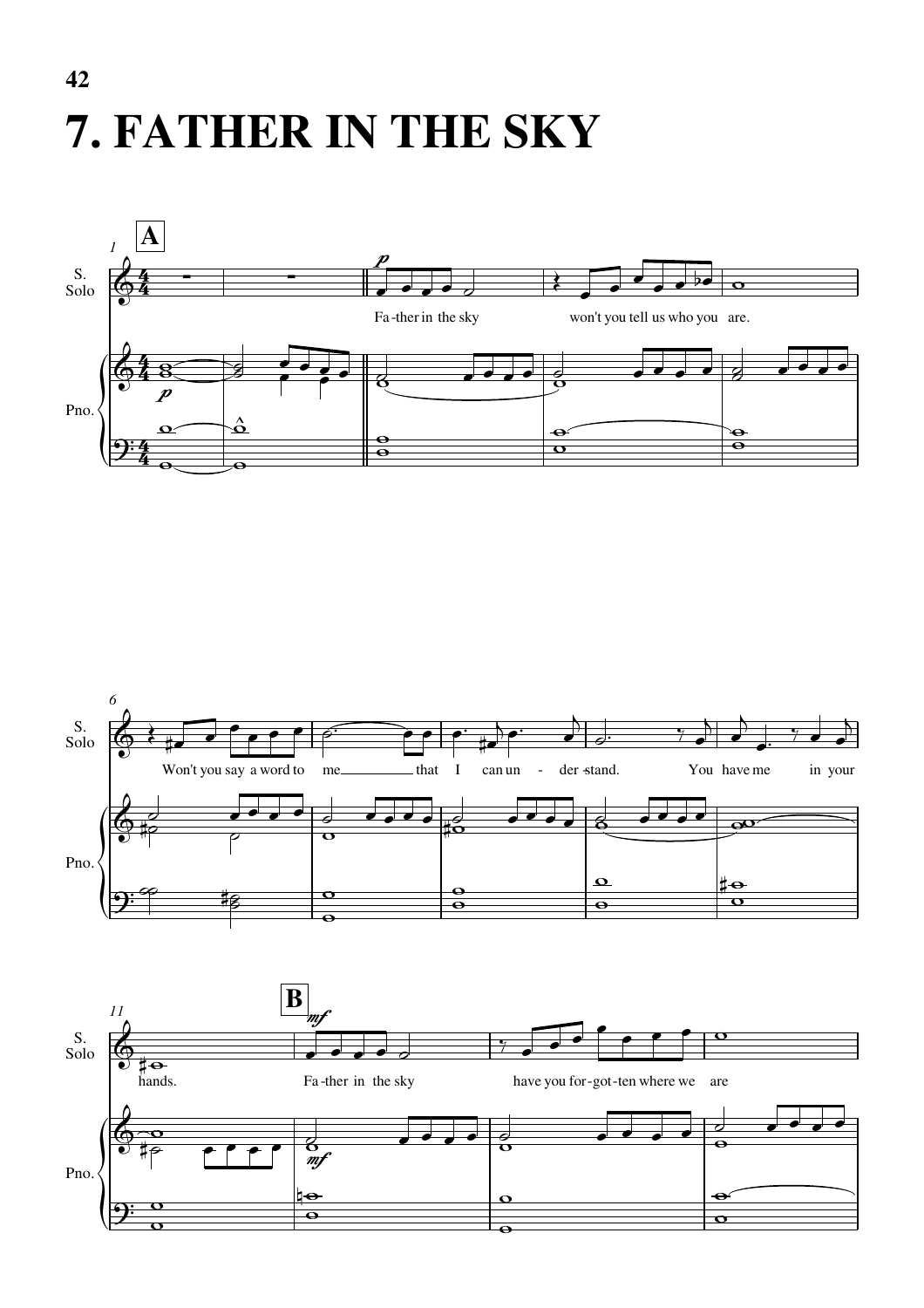



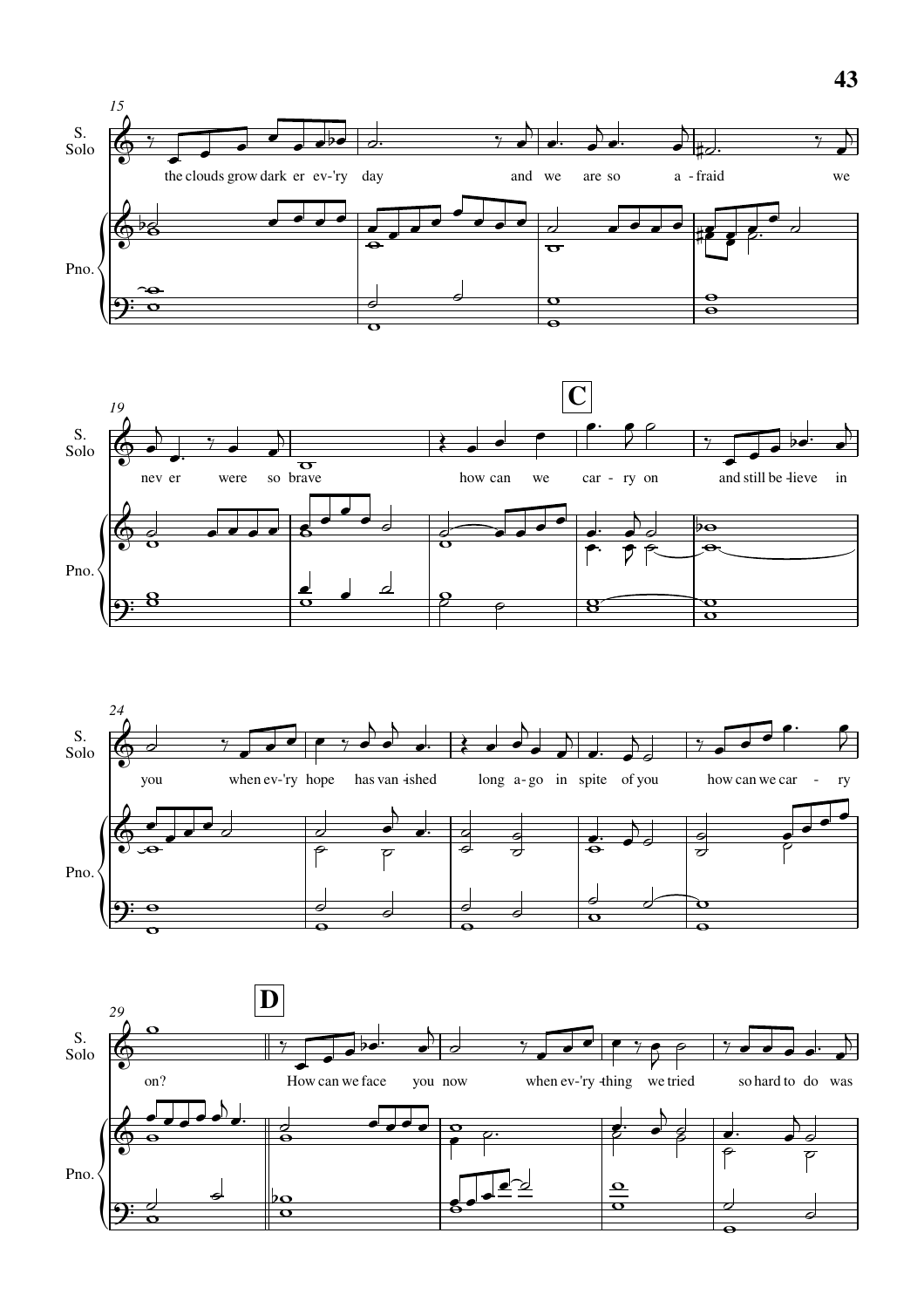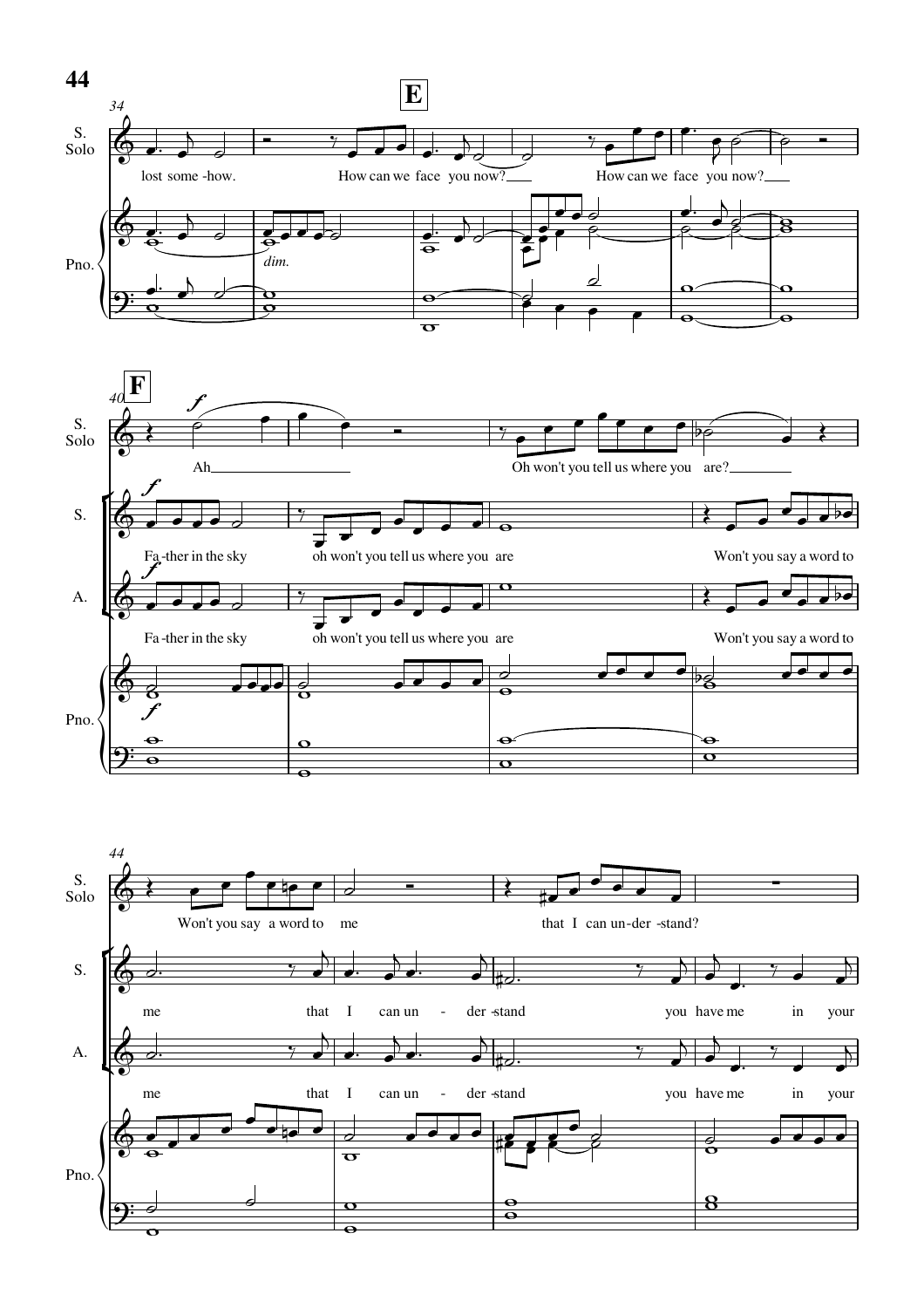

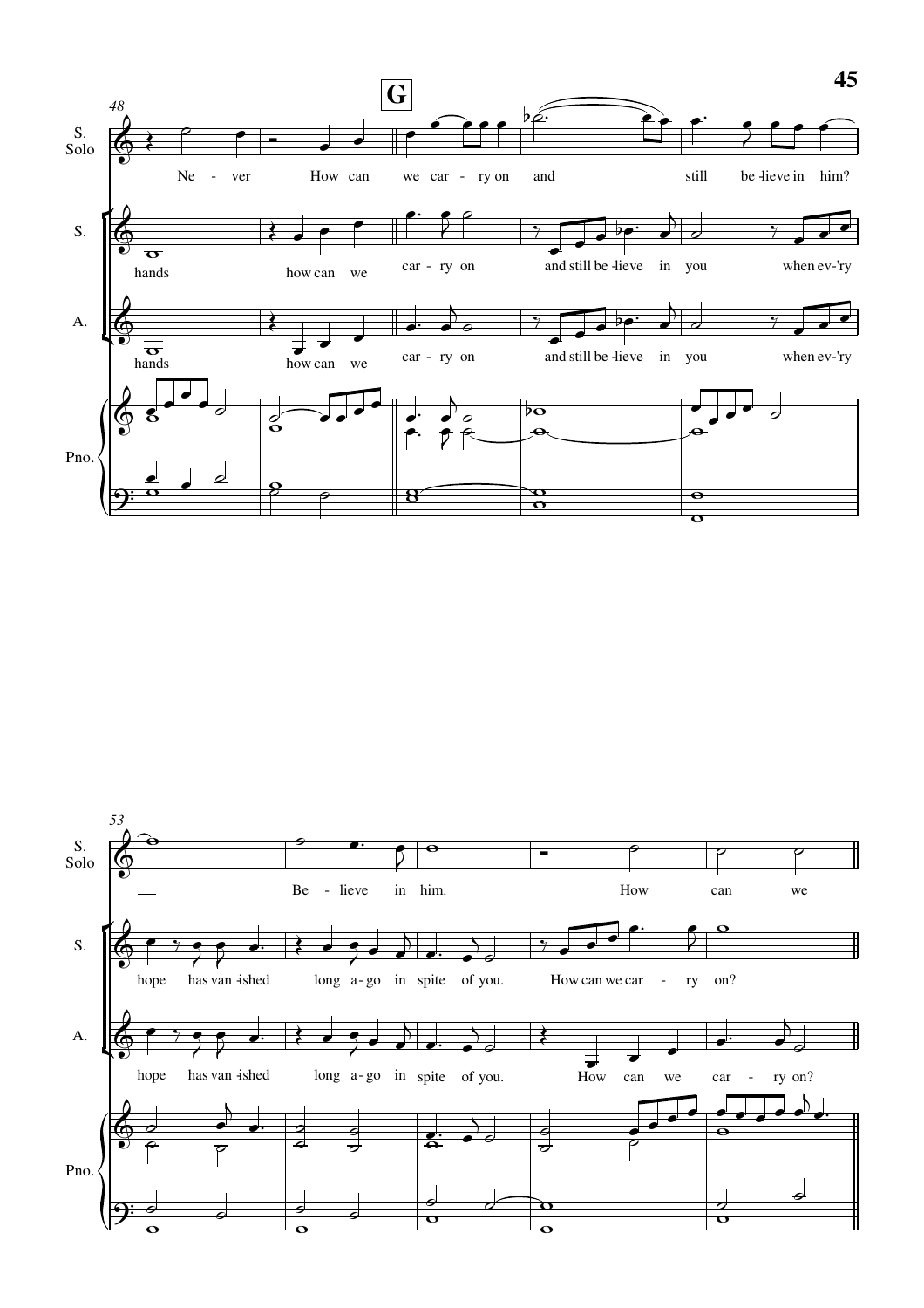

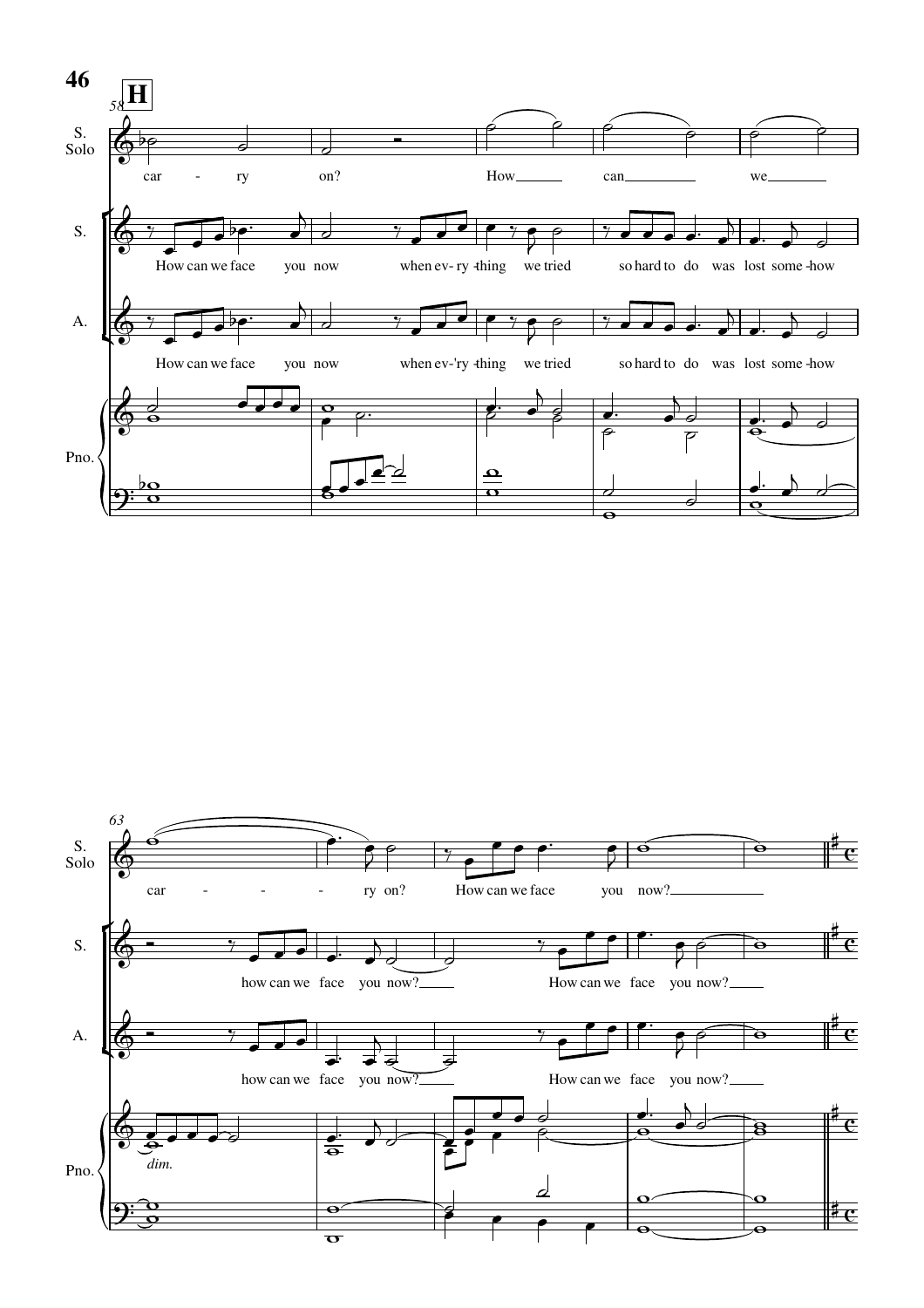### **8. SUPERMAN**

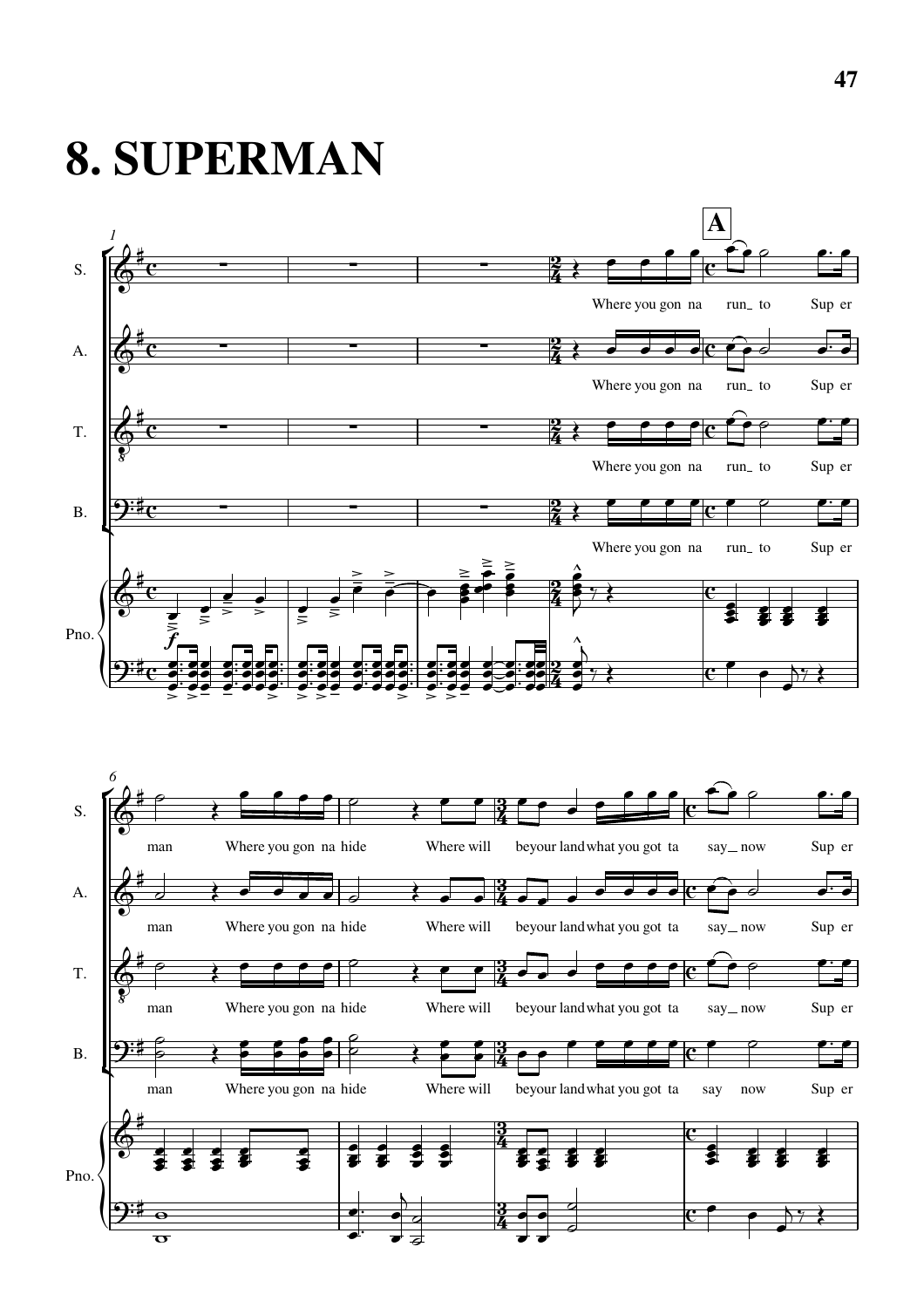

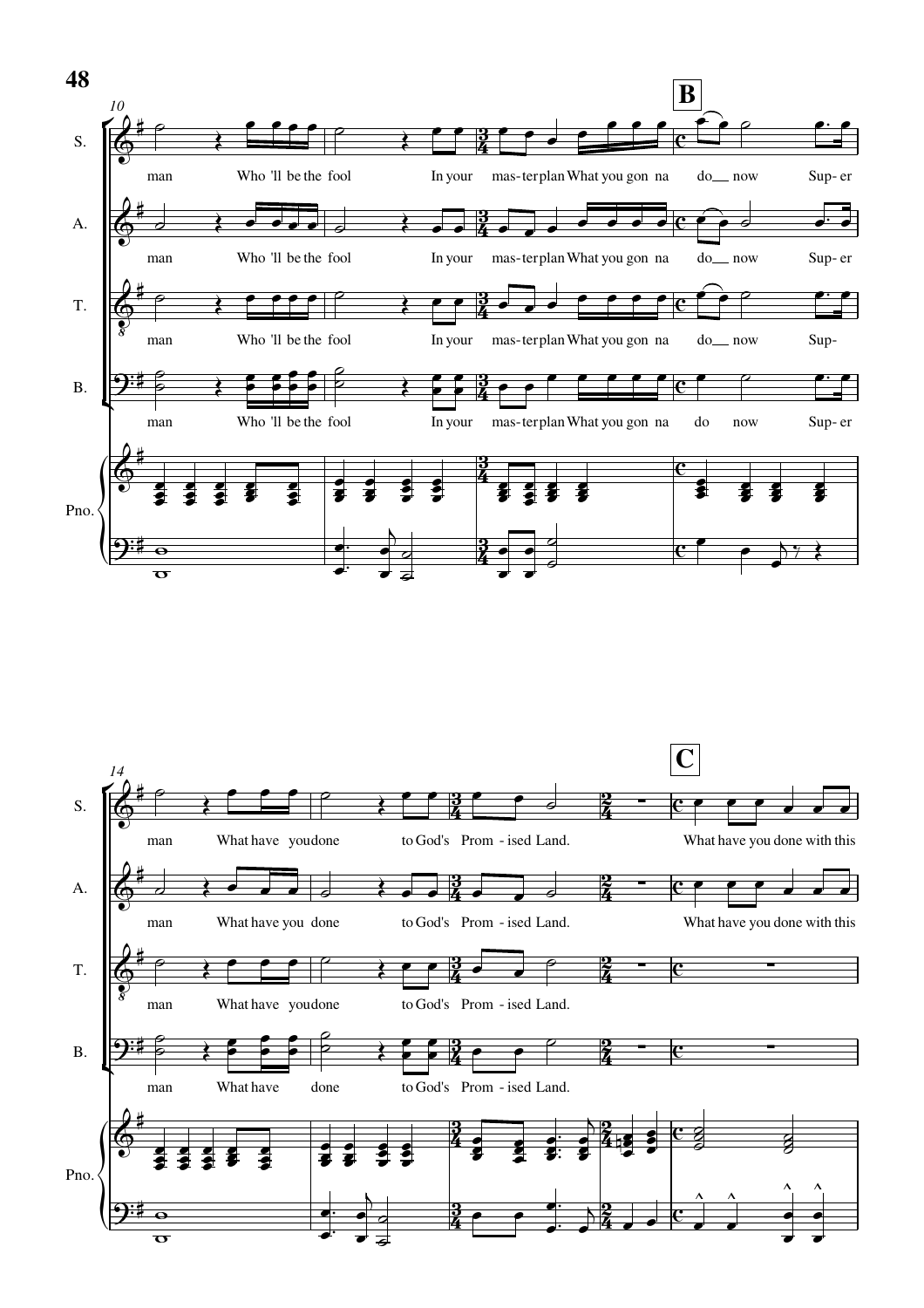

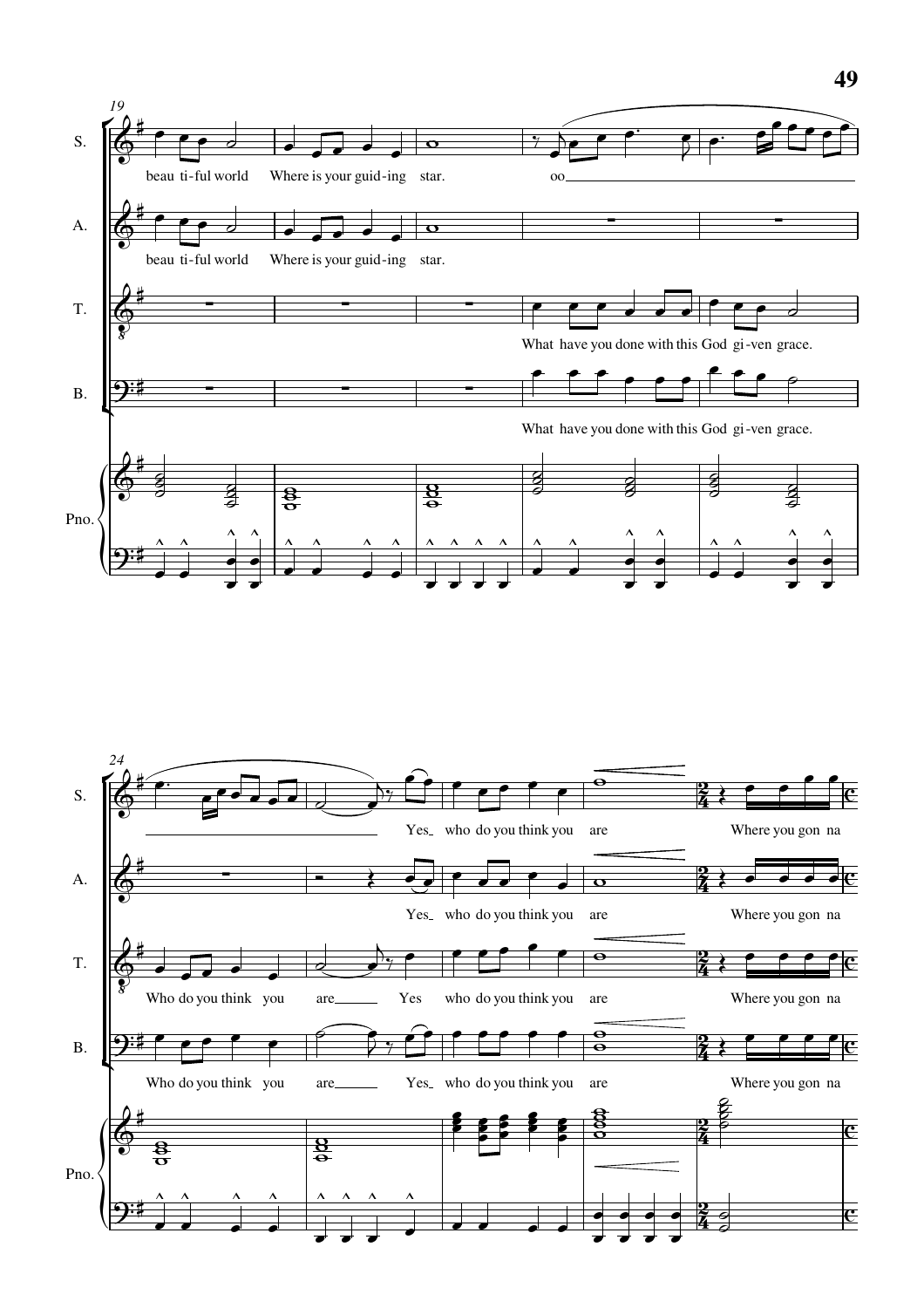

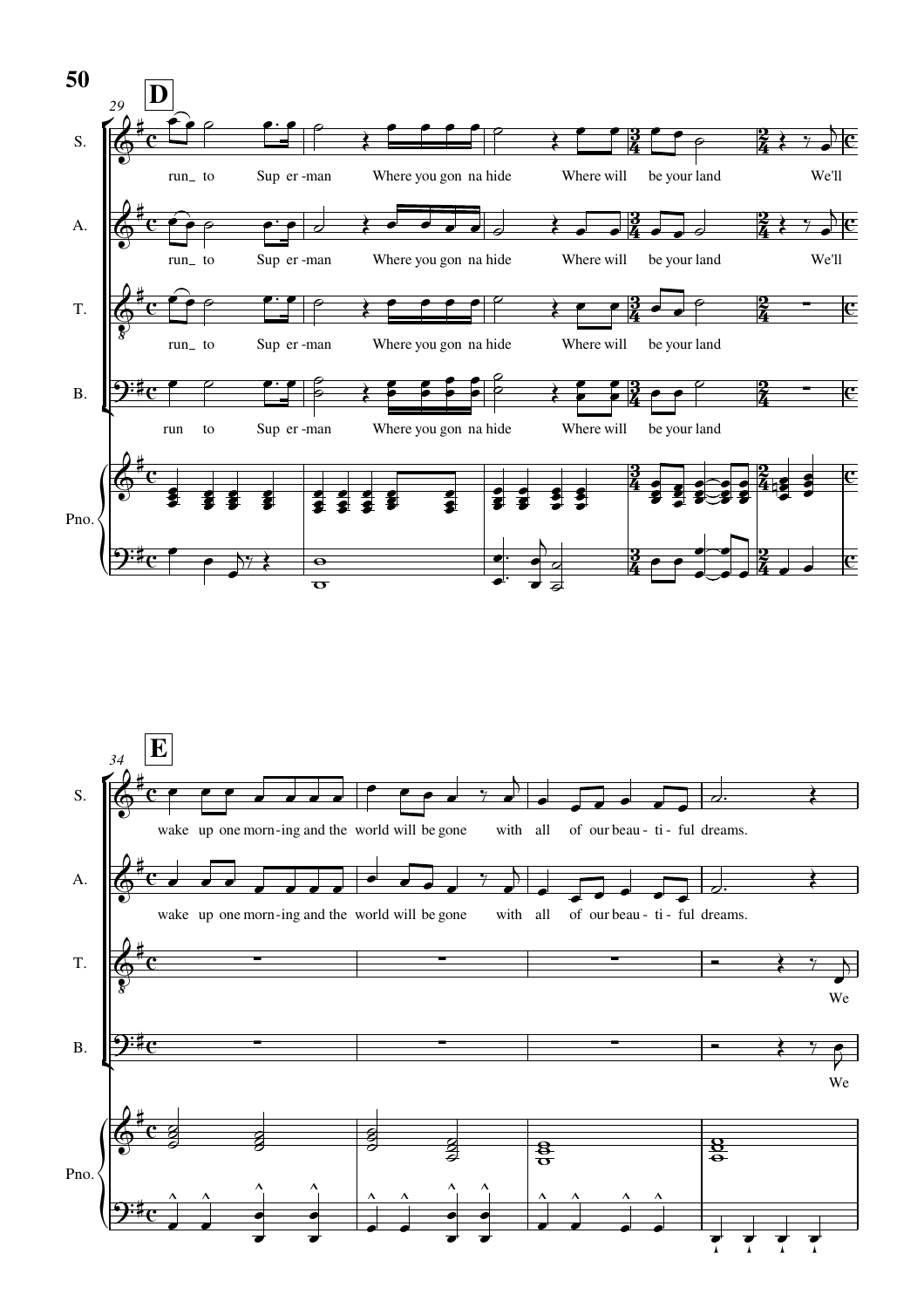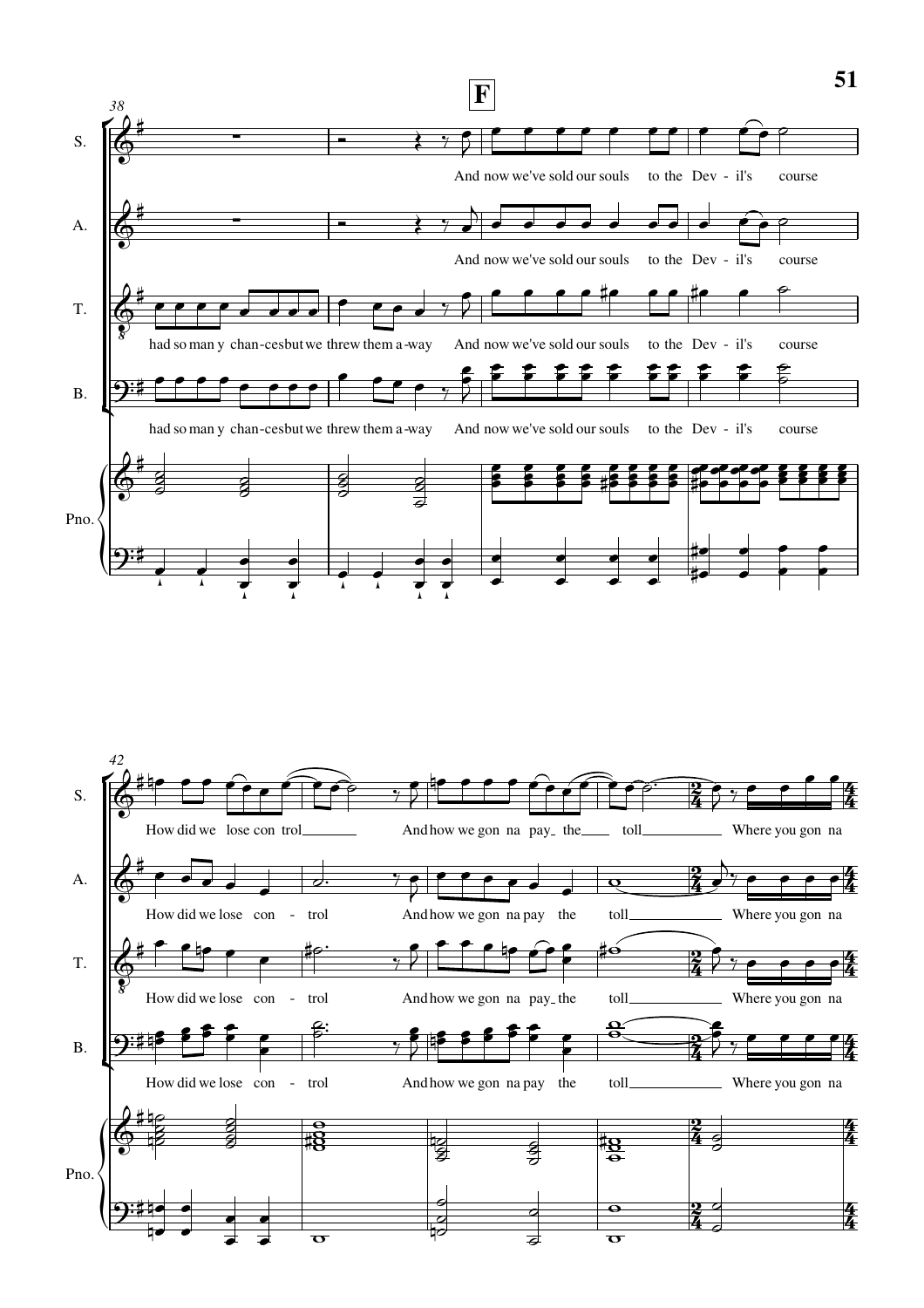

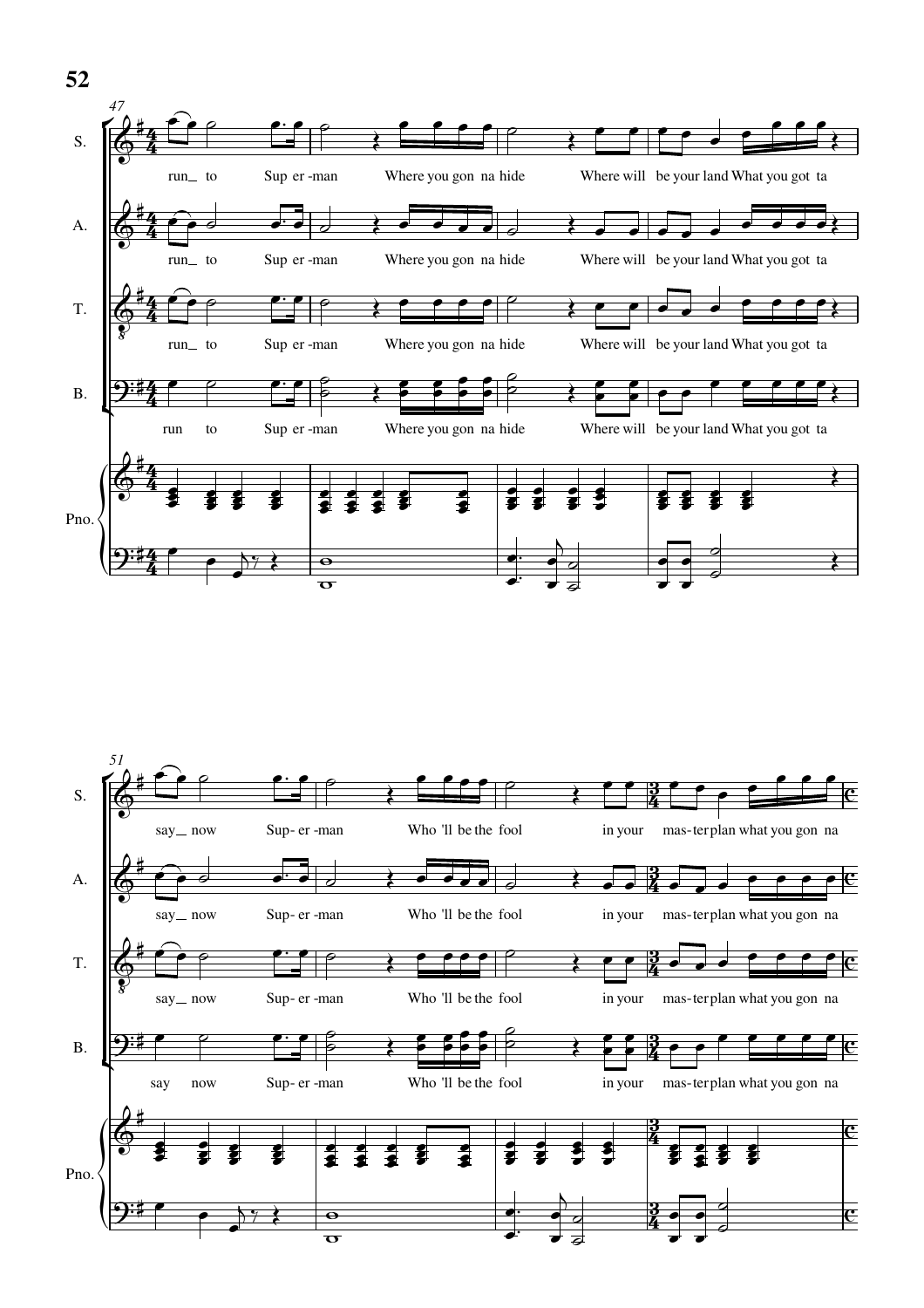

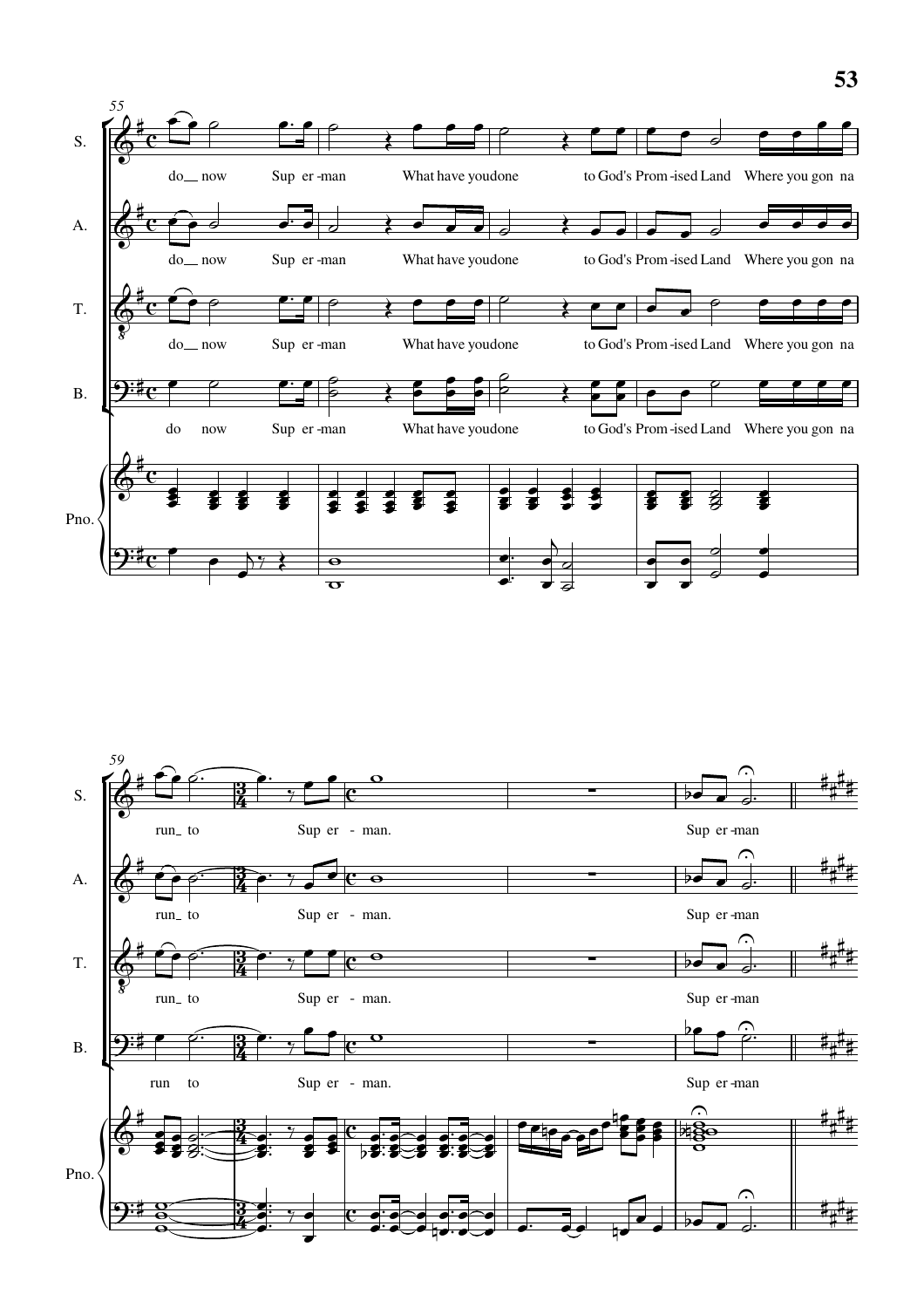### **9. I BELIEVE**







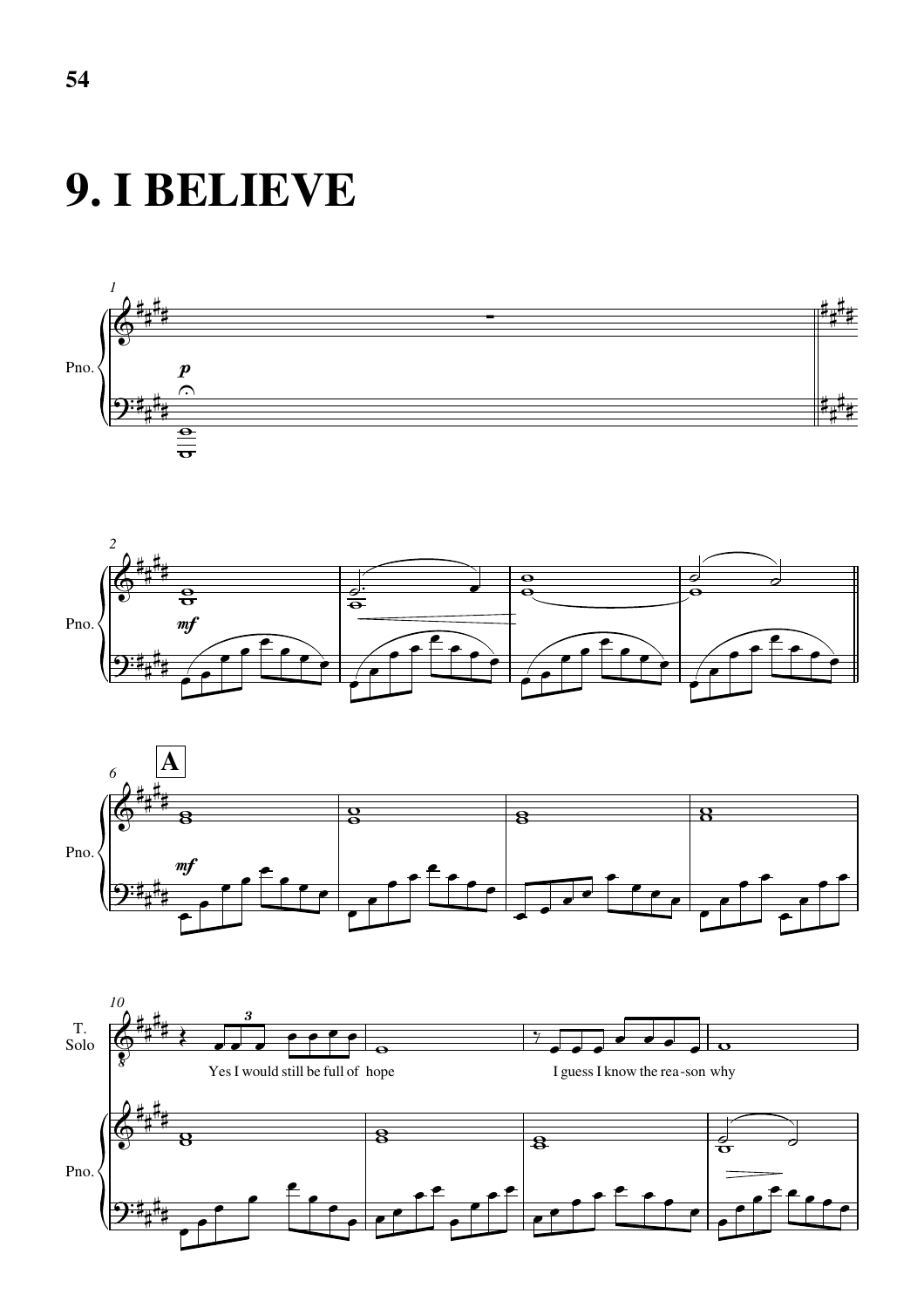



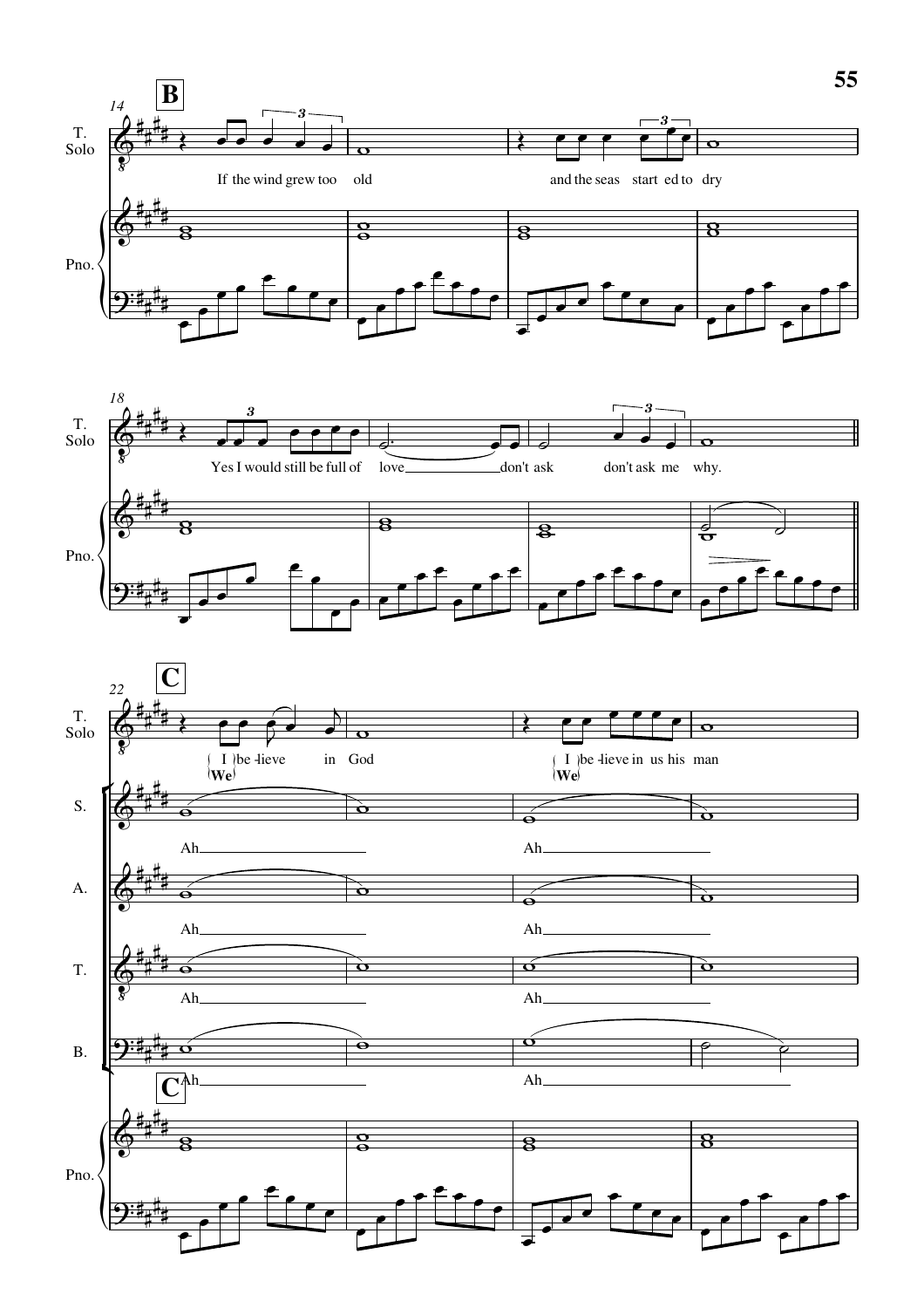

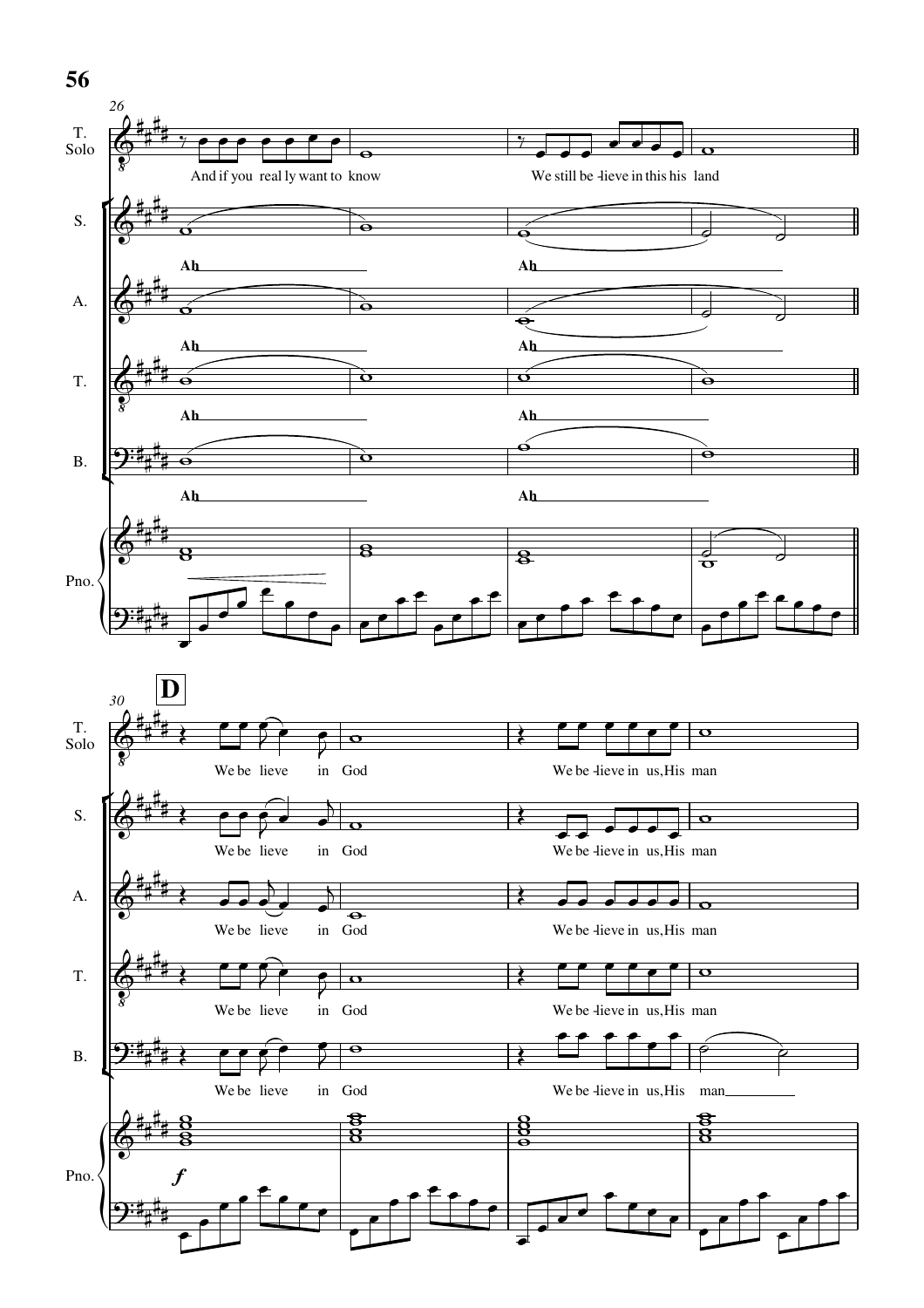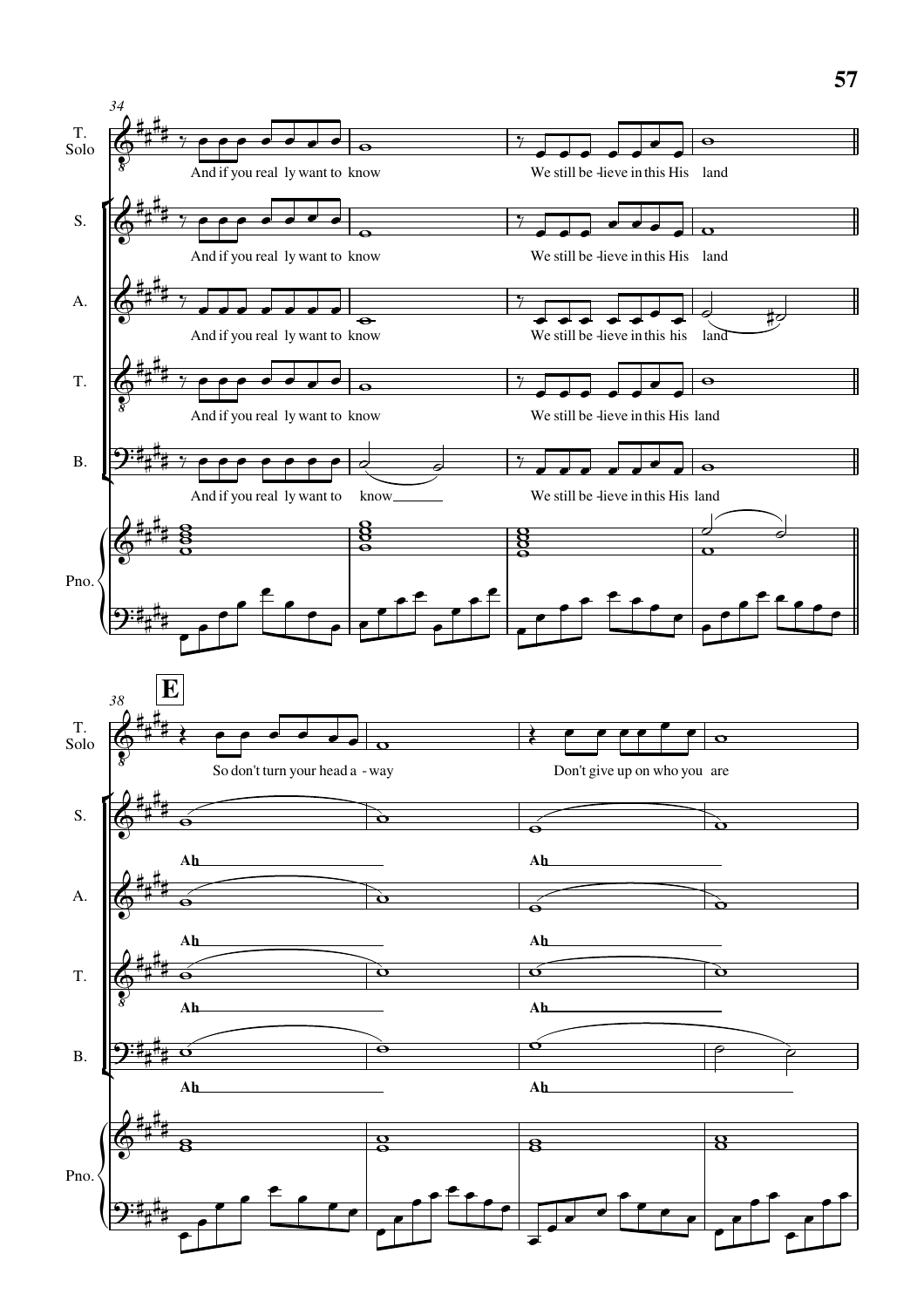



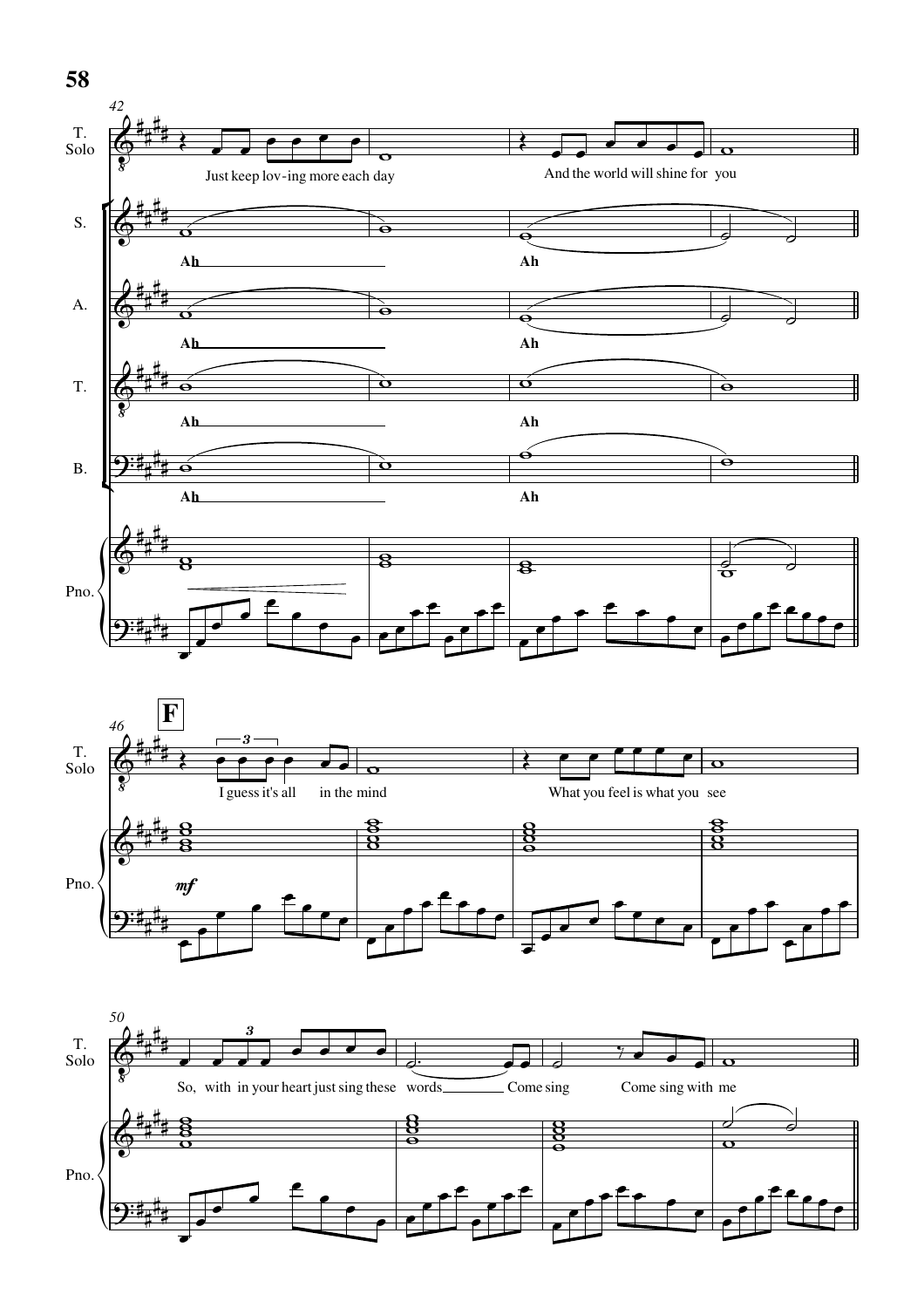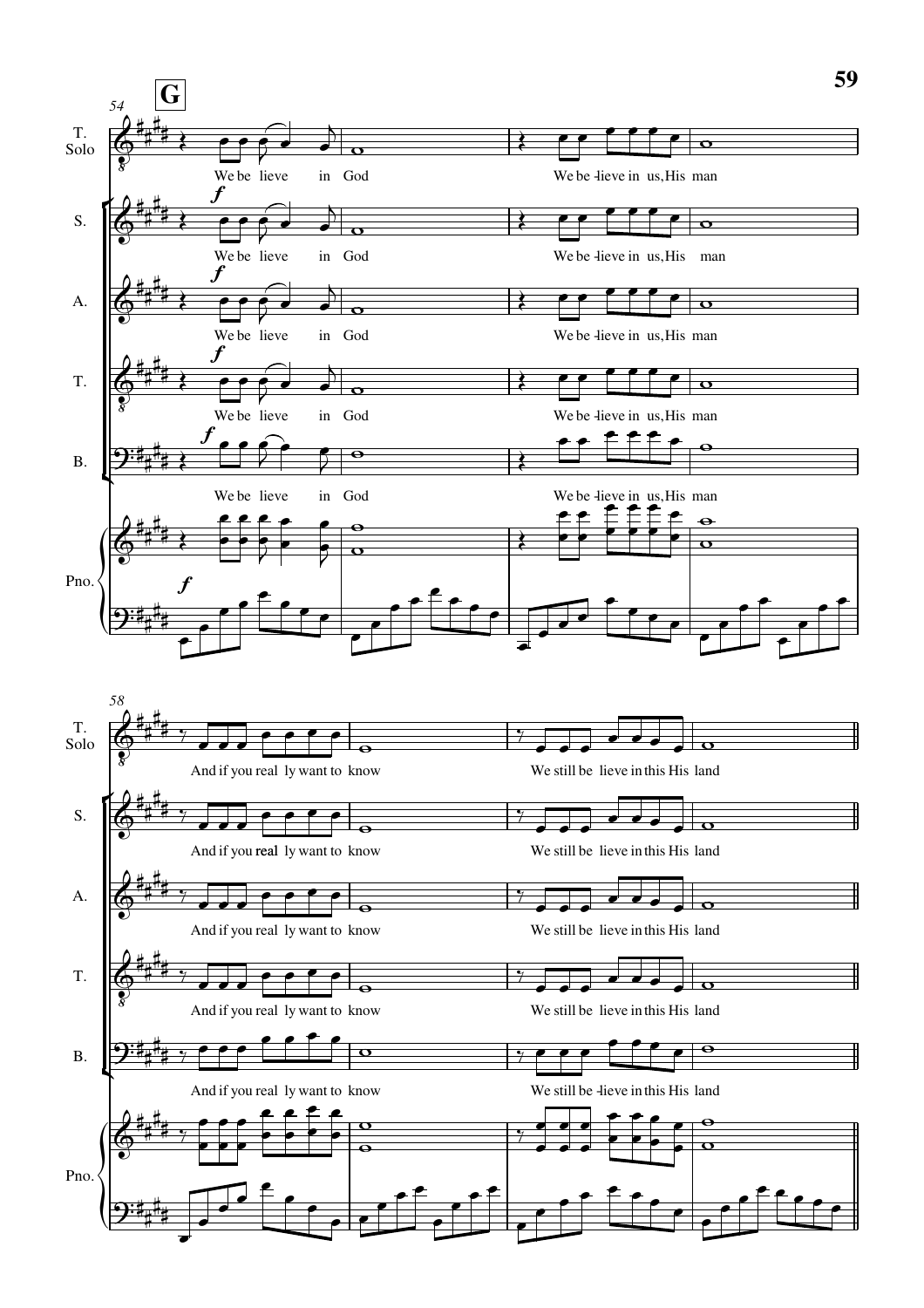

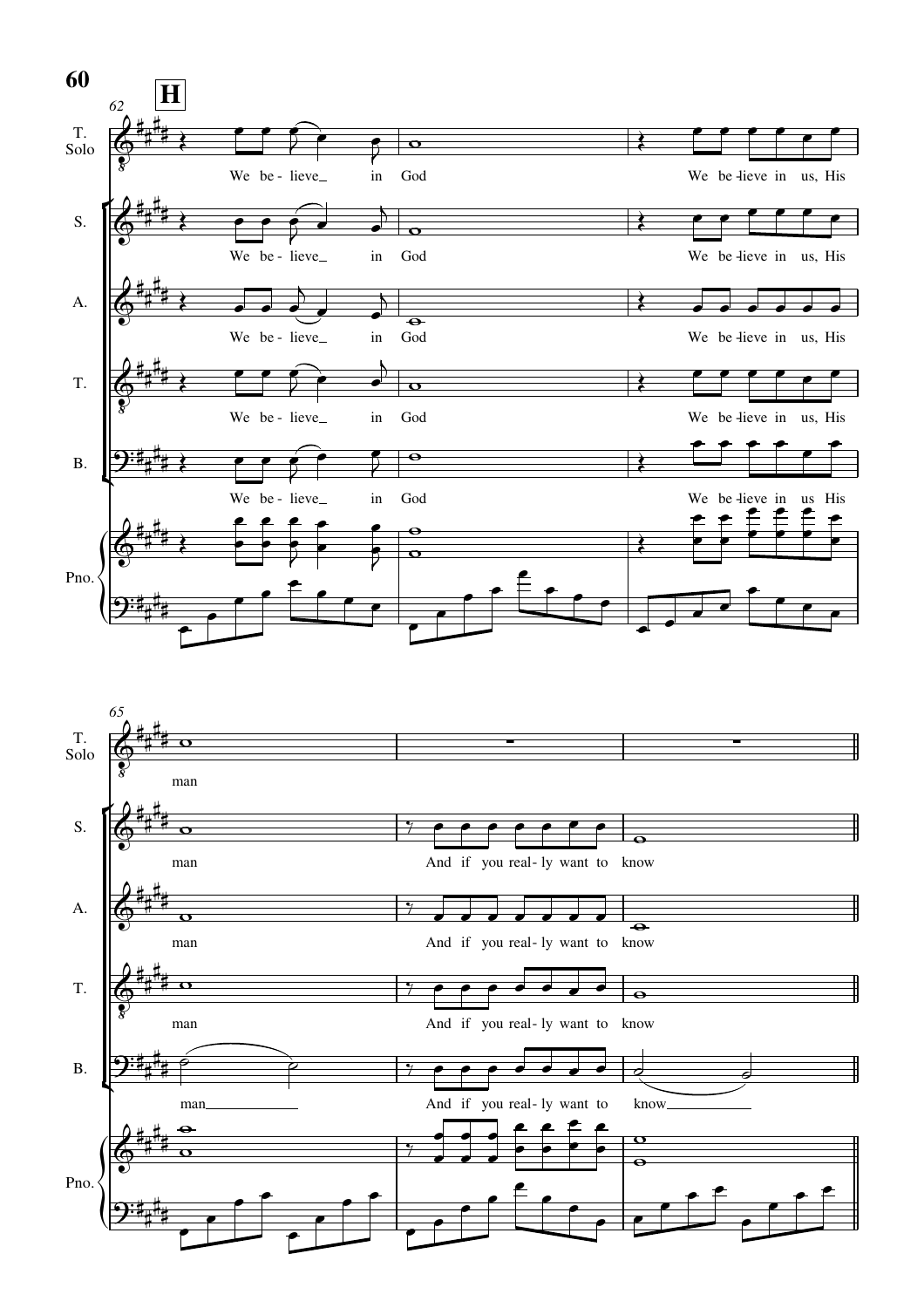

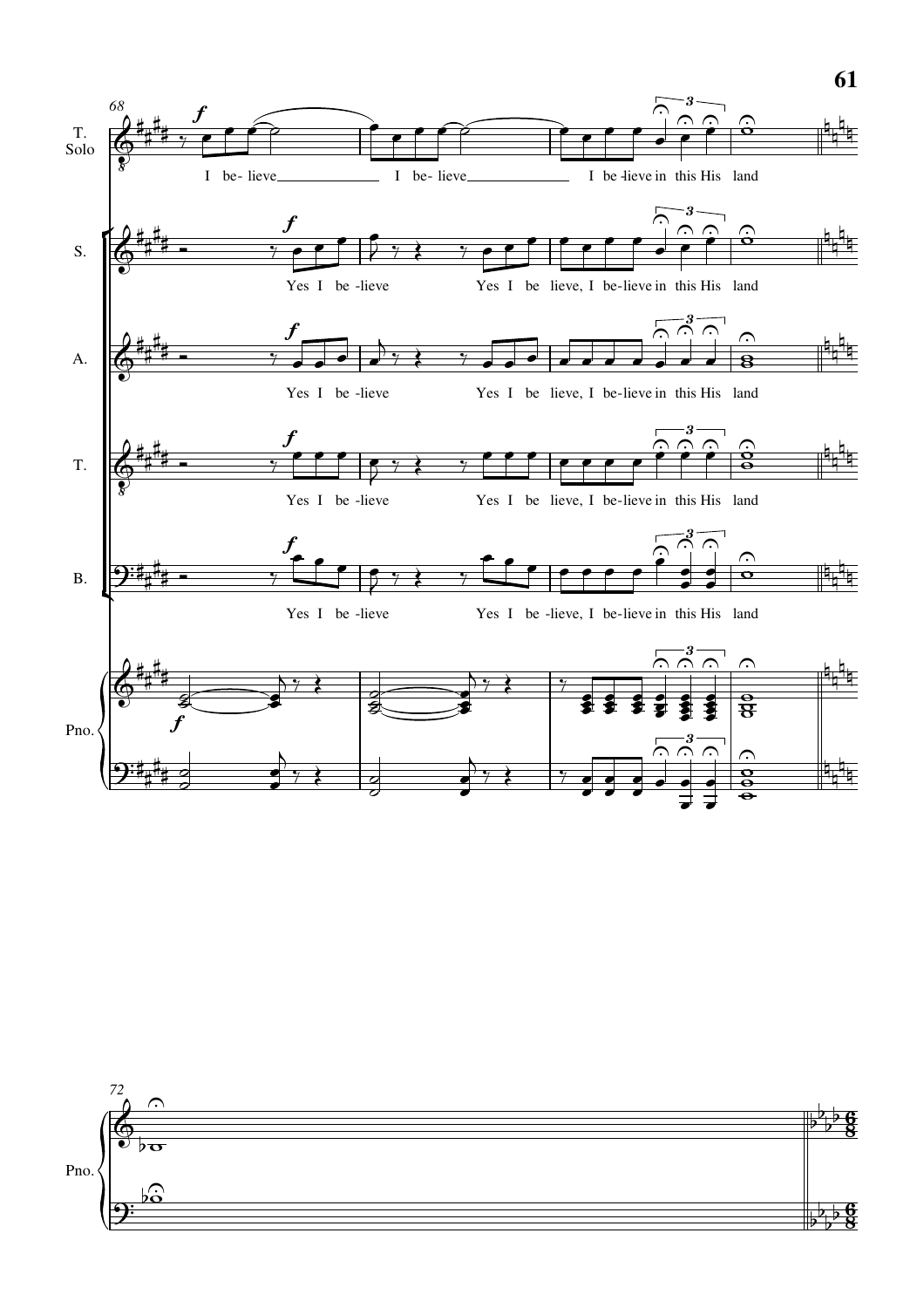### **10. I HAVE A VISION 62**





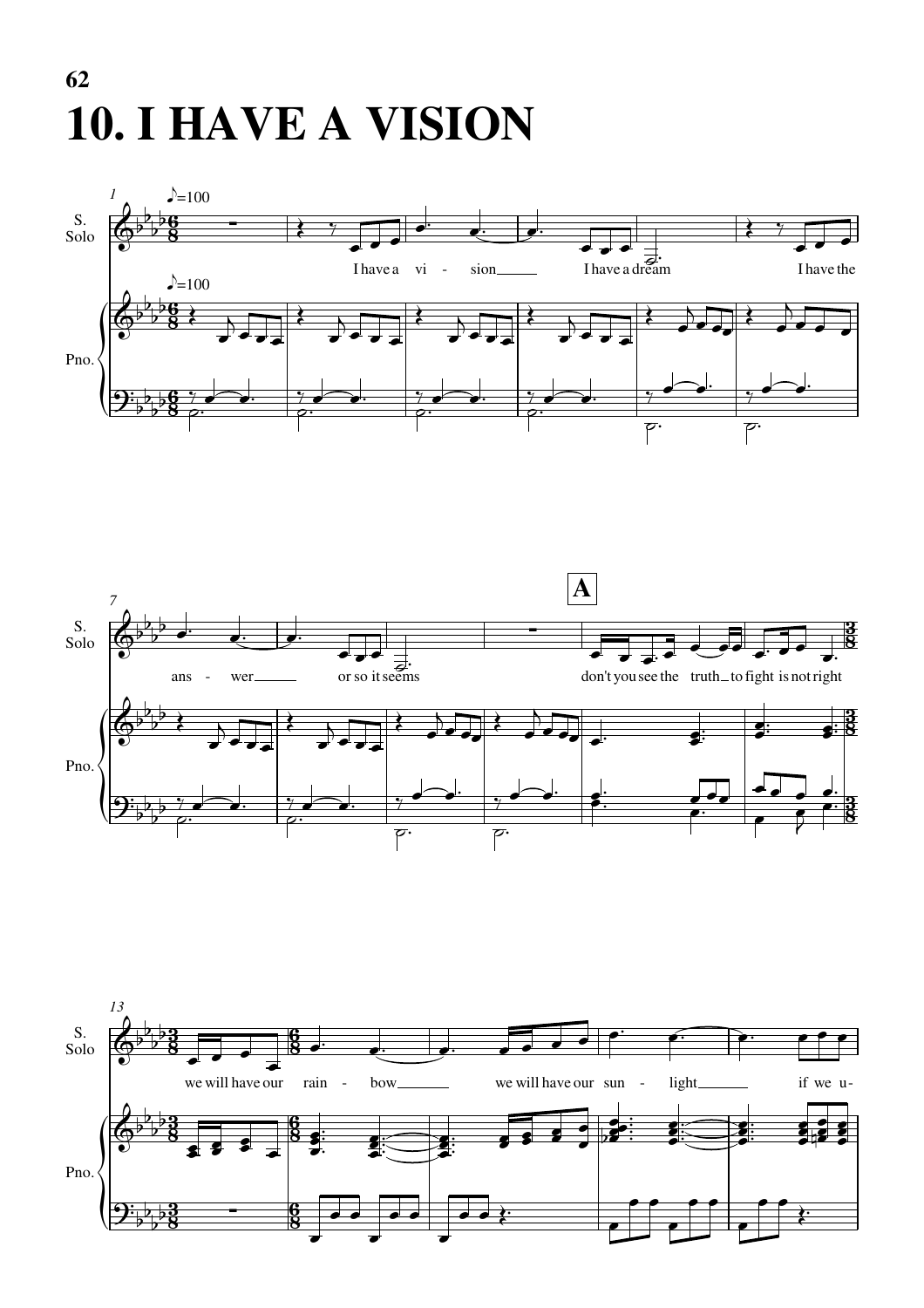





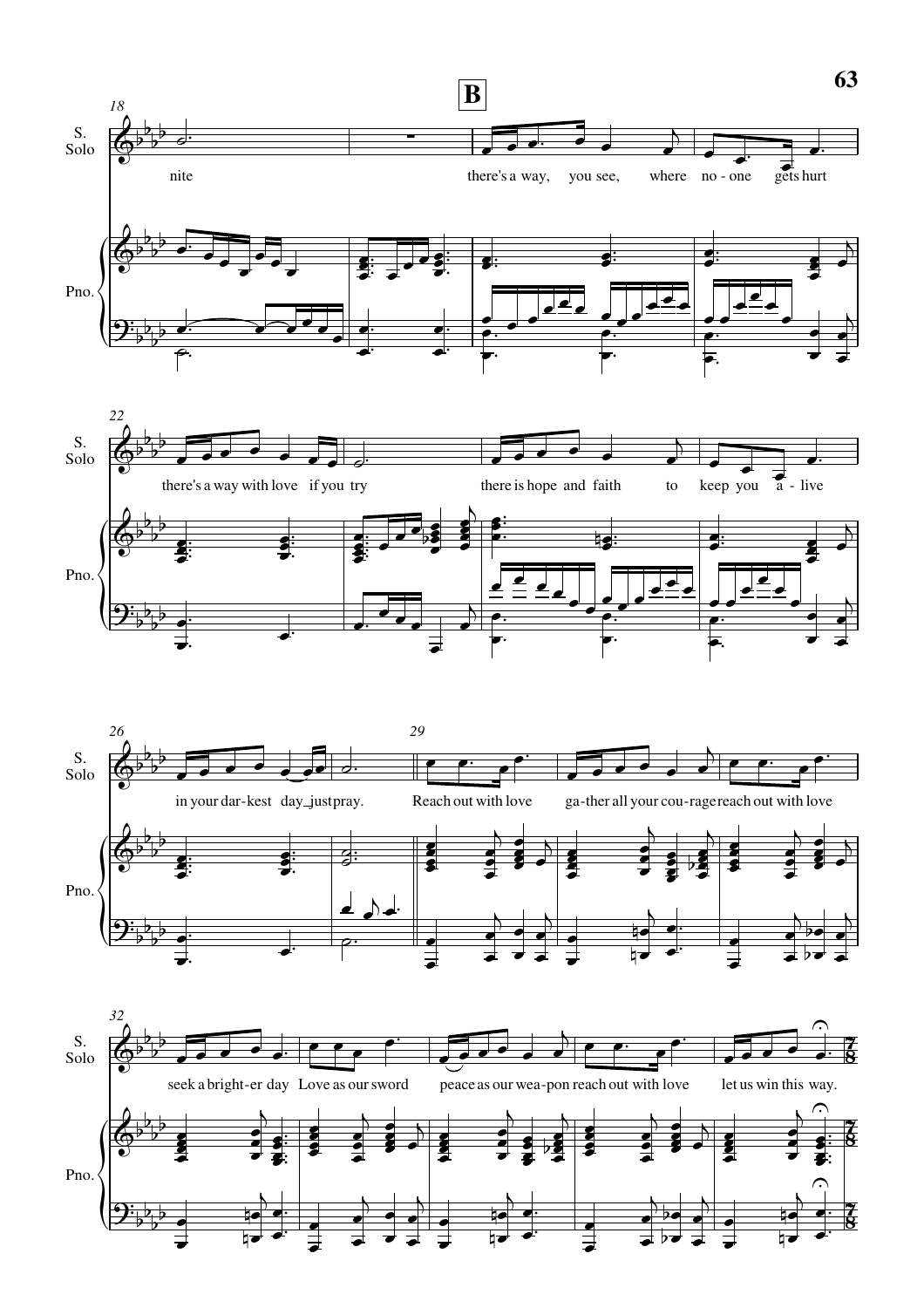



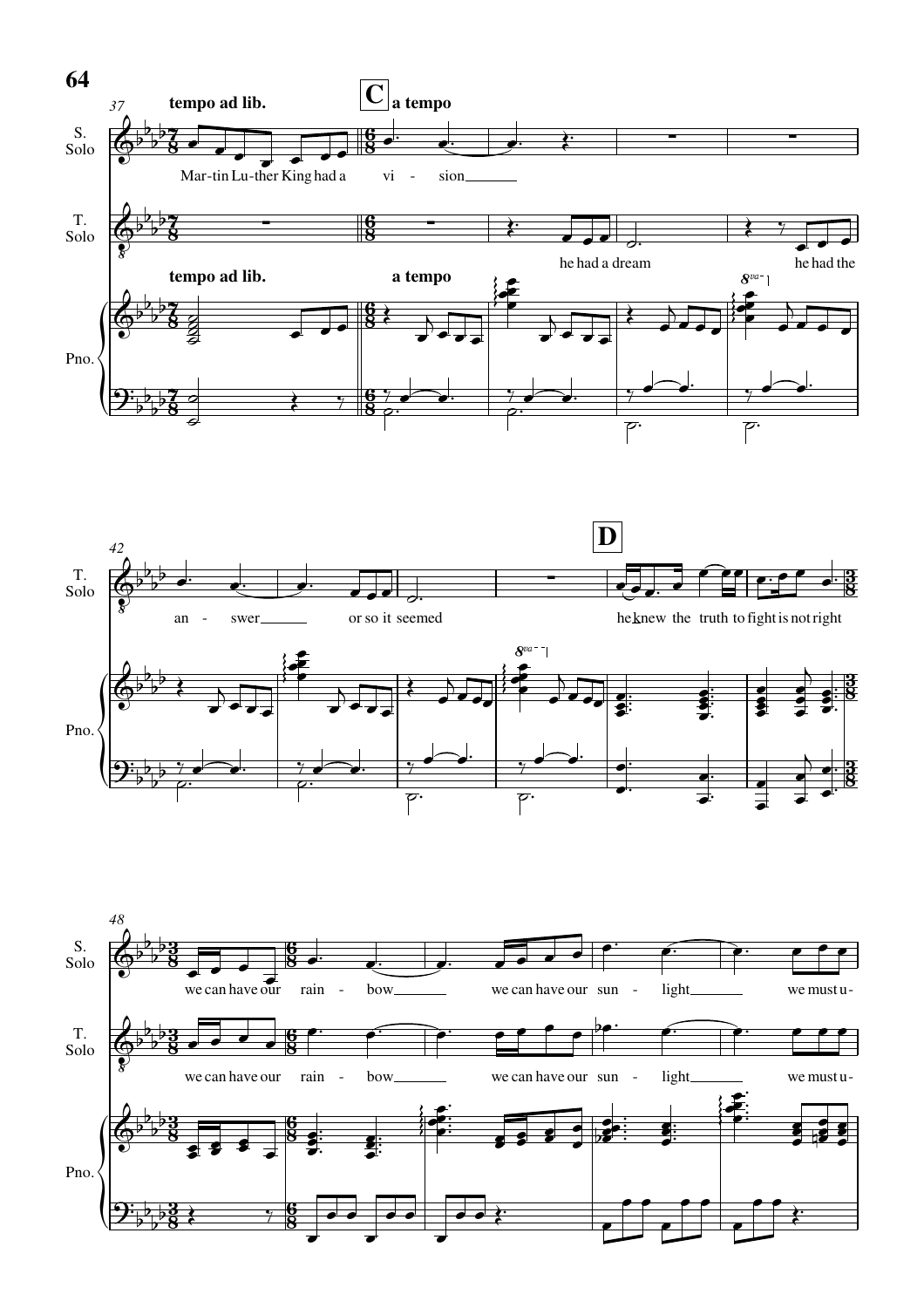

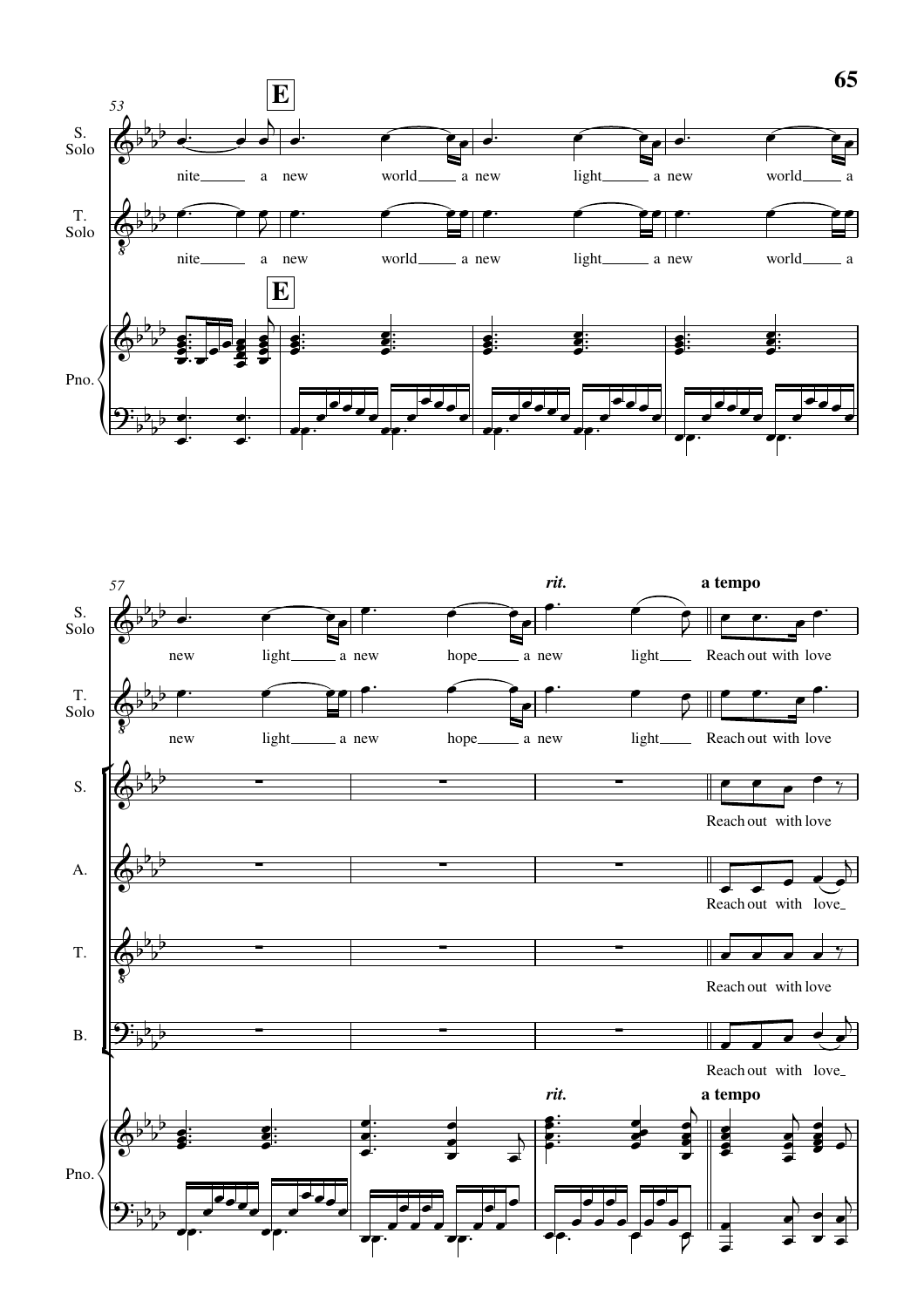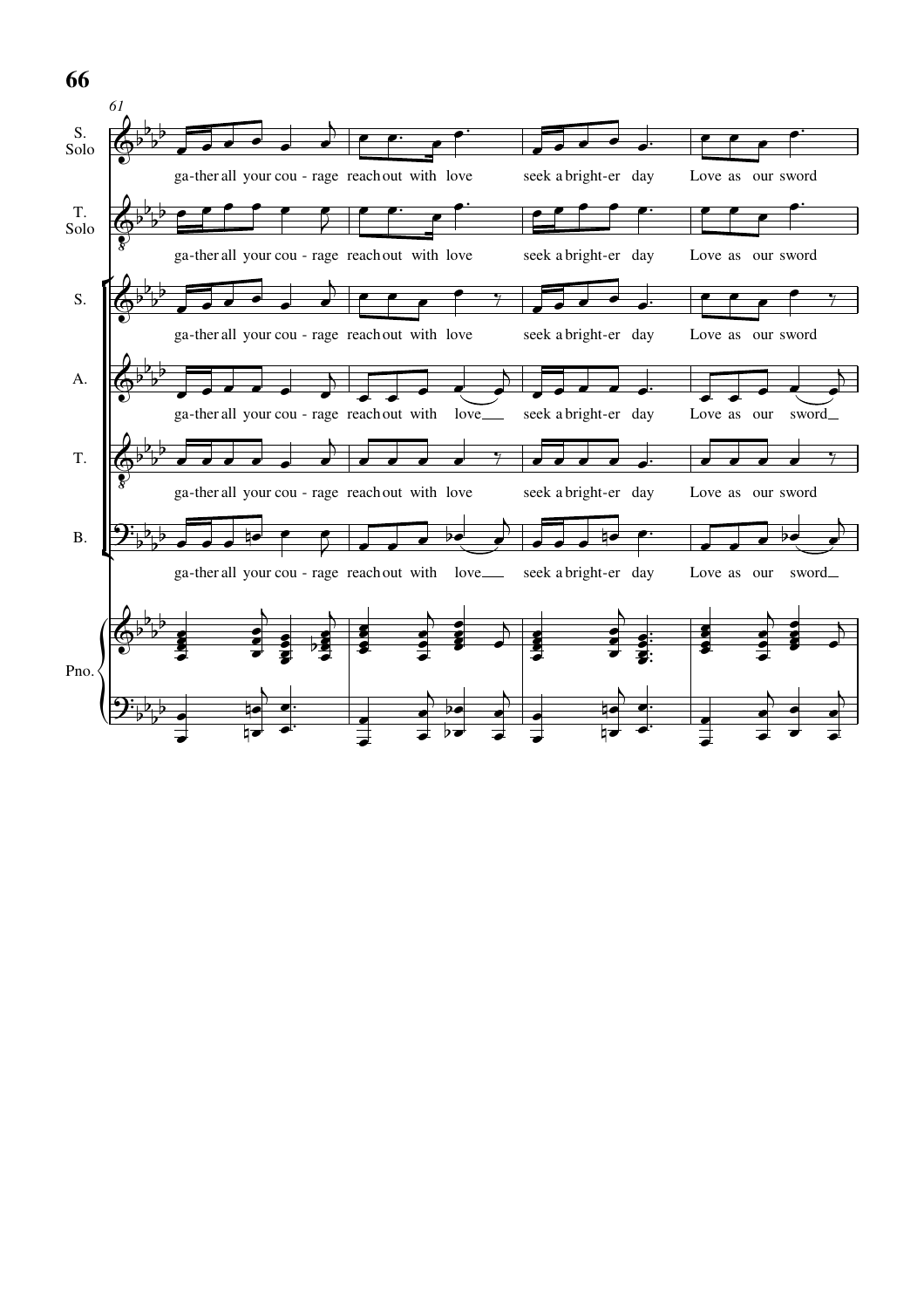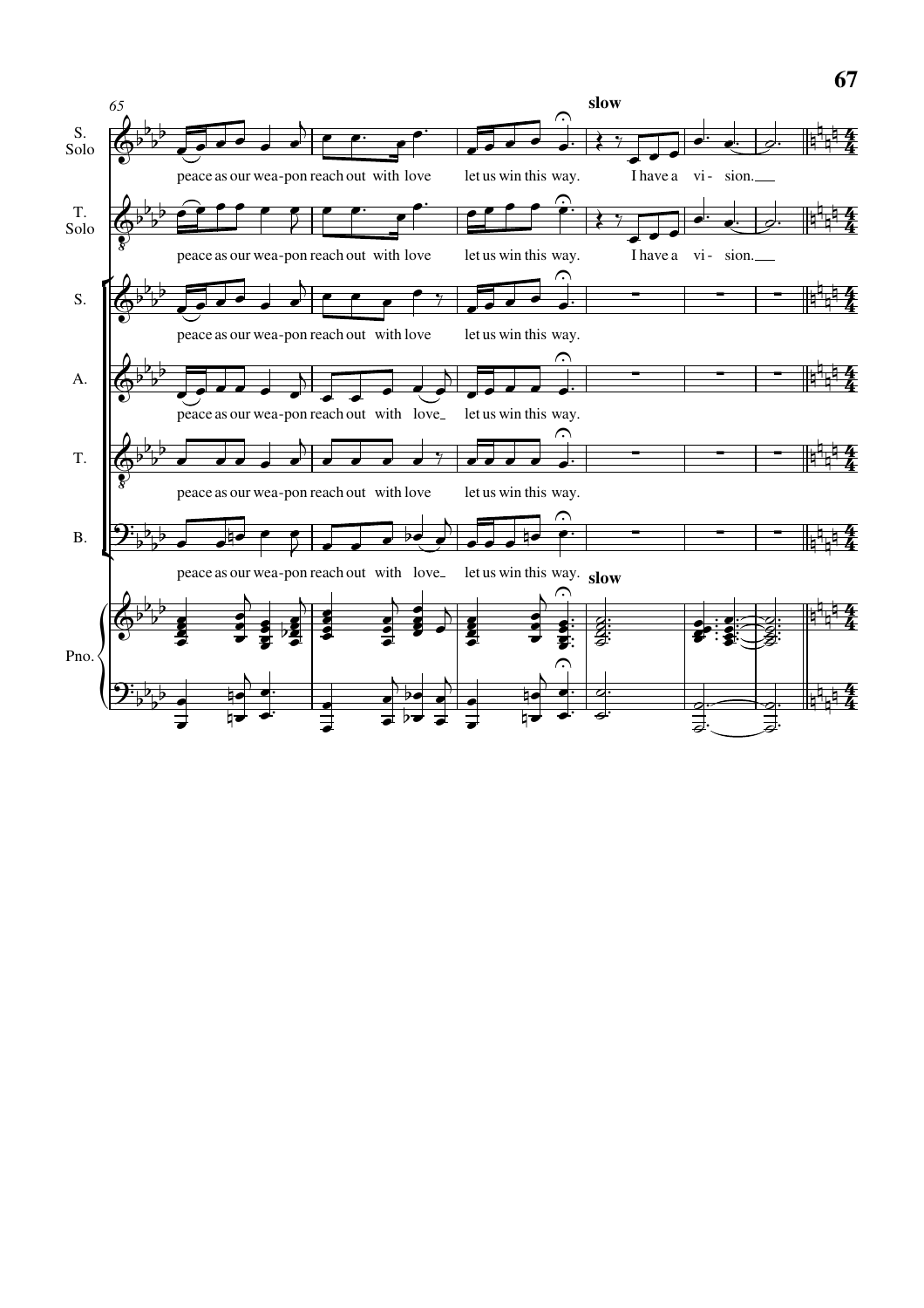## **11. THE LAWS**

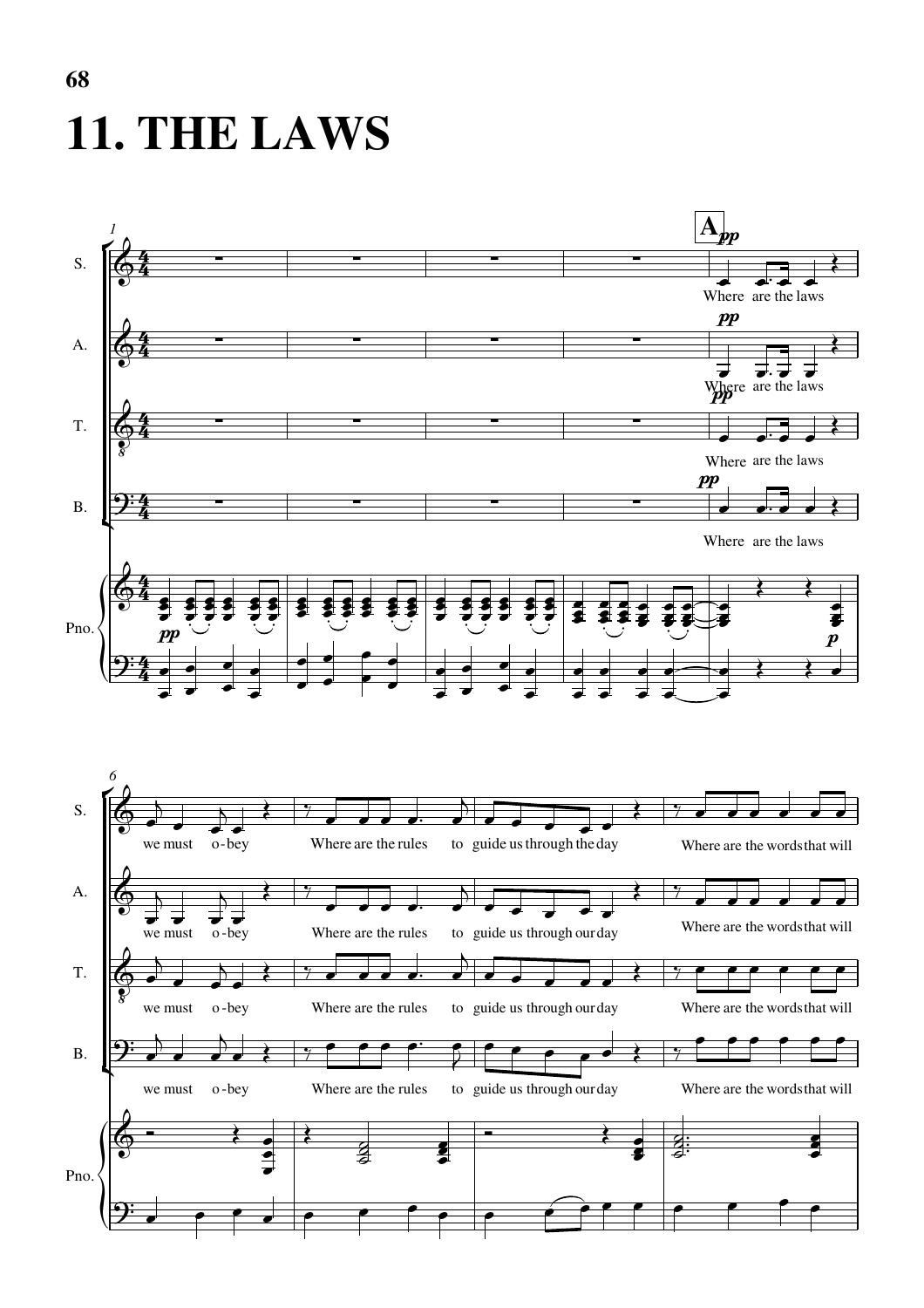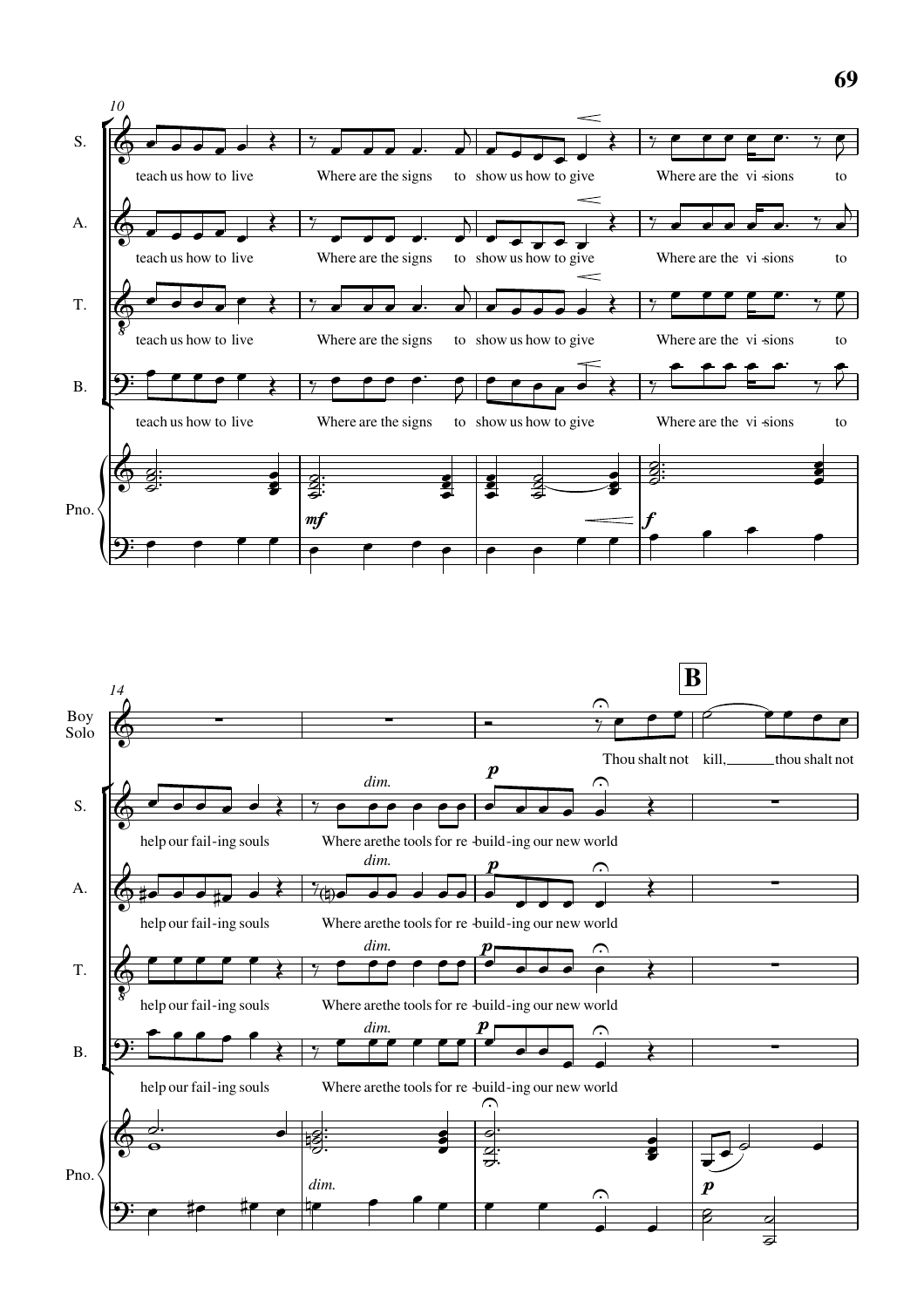



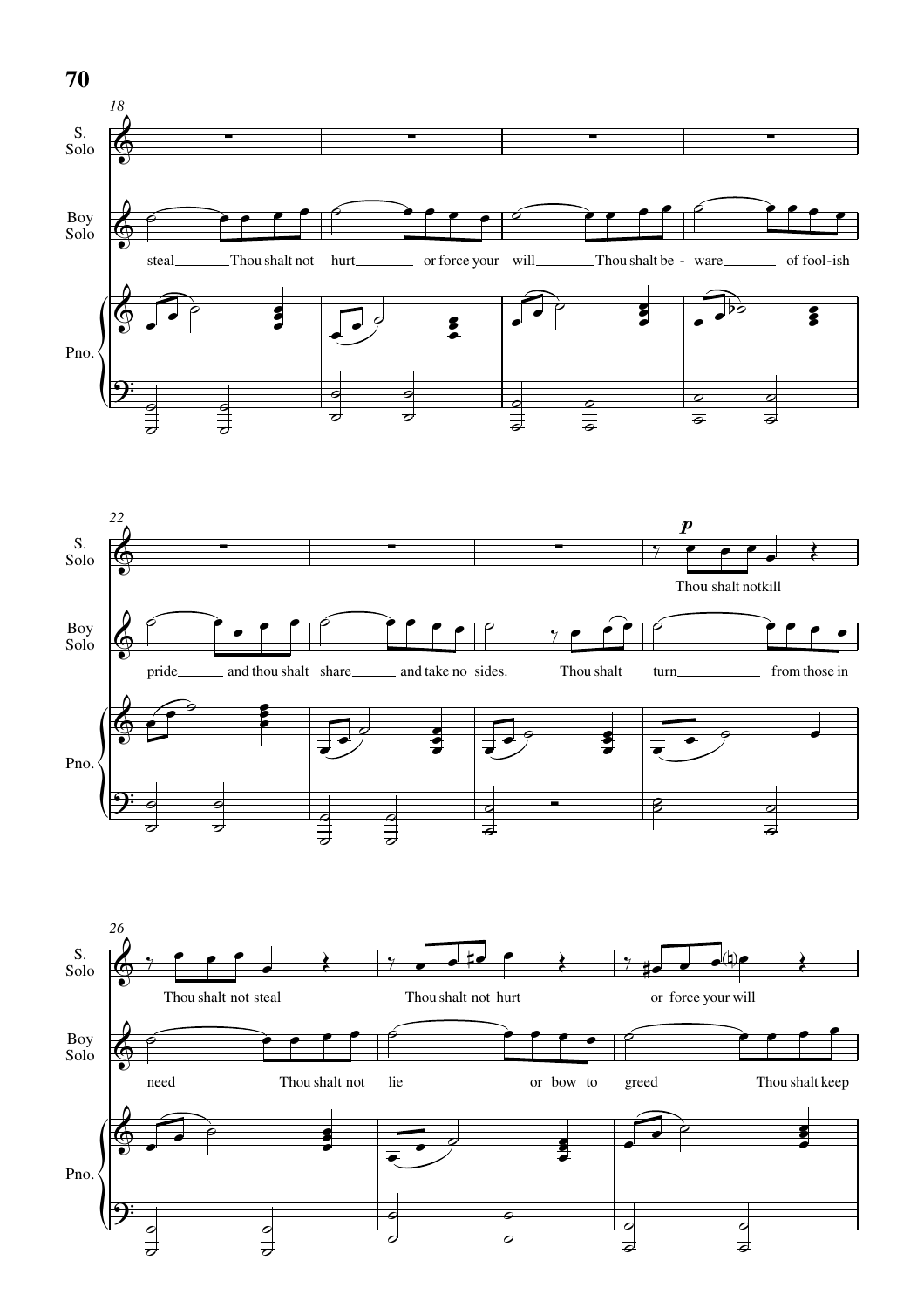

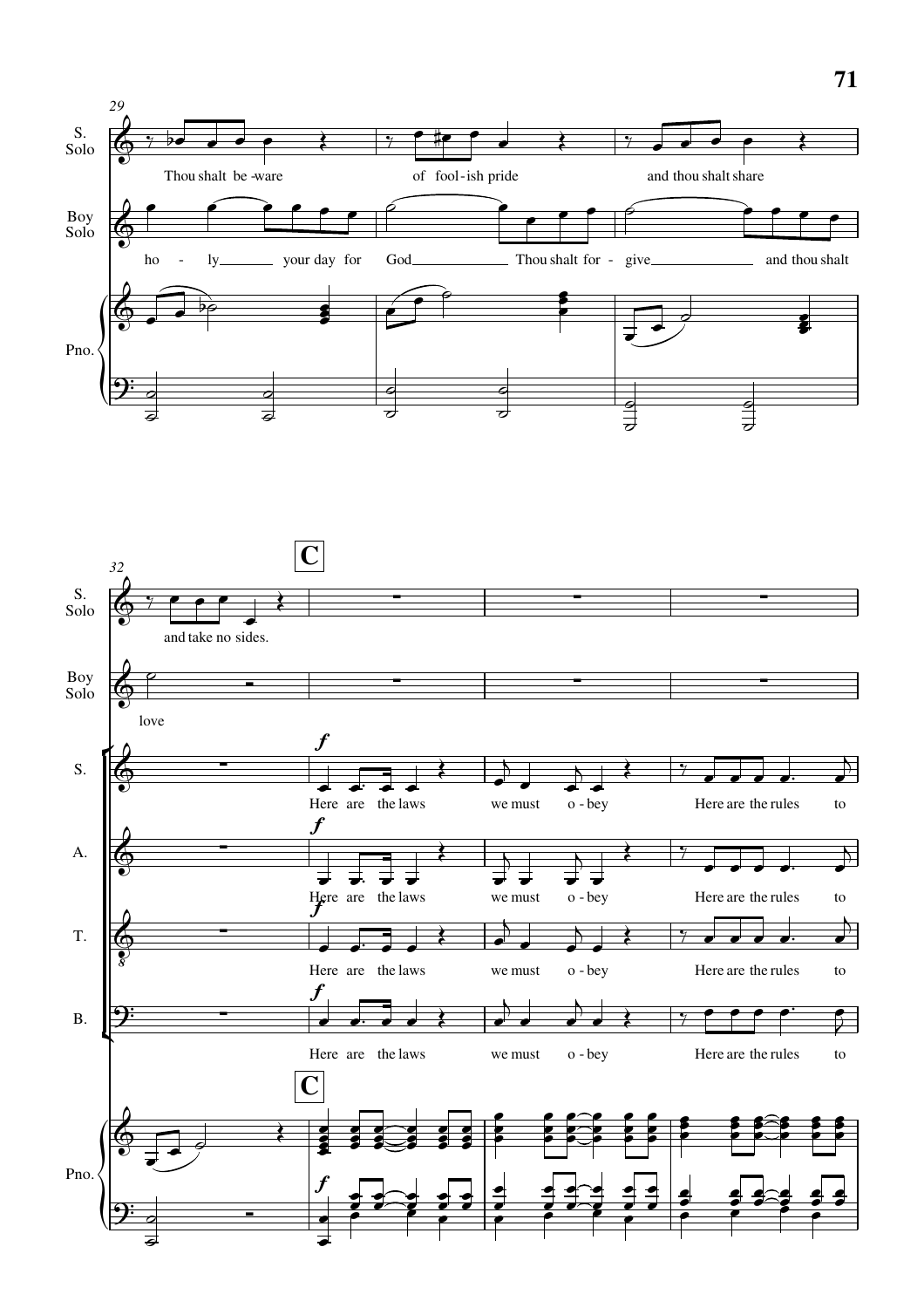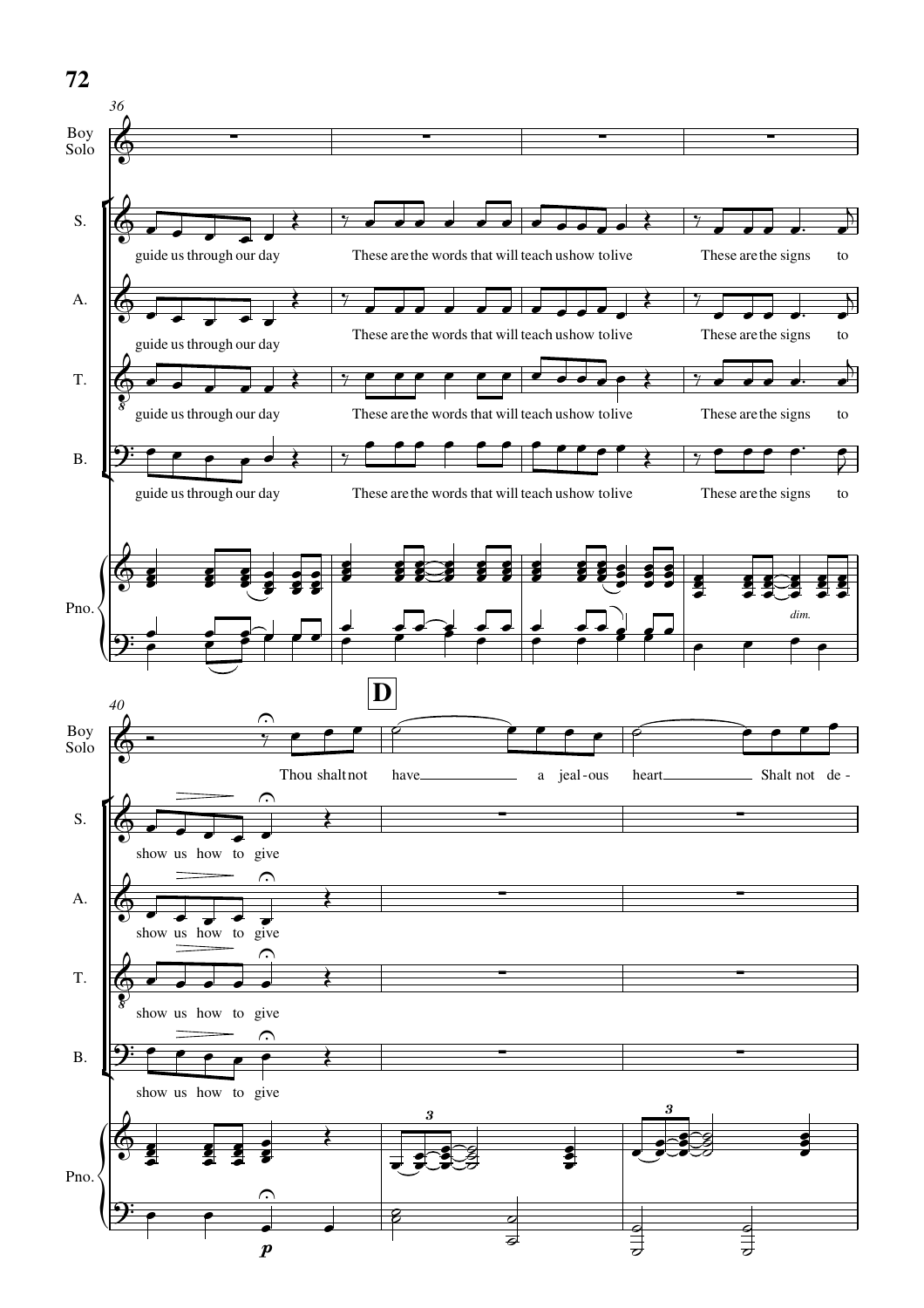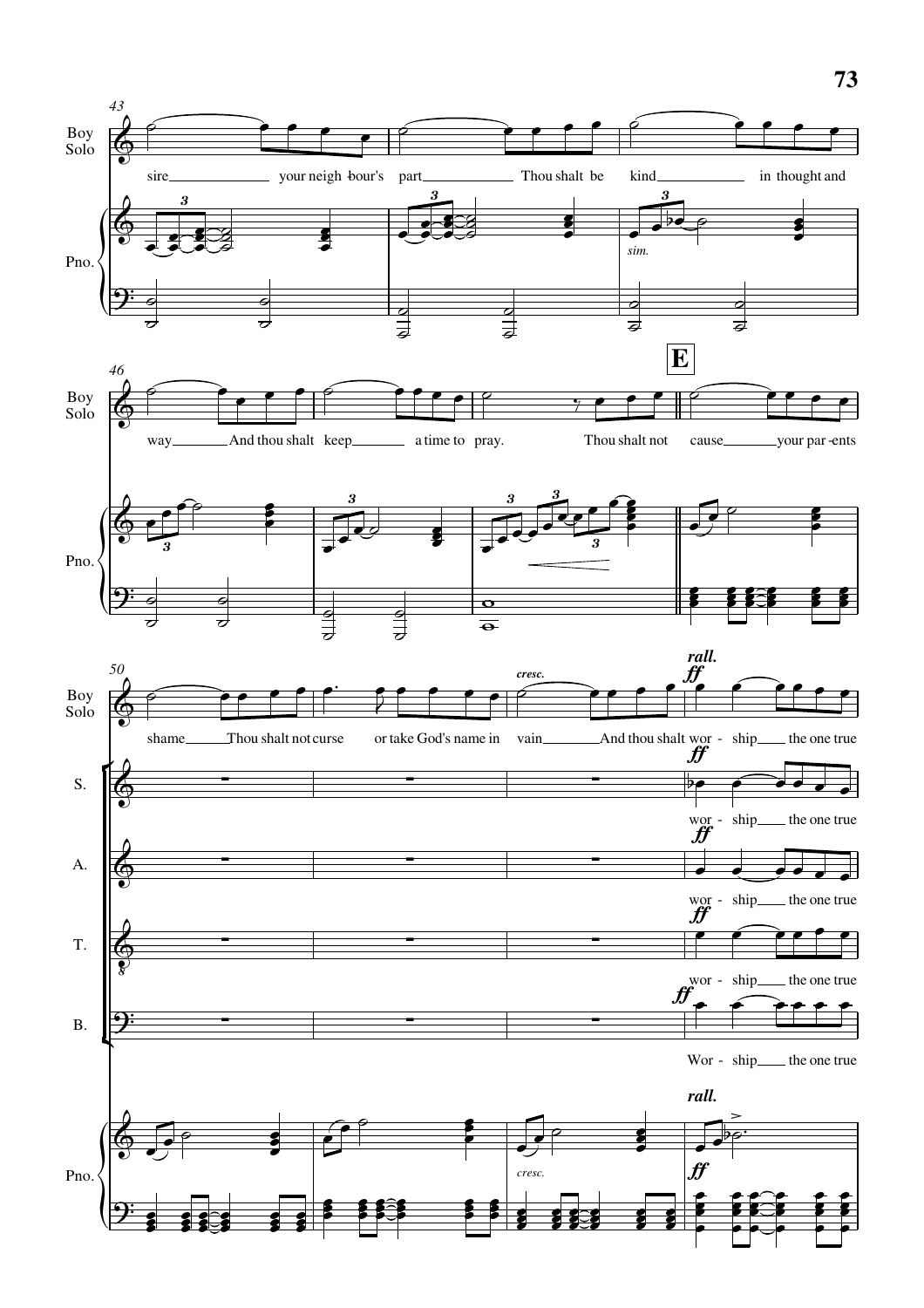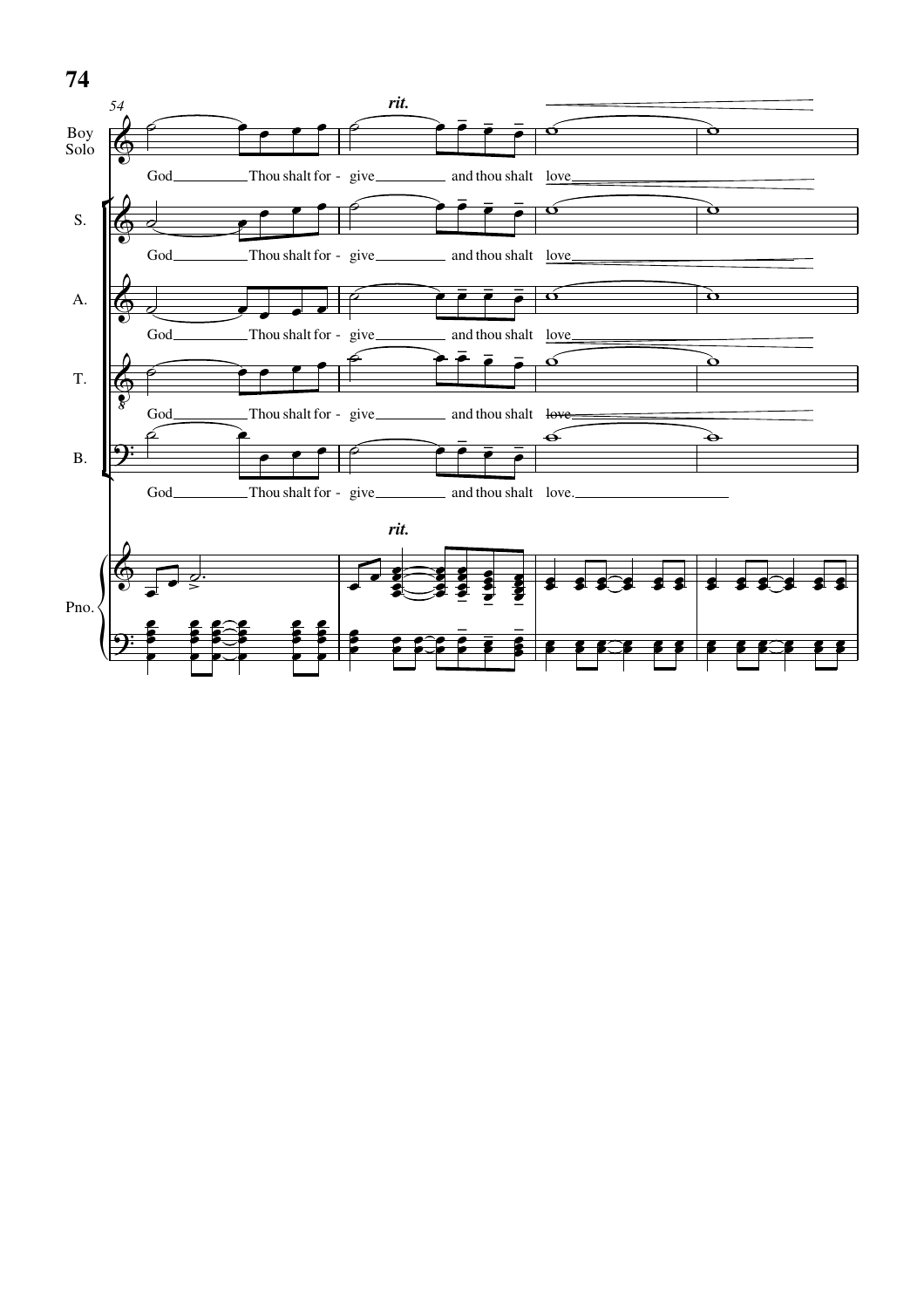

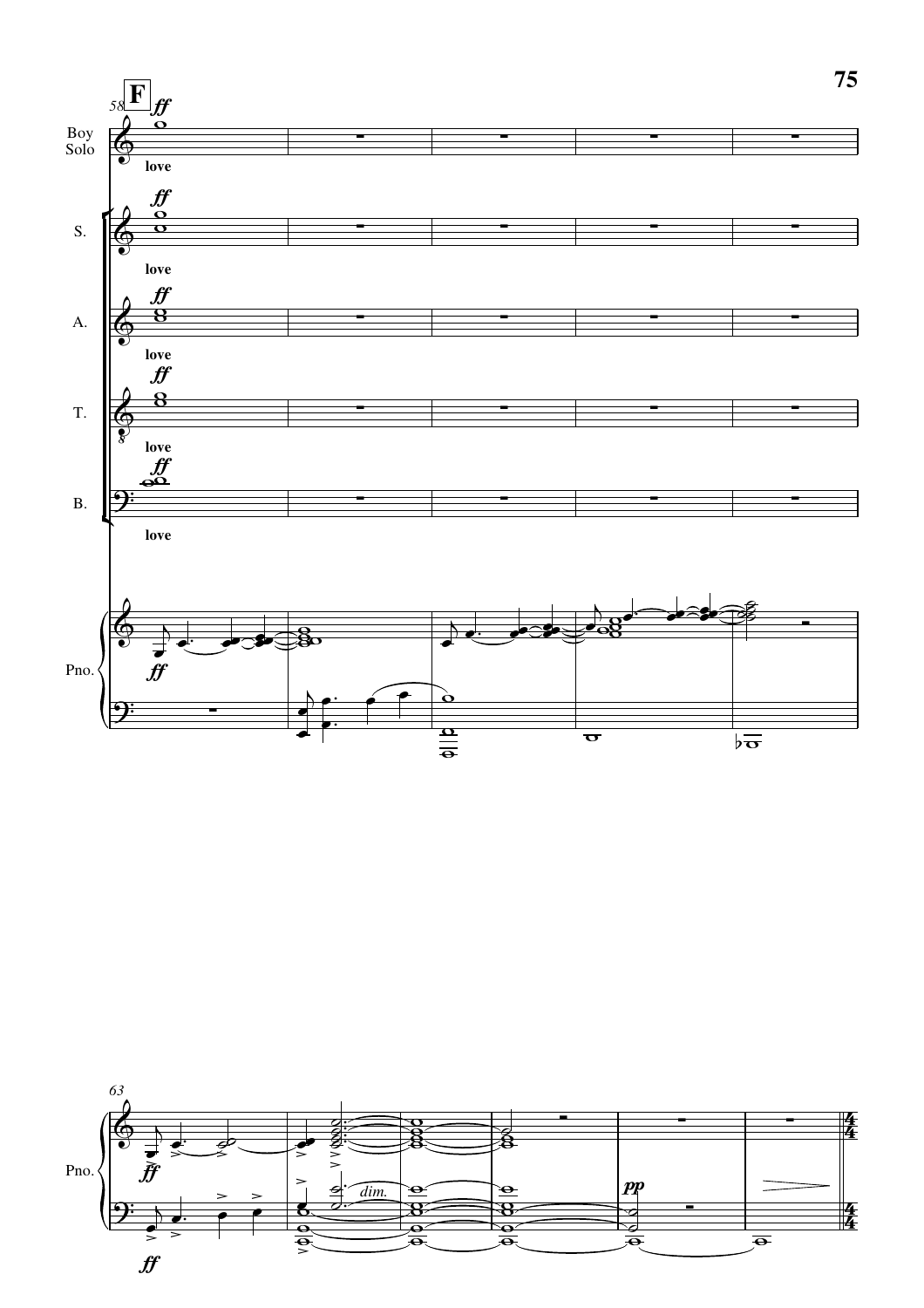**12. CHILD FOR A DAY**



k



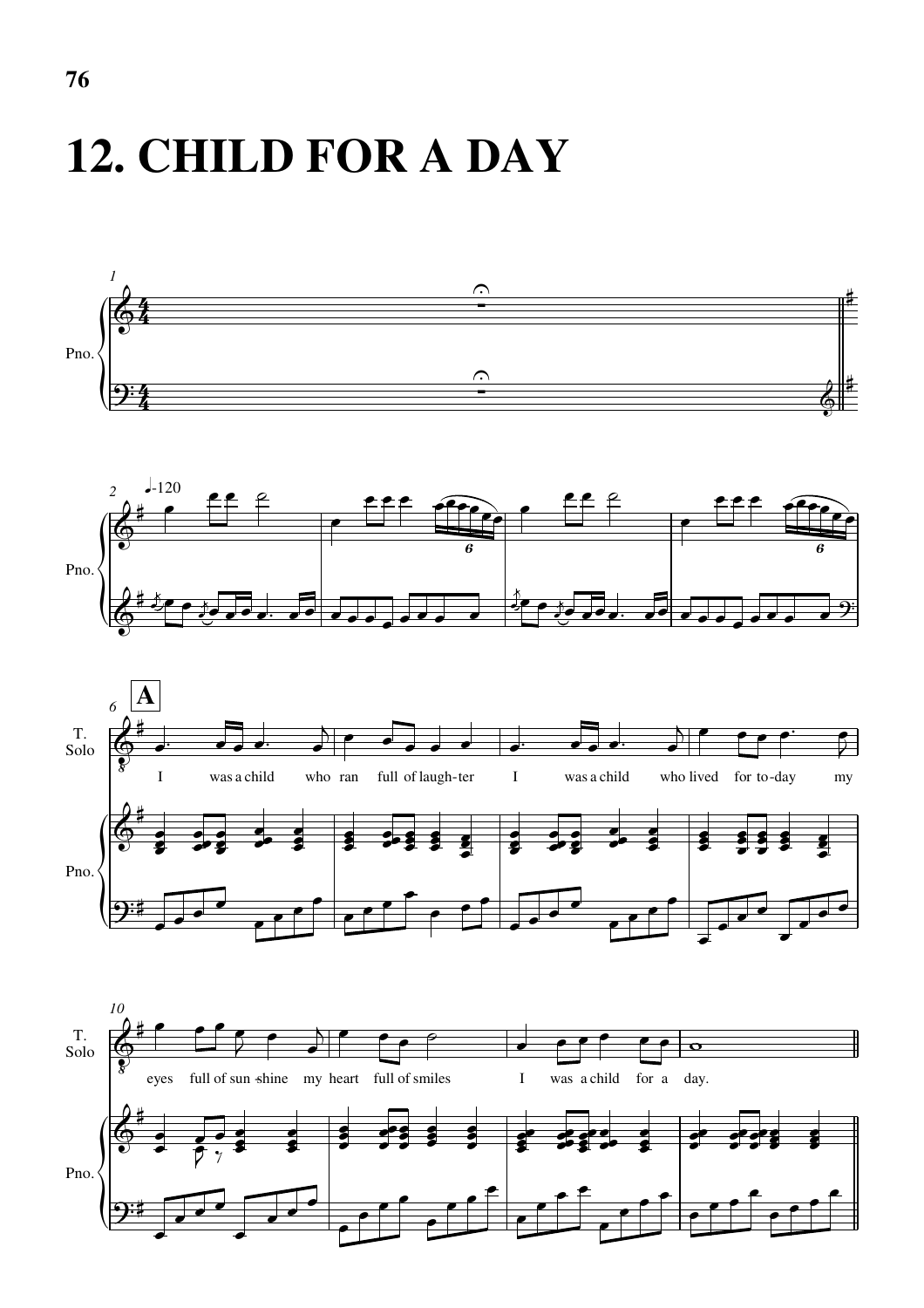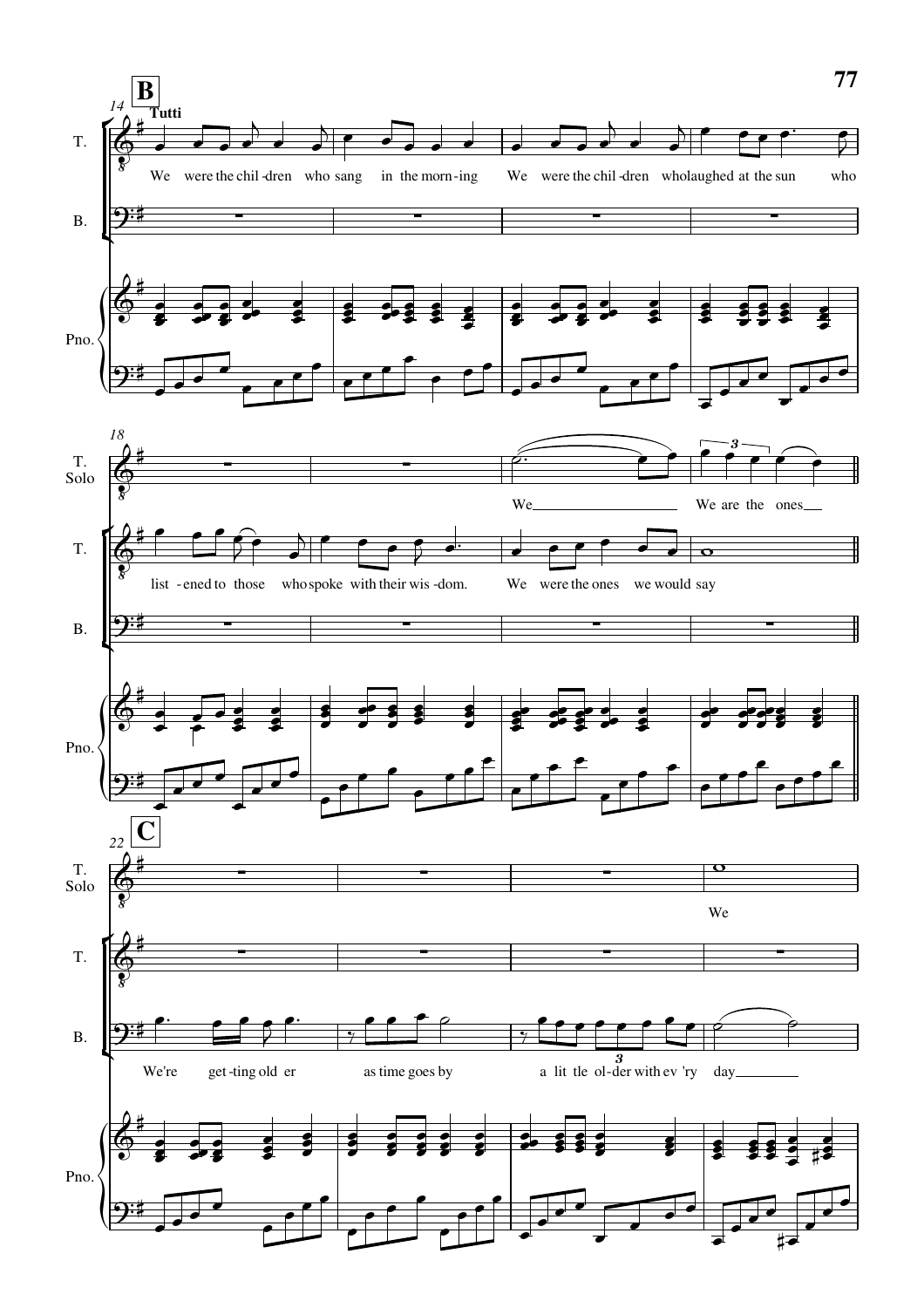



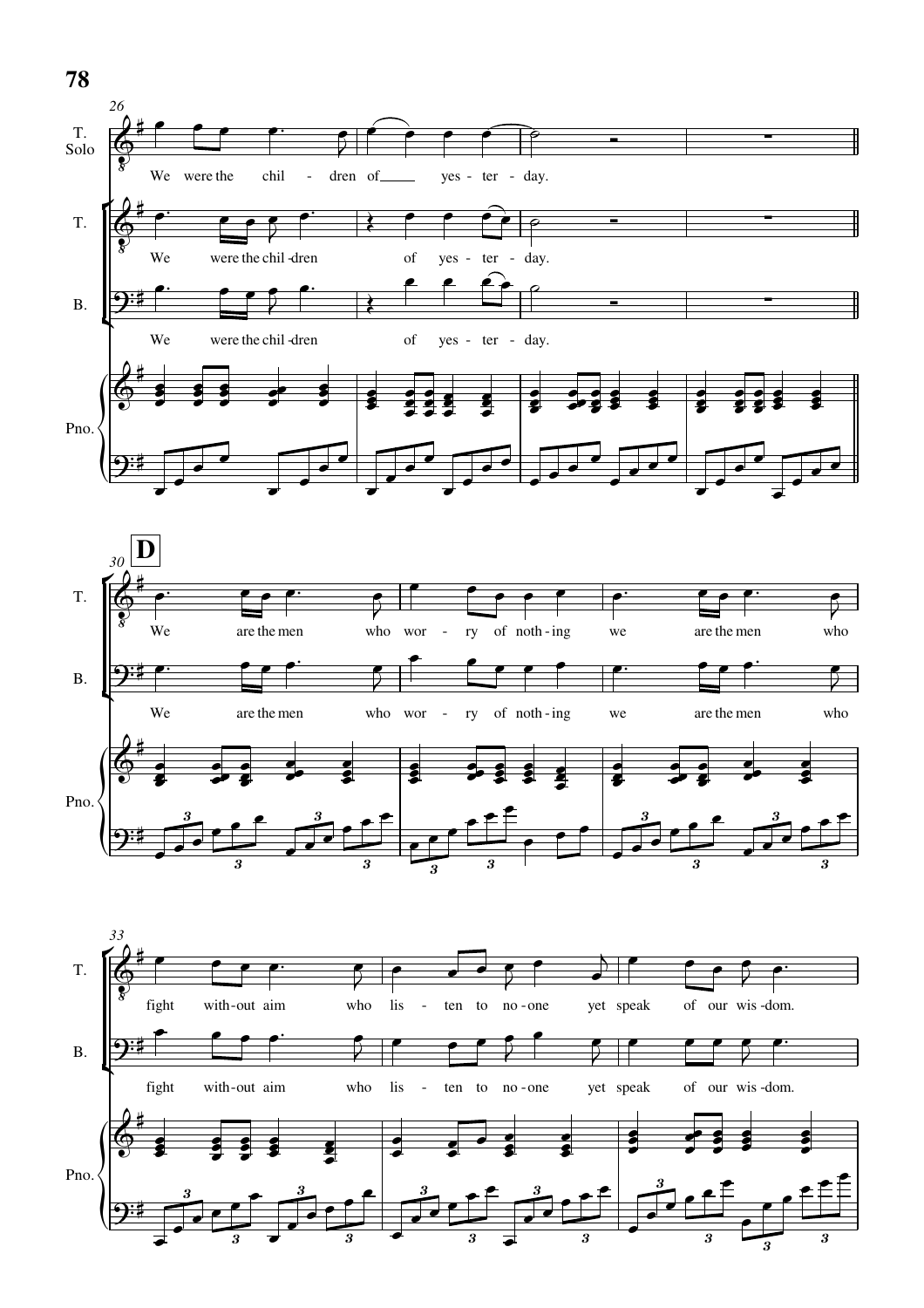



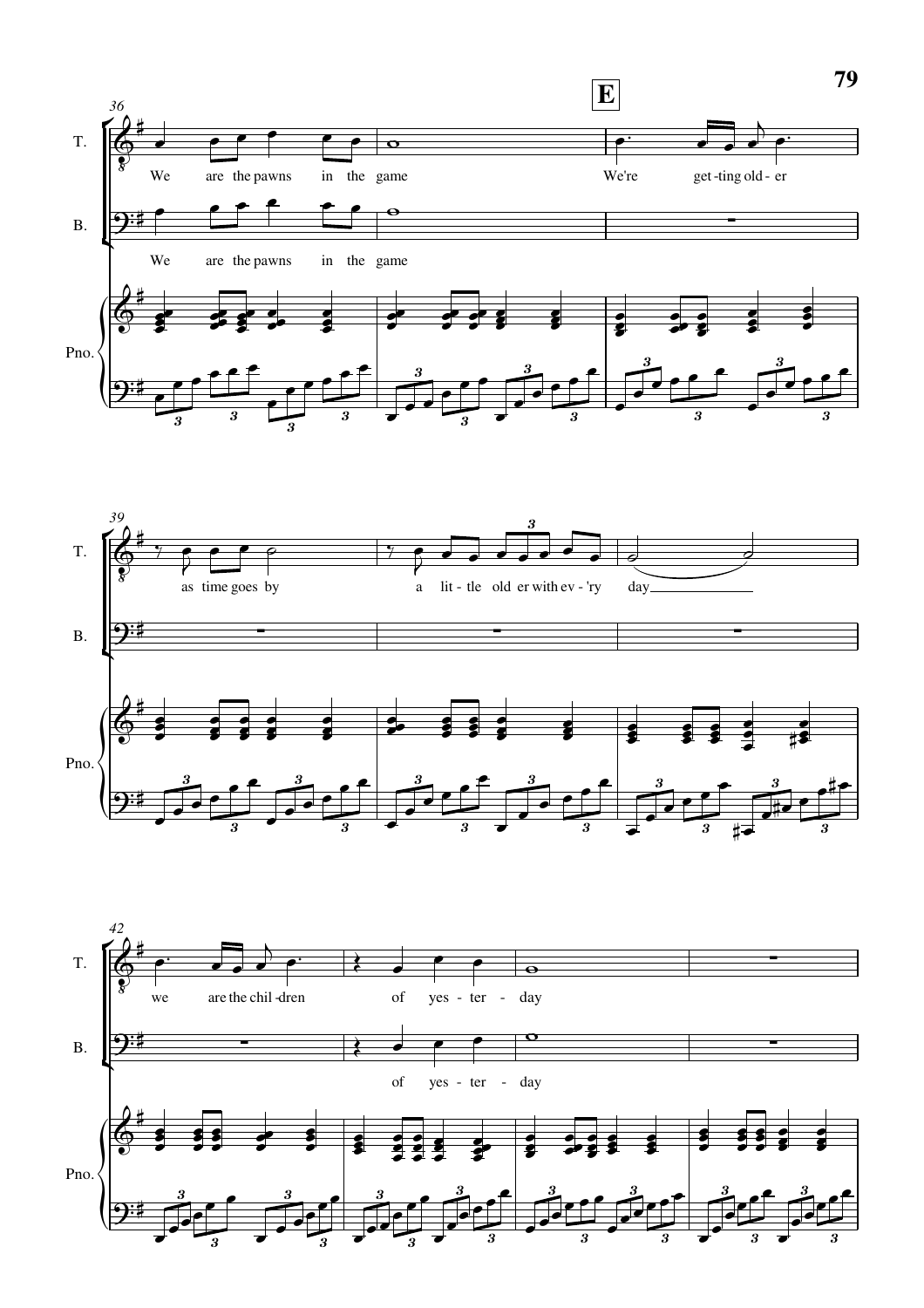

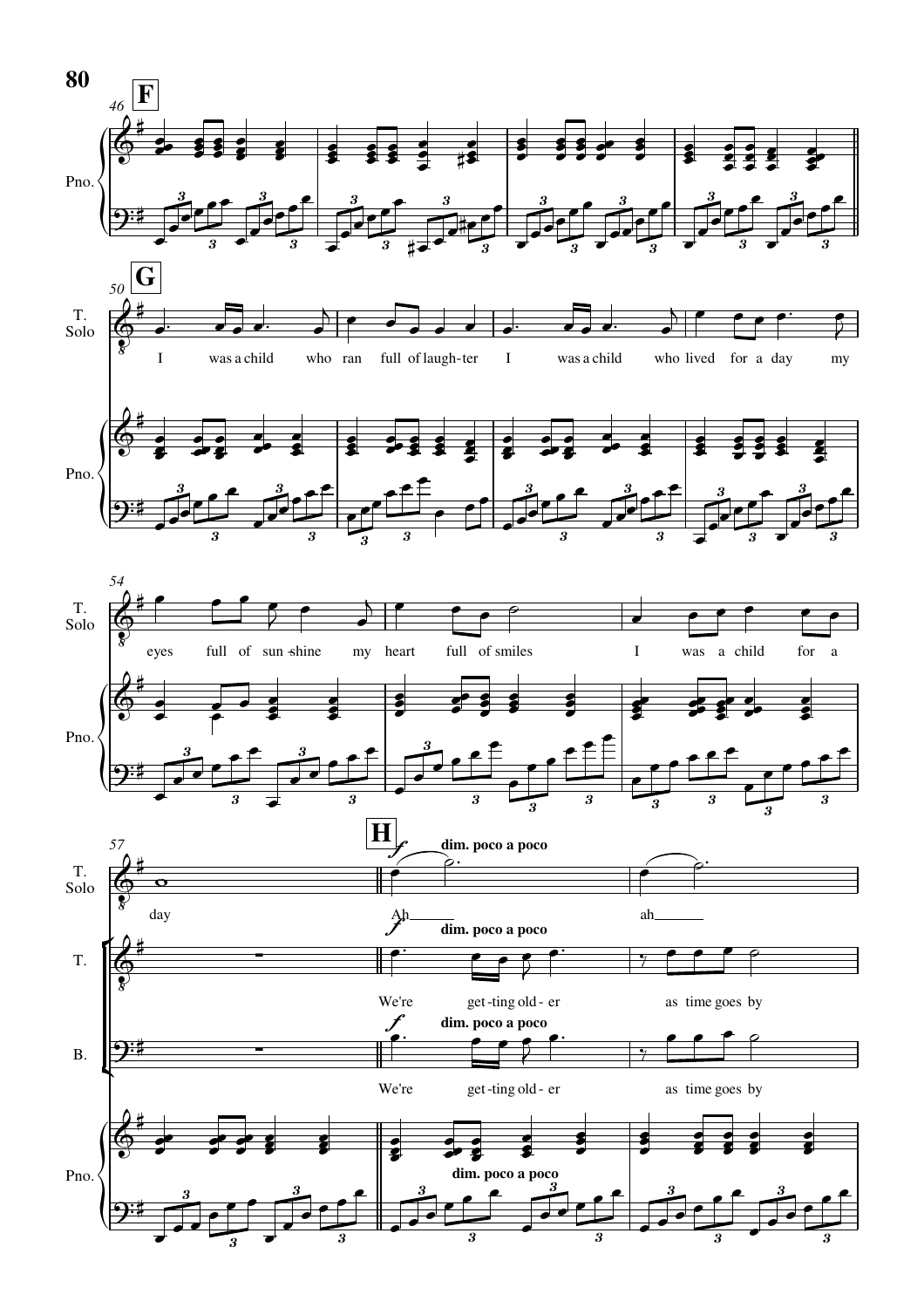

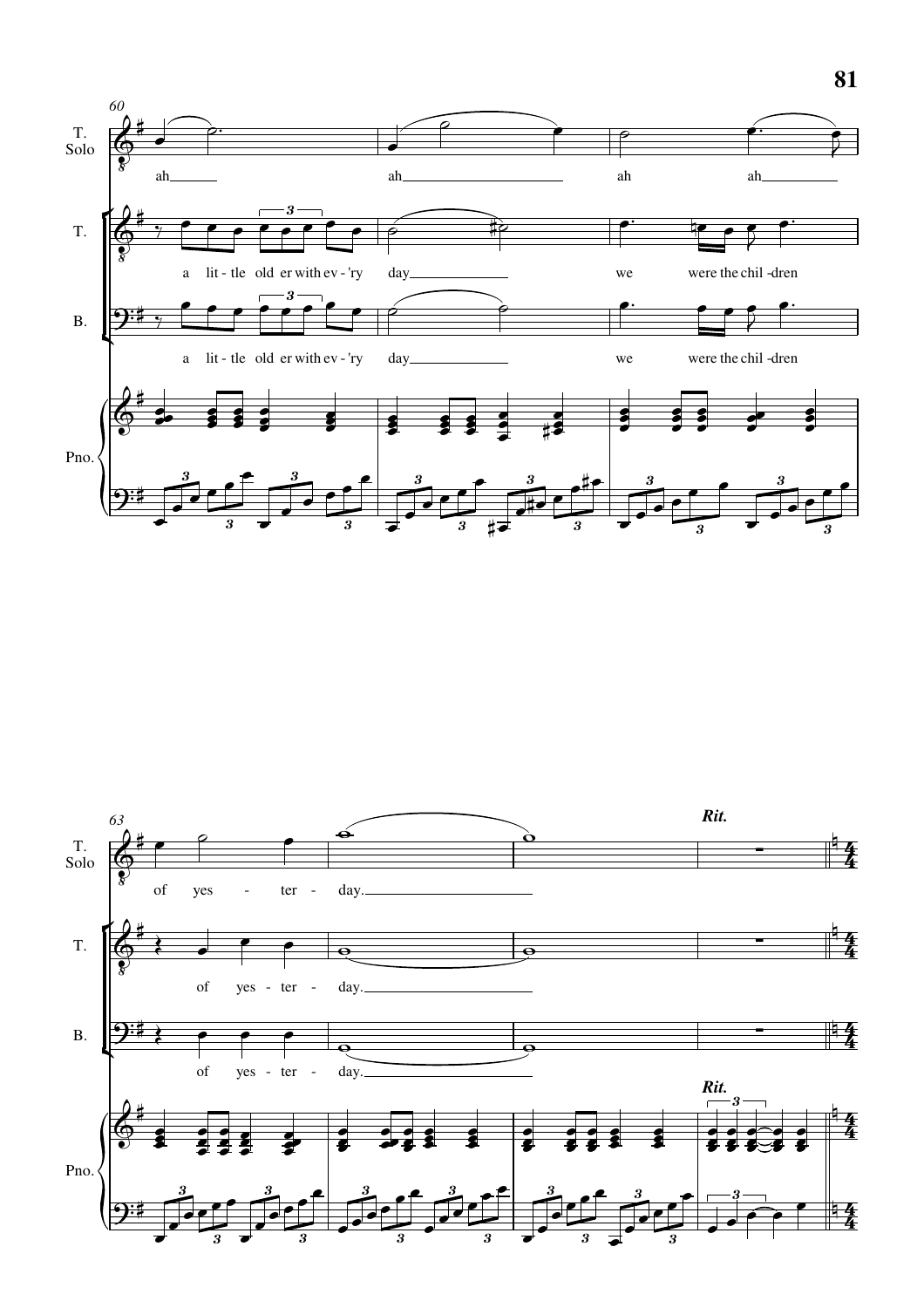## **13. REACH OUT FOR A STAR 82**

Arranged by Steve Riffkin

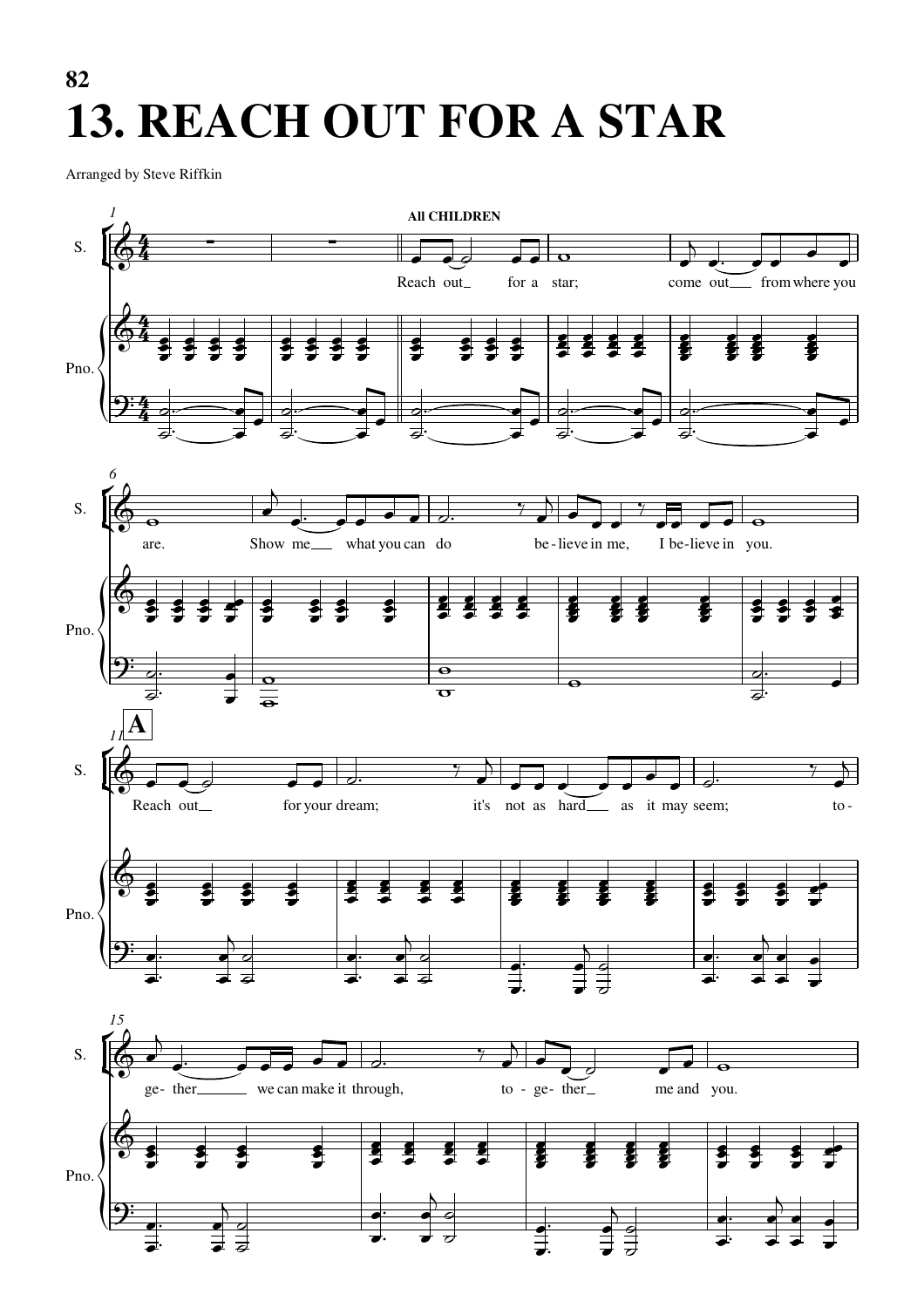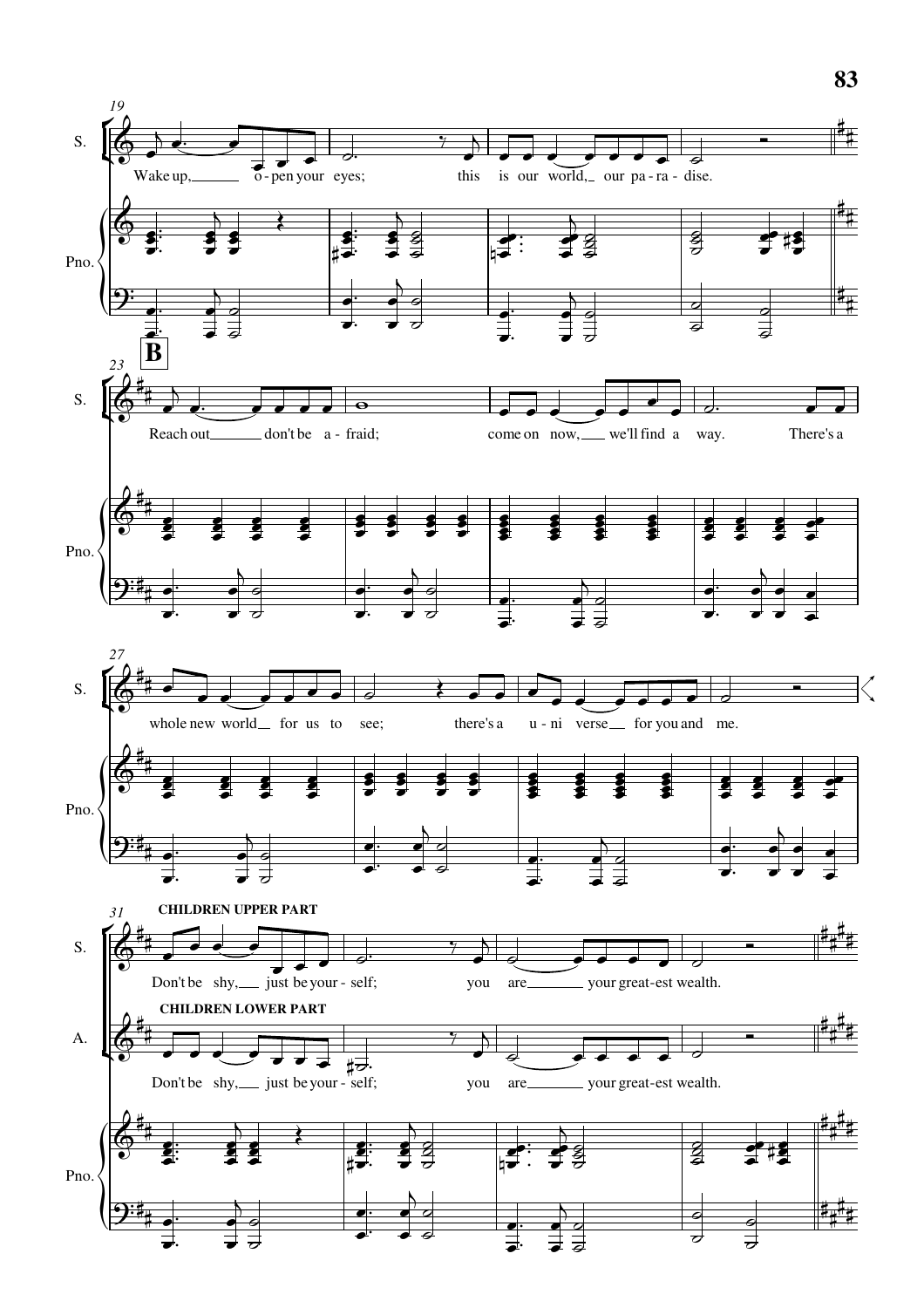

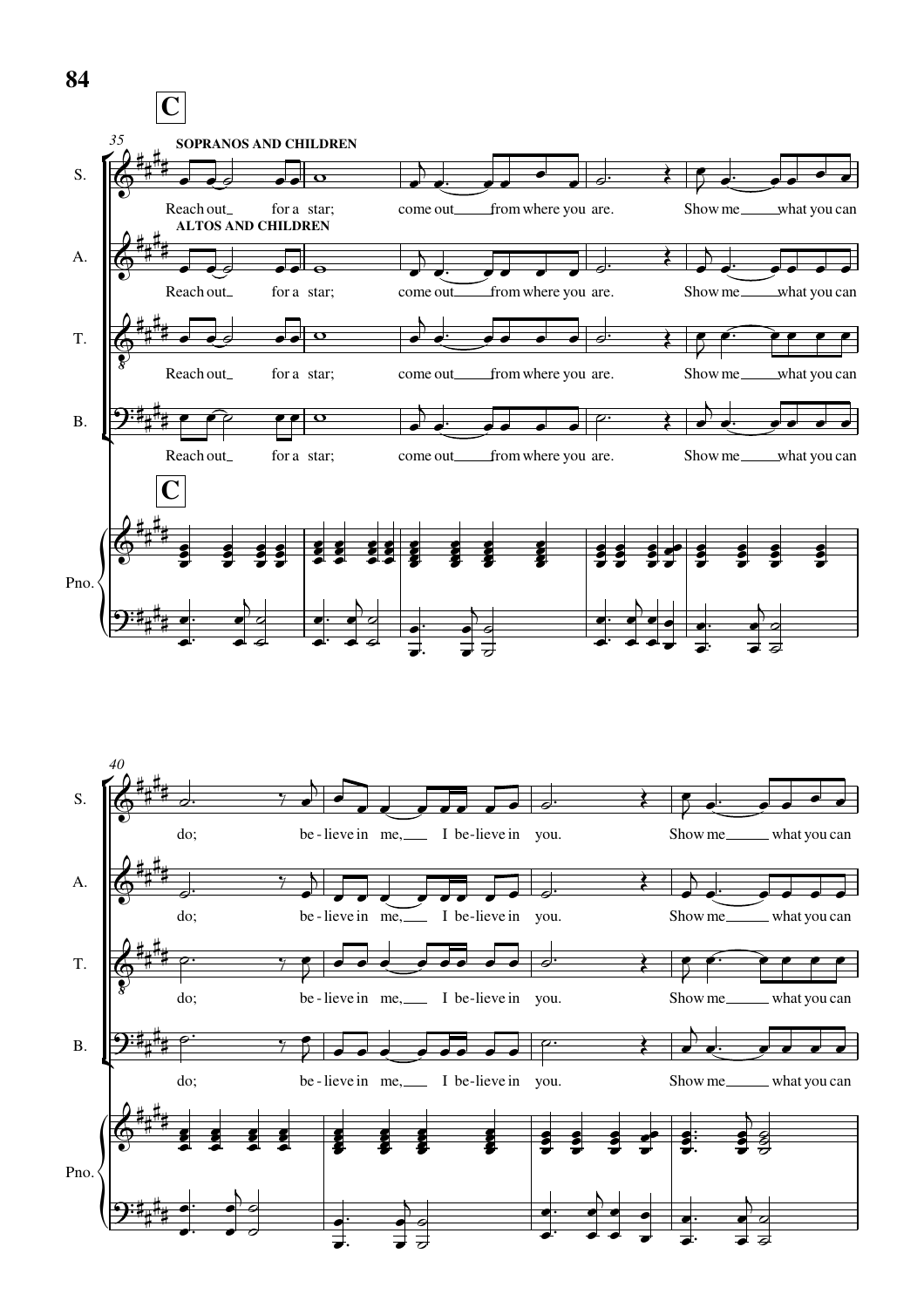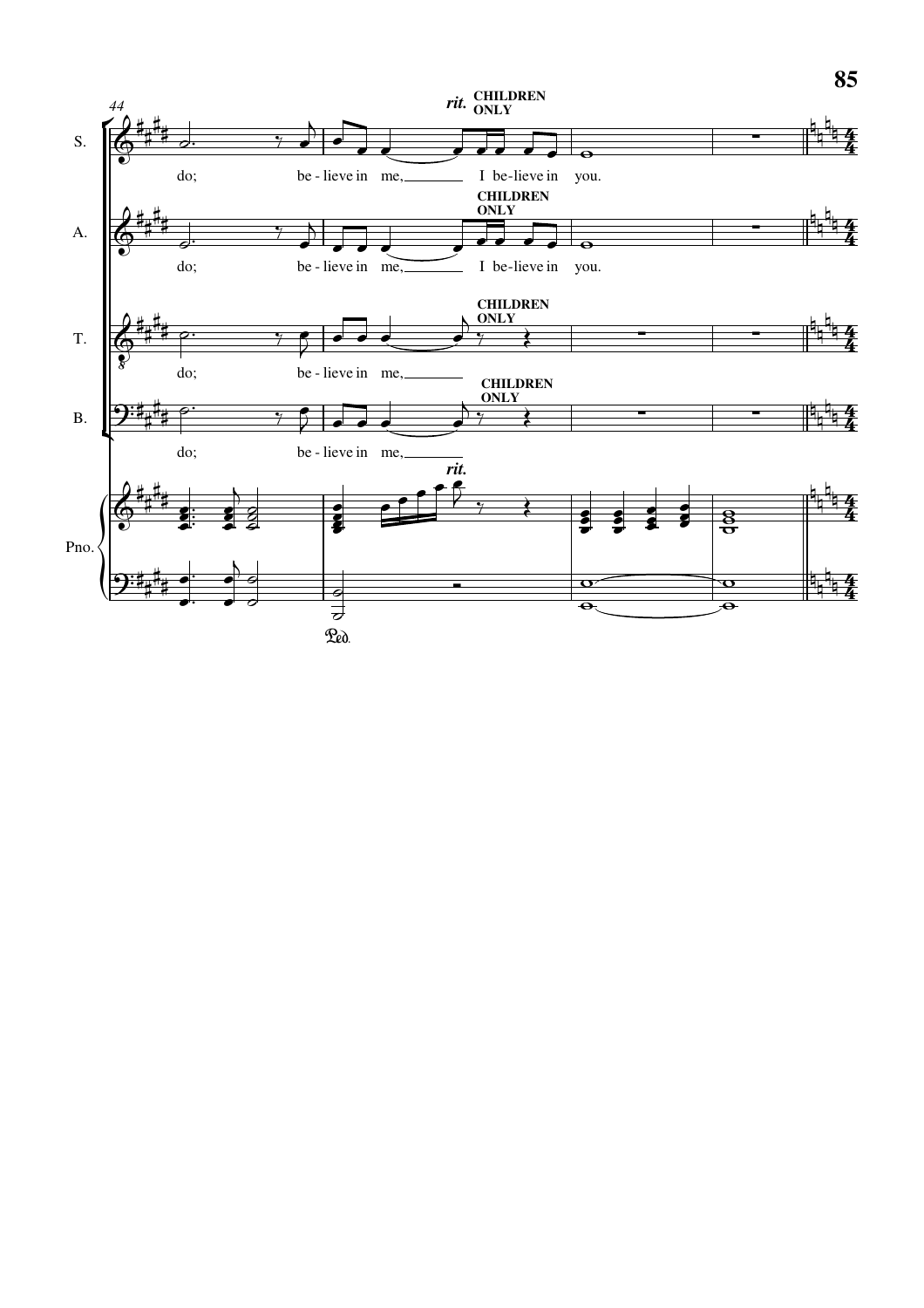**14. I WHO AM I?** *[Reprise]* **86**





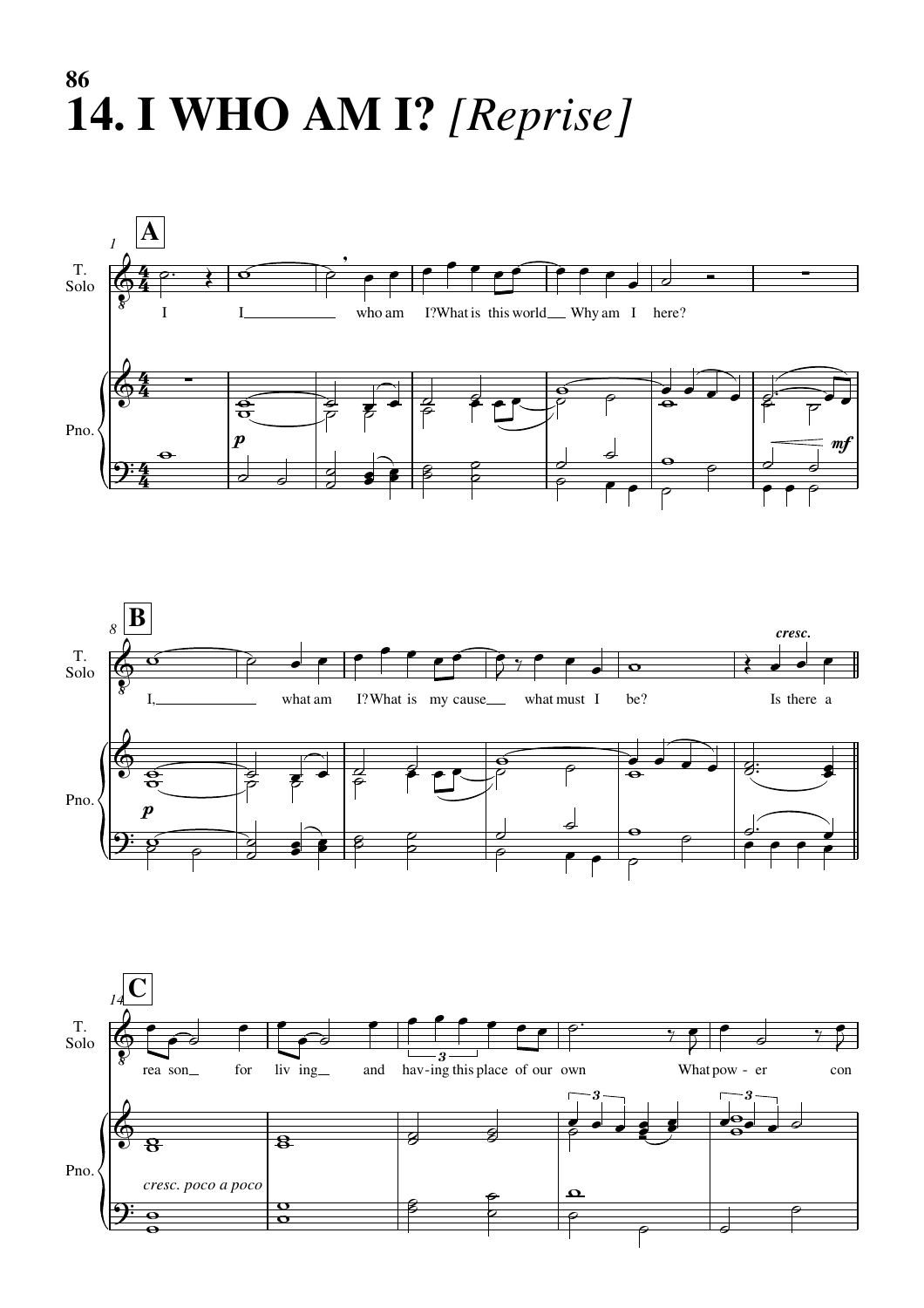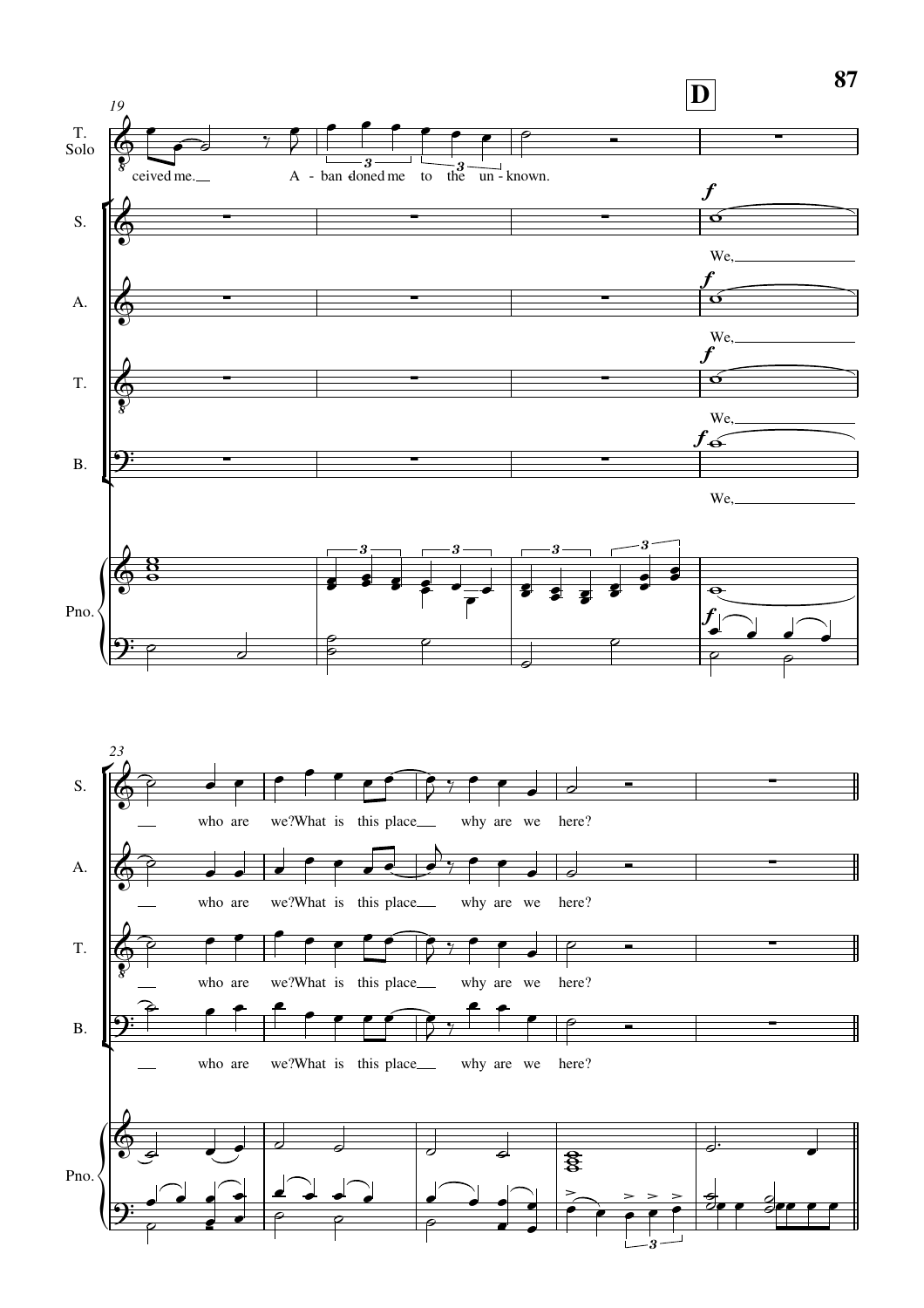

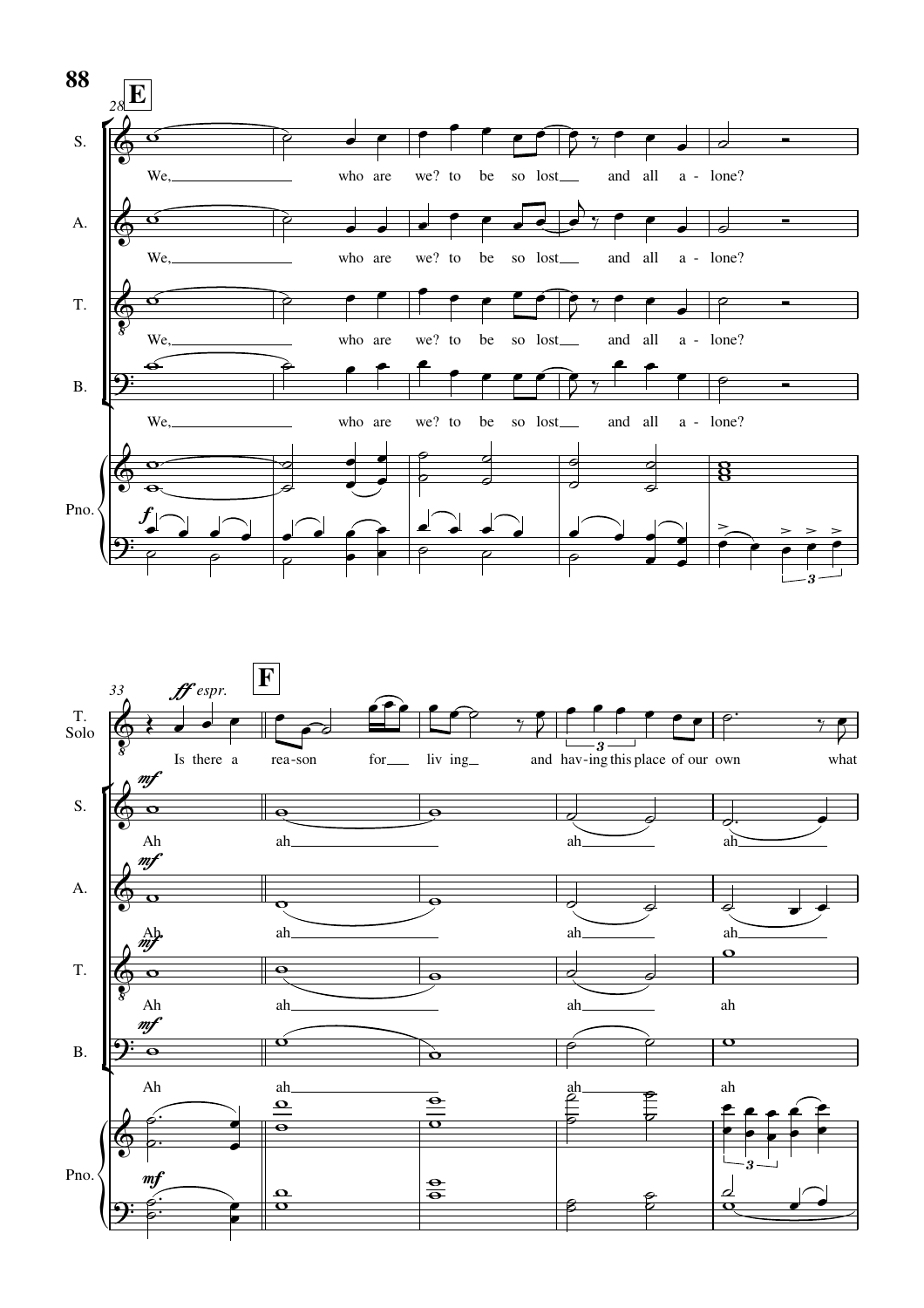